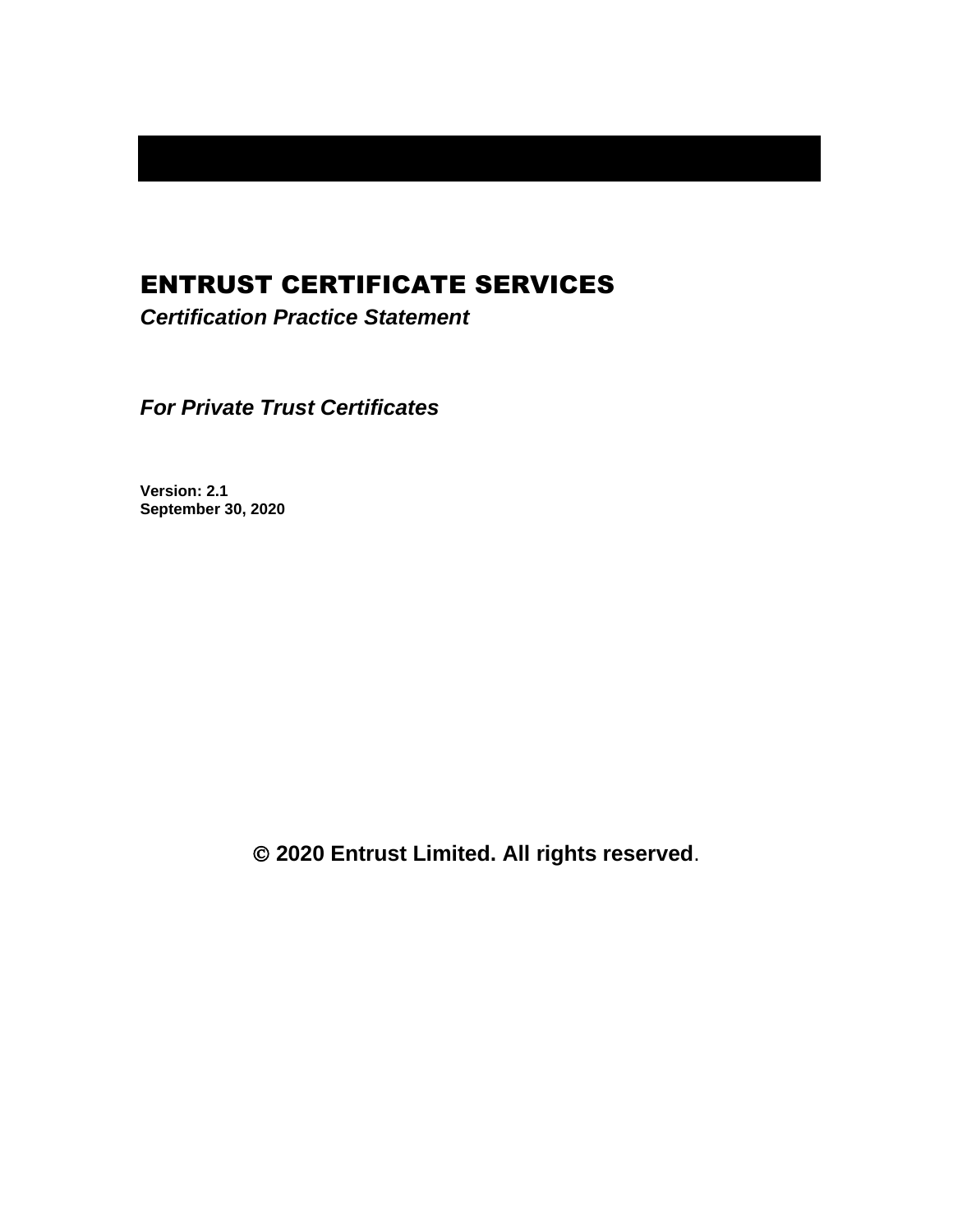# **Revision History**

| <b>Issue</b> | <b>Date</b>        | <b>Changes in this Revision</b>                     |
|--------------|--------------------|-----------------------------------------------------|
| 1.0          | December 1, 2013   | Initial version.                                    |
| 1.1          | March 4, 2014      | Addition of mobile device certificates and change   |
|              |                    | to Loss Limitations                                 |
| 1.2          | February 17, 2015  | Correct CA public key distribution and add new      |
|              |                    | SHA-2 issuing CA                                    |
| 1.3          | February 12, 2016  | Update for Subscriber Obligations and HSM           |
|              |                    | criteria                                            |
| 1.4          | March 7, 2016      | Update to allow SHA-1 signed certificates and       |
|              |                    | update approved key sizes                           |
| 1.5          | September 19, 2016 | Update to remove restriction for SHA-1 signed       |
|              |                    | <b>SSL</b> certificates                             |
| 1.6          | February 1, 2017   | Changes to Definitions, Disclaimers, Loss           |
|              |                    | <b>Limitations and Conflict of Provisions</b>       |
| 1.7          | July 14, 2017      | Update for domain validation methods, inclusion     |
|              |                    | of IP address validation methods and no             |
|              |                    | stipulation for CAA and CT                          |
| 1.8          | February 1, 2018   | Added requirements for Shared and Dedicated         |
|              |                    | <b>CAs for Private SSL</b>                          |
| 2.0          | June 30, 2019      | Upgrade CPS to RFC 3647 format                      |
|              |                    |                                                     |
| 2.1          | September 30, 2020 | Update Entrust brand, email address for CPR,        |
|              |                    | implementation as applicable from CAB Forum         |
|              |                    | ballots (23, 24, 25, 28, 30, 31 33, and 35), change |
|              |                    | mobile device certificate validity period, and      |
|              |                    | removal of non-inclusive language                   |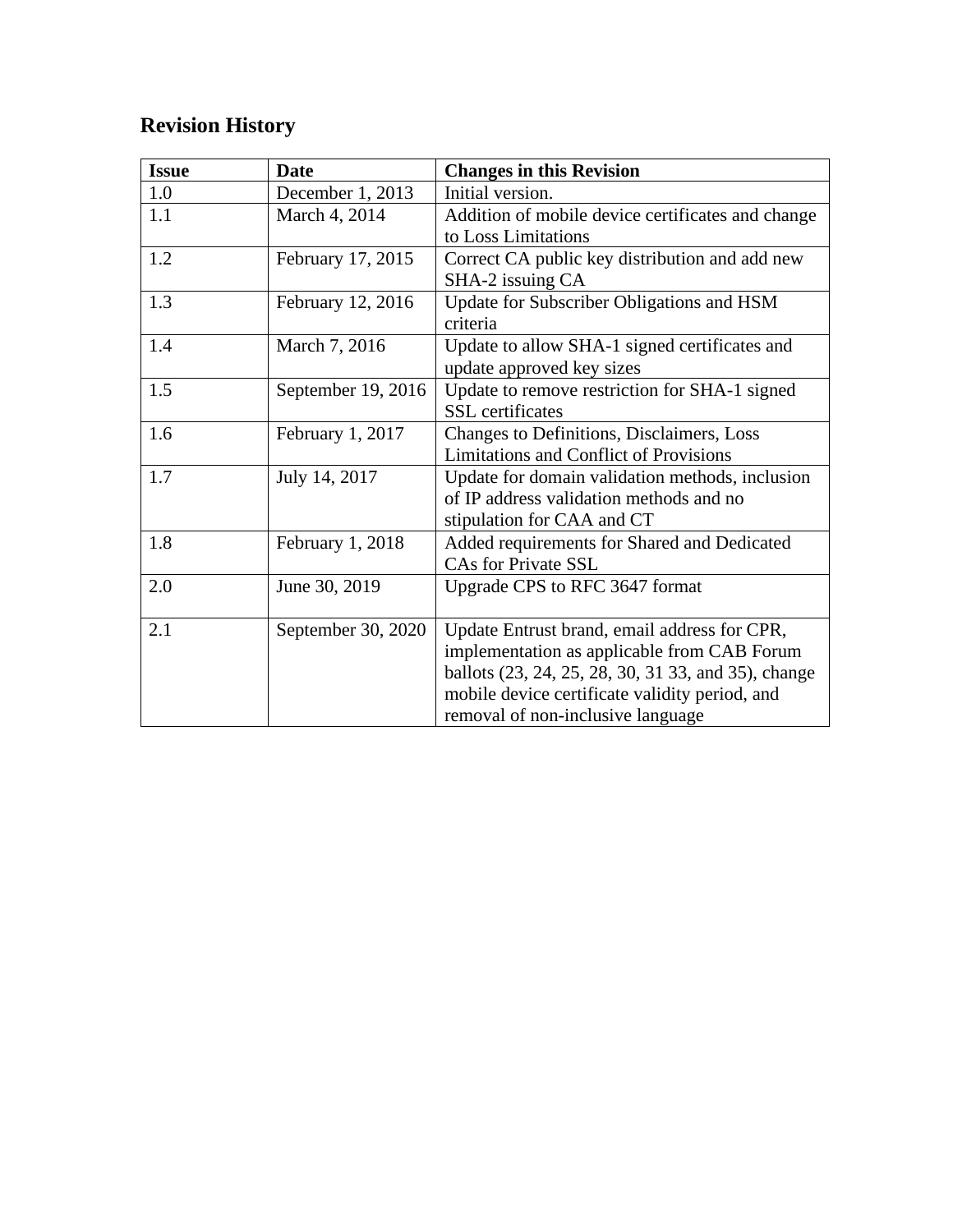## **TABLE OF CONTENTS**

|           | 1.1                                                       |  |
|-----------|-----------------------------------------------------------|--|
|           | 1.2                                                       |  |
|           | 1.3<br>1.3.1                                              |  |
|           | 1.3.2<br>1.3.3<br>1.3.4<br>1.3.5                          |  |
|           | 1.4<br>1.4.1<br>1.4.2                                     |  |
|           | 1.5<br>1.5.1<br>1.5.2<br>1.5.3<br>1.5.4                   |  |
|           | 1.6<br>1.6.1<br>1.6.2                                     |  |
| 2.        |                                                           |  |
|           | 2.1                                                       |  |
|           | 2.2                                                       |  |
|           |                                                           |  |
|           |                                                           |  |
|           | 2.3                                                       |  |
|           | 2.4                                                       |  |
| <b>3.</b> |                                                           |  |
|           | 3.1<br>3.1.1<br>3.1.2<br>3.1.3<br>3.1.4<br>3.1.5<br>3.1.6 |  |
|           | 3.2                                                       |  |
|           | 3.2.1<br>3.2.2<br>3.2.2.2<br>3.2.2.3                      |  |
|           | 3.2.2.4<br>3.2.2.5<br>3.2.2.6<br>3.2.2.7<br>3.2.2.8       |  |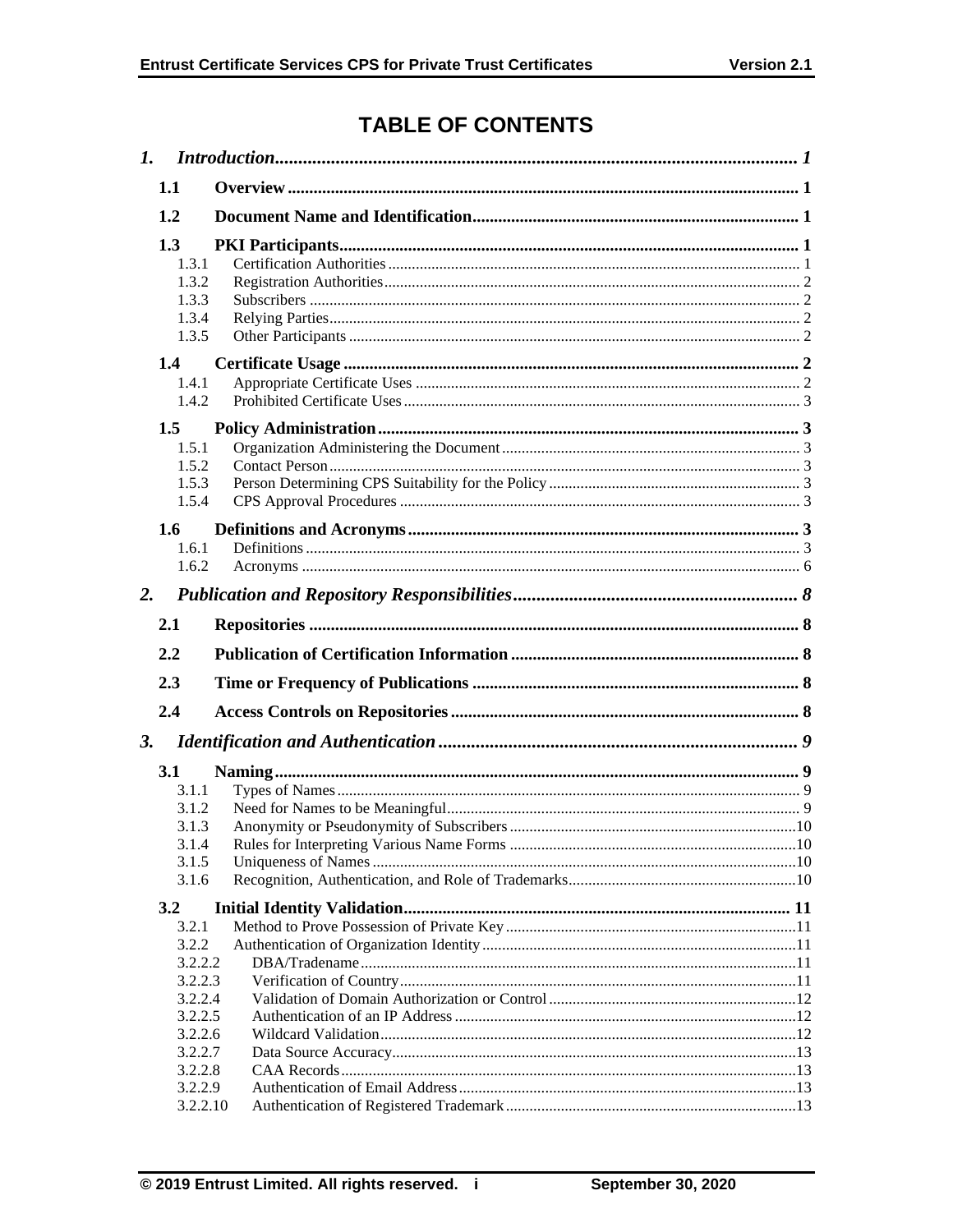|    | 3.2.3<br>3.2.4 |  |
|----|----------------|--|
|    | 3.2.5          |  |
|    | 3.2.6          |  |
|    |                |  |
|    | 3.3            |  |
|    | 3.3.1          |  |
|    | 3.3.2          |  |
|    | 3.4            |  |
| 4. |                |  |
|    | 4.1            |  |
|    | 4.1.1          |  |
|    | 4.1.2          |  |
|    |                |  |
|    | 4.2<br>4.2.1   |  |
|    | 4.2.2          |  |
|    | 4.2.3          |  |
|    | 4.2.4          |  |
|    |                |  |
|    | 4.3            |  |
|    | 4.3.1          |  |
|    | 4.3.2          |  |
|    | 4.4            |  |
|    | 4.4.1          |  |
|    | 4.4.2          |  |
|    | 4.4.3          |  |
|    |                |  |
|    | 4.5            |  |
|    | 4.5.1          |  |
|    | 4.5.2          |  |
|    |                |  |
|    | 4.6            |  |
|    | 4.6.1          |  |
|    | 4.6.2<br>4.6.3 |  |
|    | 4.6.4          |  |
|    | 4.6.5          |  |
|    | 4.6.6          |  |
|    | 4.6.7          |  |
|    |                |  |
|    | 4.7            |  |
|    | 4.7.1          |  |
|    | 4.7.2<br>4.7.3 |  |
|    | 4.7.4          |  |
|    | 4.7.5          |  |
|    | 4.7.6          |  |
|    | 4.7.7          |  |
|    | 4.8            |  |
|    | 4.8.1          |  |
|    | 4.8.2          |  |
|    | 4.8.3          |  |
|    | 4.8.4<br>4.8.5 |  |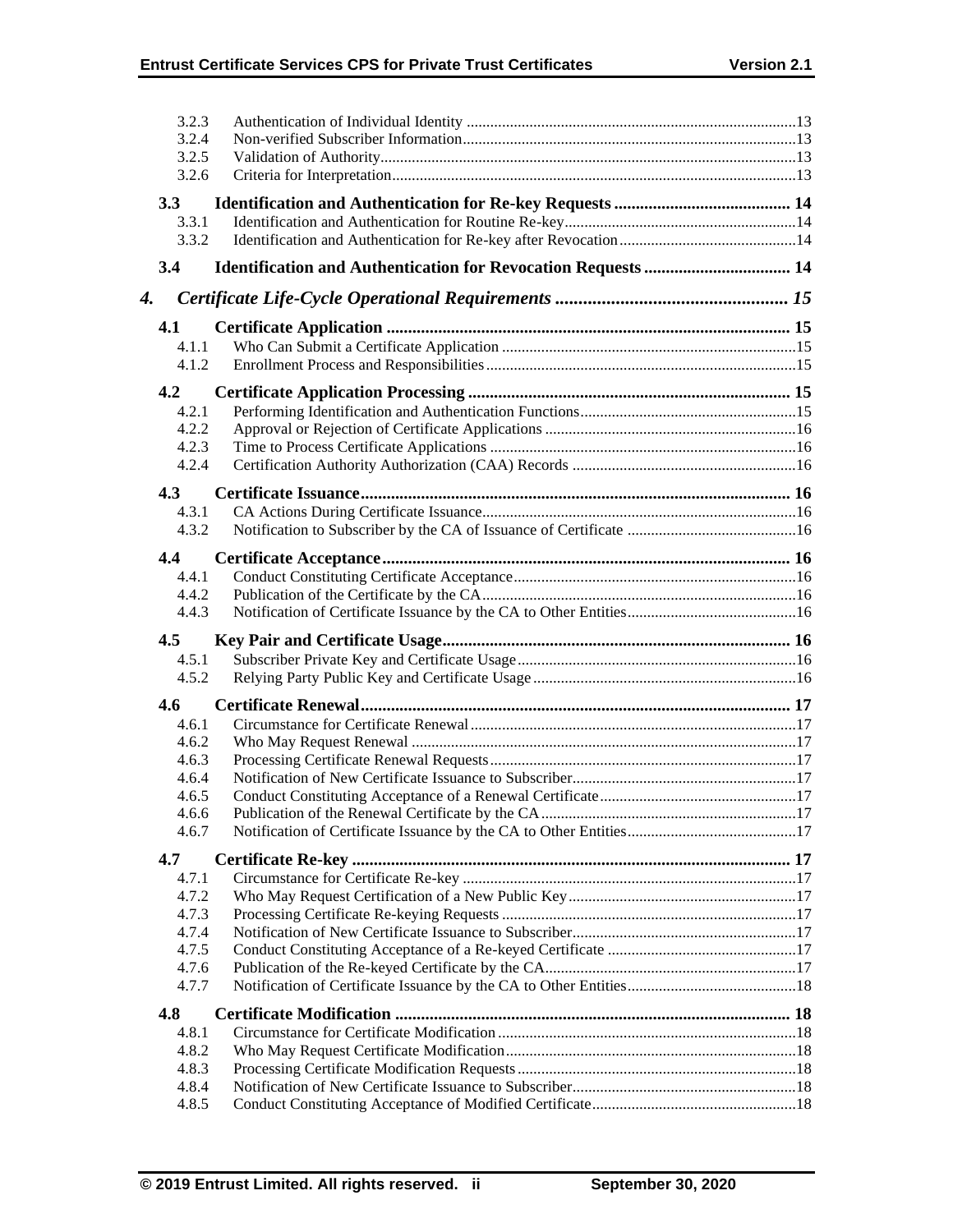|    | 4.8.6          |  |
|----|----------------|--|
|    | 4.8.7          |  |
|    | 4.9            |  |
|    | 4.9.1          |  |
|    | 4.9.1.1        |  |
|    | 4.9.1.2        |  |
|    | 4.9.2          |  |
|    | 4.9.3          |  |
|    | 4.9.4          |  |
|    | 4.9.5          |  |
|    | 4.9.6          |  |
|    | 4.9.7          |  |
|    | 4.9.8          |  |
|    | 4.9.9          |  |
|    | 4.9.10         |  |
|    | 4.9.11         |  |
|    | 4.9.12         |  |
|    | 4.9.13         |  |
|    | 4.9.14         |  |
|    | 4.9.15         |  |
|    | 4.9.16         |  |
|    |                |  |
|    | 4.10           |  |
|    | 4.10.1         |  |
|    | 4.10.2         |  |
|    | 4.10.3         |  |
|    | 4.11           |  |
|    | 4.12           |  |
|    |                |  |
|    | 4.12.1         |  |
|    | 4.12.2         |  |
|    |                |  |
| 5. |                |  |
|    | 5.1            |  |
|    | 5.1.1          |  |
|    | 5.1.2          |  |
|    | 5.1.3          |  |
|    | 5.1.4          |  |
|    | 5.1.5          |  |
|    | 5.1.6          |  |
|    | 5.1.7          |  |
|    | 5.1.8          |  |
|    | 5.2            |  |
|    | 5.2.1          |  |
|    | 5.2.2          |  |
|    | 5.2.3          |  |
|    | 5.2.4          |  |
|    | 5.3            |  |
|    | 5.3.1          |  |
|    | 5.3.2          |  |
|    | 5.3.3          |  |
|    |                |  |
|    | 5.3.4<br>5.3.5 |  |
|    | 5.3.6          |  |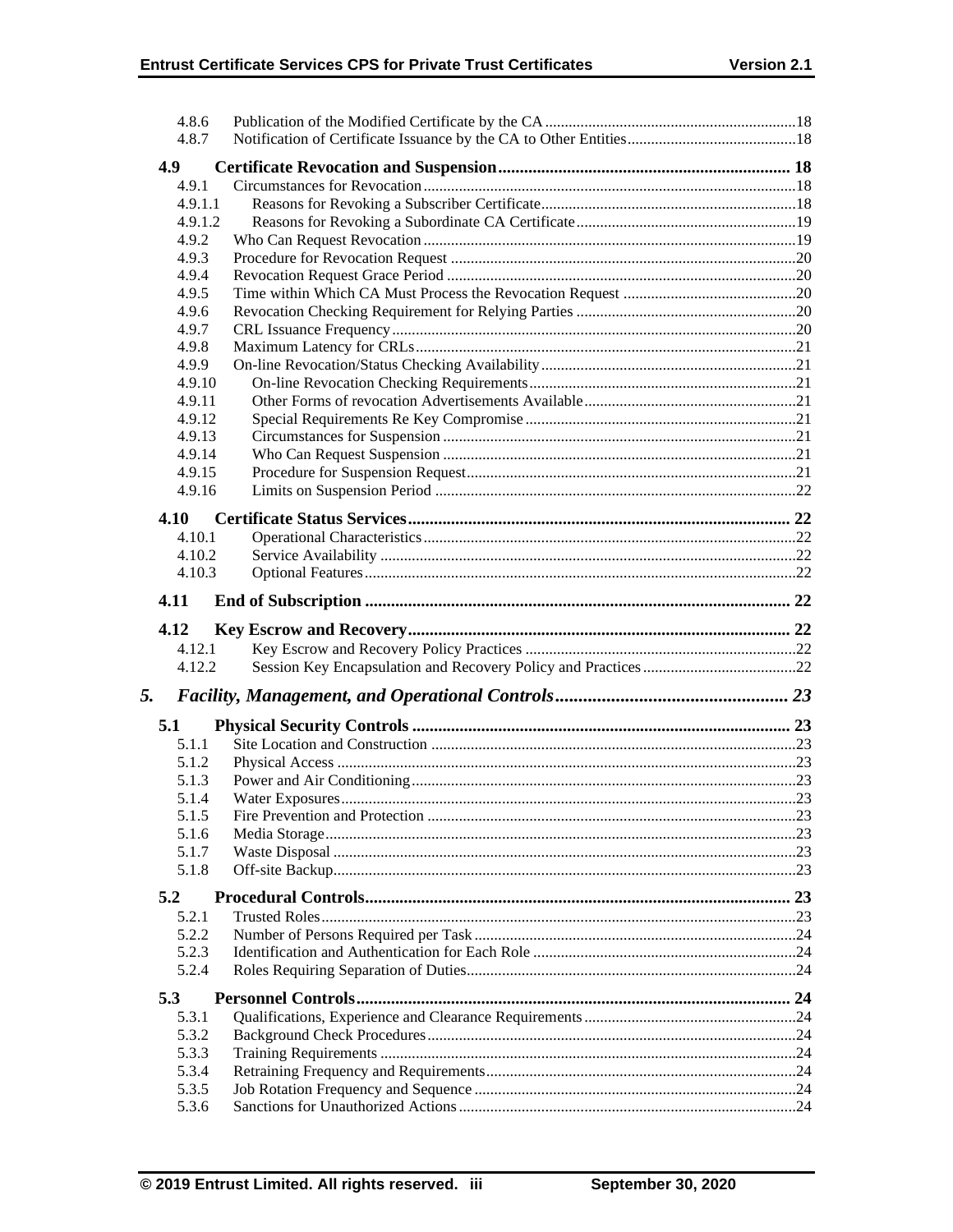|    | 5.3.7           |                                                                         |  |
|----|-----------------|-------------------------------------------------------------------------|--|
|    | 5.3.8           |                                                                         |  |
|    | 5.4             |                                                                         |  |
|    | 5.4.1           |                                                                         |  |
|    | 5.4.2           |                                                                         |  |
|    | 5.4.3           |                                                                         |  |
|    | 5.4.4           |                                                                         |  |
|    | 5.4.5           |                                                                         |  |
|    | 5.4.6           |                                                                         |  |
|    | 5.4.7           |                                                                         |  |
|    | 5.4.8           |                                                                         |  |
|    |                 |                                                                         |  |
|    | 5.5             |                                                                         |  |
|    | 5.5.1           |                                                                         |  |
|    | 5.5.2           |                                                                         |  |
|    | 5.5.3           |                                                                         |  |
|    | 5.5.4           |                                                                         |  |
|    | 5.5.5           |                                                                         |  |
|    | 5.5.6           |                                                                         |  |
|    | 5.5.7           |                                                                         |  |
|    | 5.6             |                                                                         |  |
|    | 5.7             |                                                                         |  |
|    | 5.7.1           |                                                                         |  |
|    | 5.7.2           |                                                                         |  |
|    | 5.7.3           |                                                                         |  |
|    | 5.7.4           |                                                                         |  |
|    |                 |                                                                         |  |
|    |                 |                                                                         |  |
|    | 5.8             |                                                                         |  |
| 6. |                 |                                                                         |  |
|    |                 |                                                                         |  |
|    | 6.1             |                                                                         |  |
|    | 6.1.1           |                                                                         |  |
|    | 6.1.2           |                                                                         |  |
|    | 6.1.3           |                                                                         |  |
|    | 6.1.4           |                                                                         |  |
|    | 6.1.5           |                                                                         |  |
|    | 6.1.6           |                                                                         |  |
|    | 6.1.7           |                                                                         |  |
|    | 6.2             | Private Key Protection and Cryptographic Module Engineering Controls 30 |  |
|    | 6.2.1           |                                                                         |  |
|    | 6.2.2           |                                                                         |  |
|    | 6.2.3           |                                                                         |  |
|    | 6.2.4           |                                                                         |  |
|    | 6.2.5           |                                                                         |  |
|    | 6.2.6           |                                                                         |  |
|    | 6.2.7           |                                                                         |  |
|    | 6.2.8           |                                                                         |  |
|    | 6.2.9<br>6.2.10 |                                                                         |  |
|    | 6.2.11          |                                                                         |  |
|    |                 |                                                                         |  |
|    | 6.3             |                                                                         |  |
|    | 6.3.1<br>6.3.2  |                                                                         |  |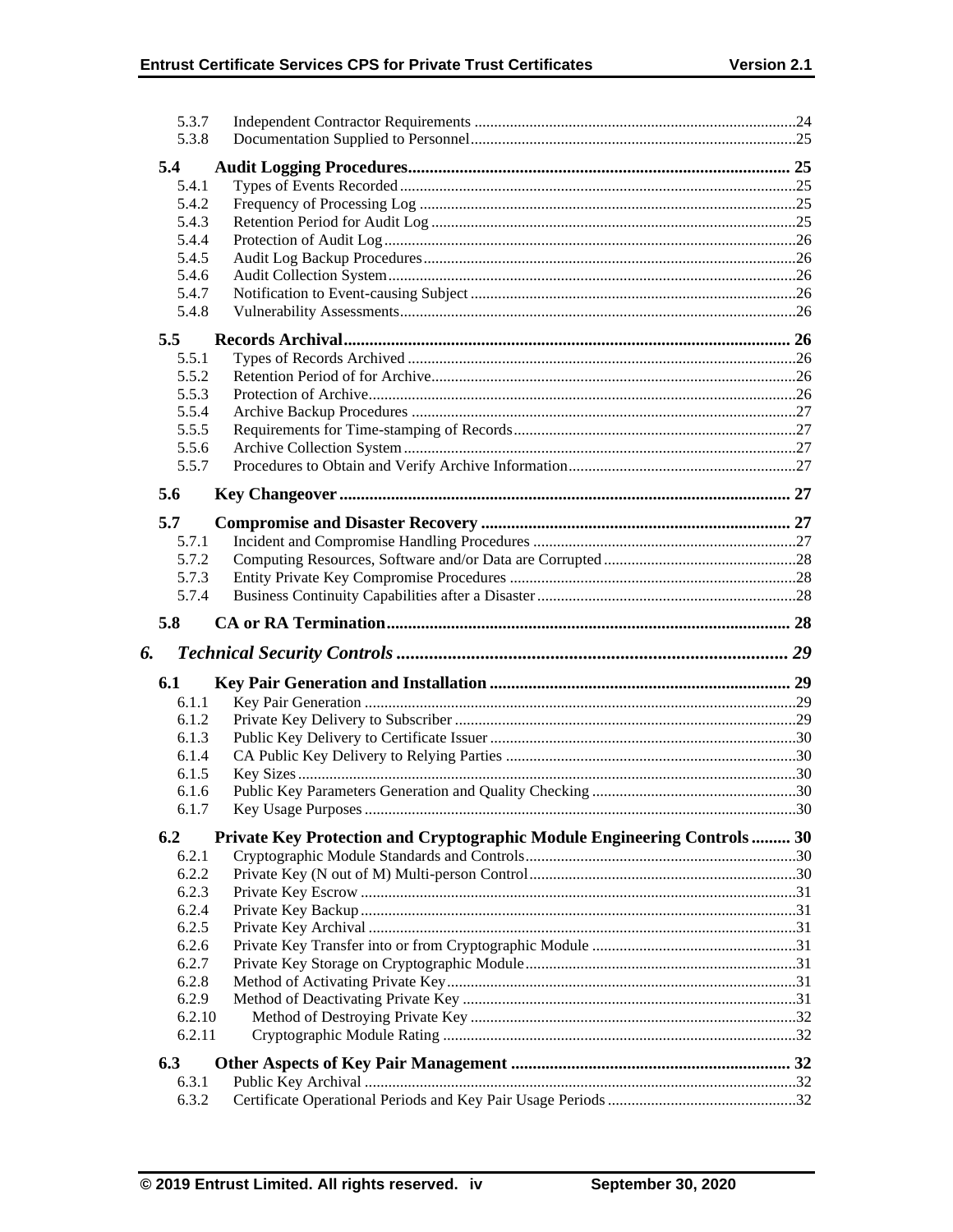|          | 6.4            |  |
|----------|----------------|--|
|          | 6.4.1          |  |
|          | 6.4.2          |  |
|          | 6.4.3          |  |
|          | 6.5            |  |
|          | 6.5.1          |  |
|          | 6.5.2          |  |
|          | 6.6            |  |
|          | 6.6.1          |  |
|          | 6.6.2          |  |
|          | 6.6.3          |  |
|          | 6.7            |  |
|          | 6.8            |  |
| 7.       |                |  |
|          | 7.1            |  |
|          | 7.1.1          |  |
|          | 7.1.2<br>7.1.3 |  |
|          | 7.1.4          |  |
|          | 7.1.5          |  |
|          | 7.1.6          |  |
|          | 7.1.7          |  |
|          | 7.1.8          |  |
|          | 7.1.9          |  |
|          | 7.2            |  |
|          |                |  |
|          | 7.2.1          |  |
|          | 7.2.2          |  |
|          | 7.3            |  |
|          | 7.3.1          |  |
|          | 7.3.2          |  |
|          |                |  |
|          | 8.1            |  |
|          | 8.2            |  |
|          | 8.3            |  |
|          | 8.4            |  |
|          | 8.5            |  |
|          | 8.6            |  |
|          | 8.7            |  |
|          |                |  |
|          | 9.1            |  |
|          | 9.1.1          |  |
|          | 9.1.2          |  |
| 8.<br>9. | 9.1.3<br>9.1.4 |  |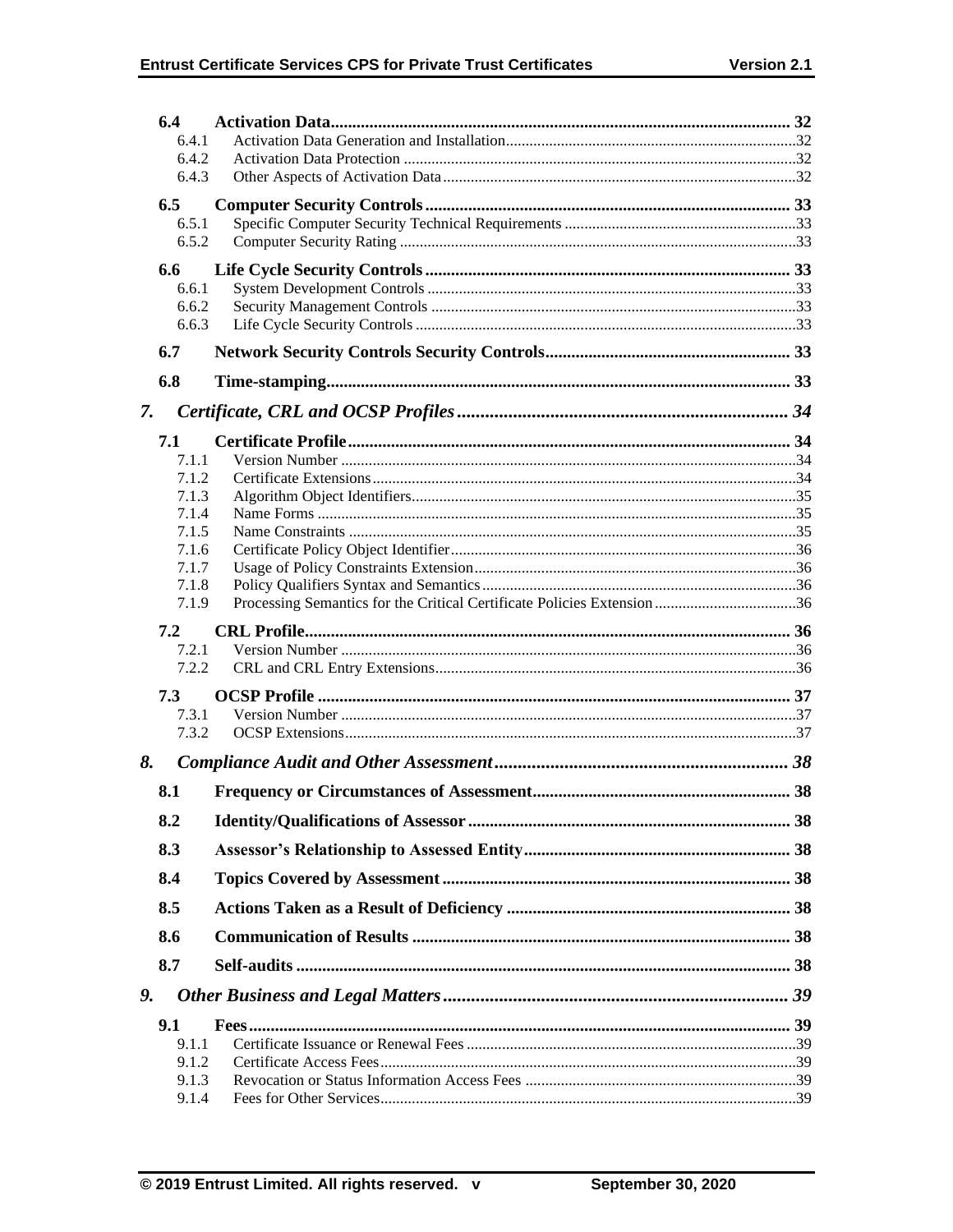| 9.1.5            |  |
|------------------|--|
| 9.2              |  |
| 9.2.1            |  |
| 9.2.2            |  |
| 9.2.3            |  |
| 9.3              |  |
| 9.3.1            |  |
| 9.3.2<br>9.3.3   |  |
|                  |  |
| 9.4              |  |
| 9.4.1<br>9.4.2   |  |
| 9.4.3            |  |
| 9.4.4            |  |
| 9.4.5            |  |
| 9.4.6            |  |
| 9.4.7            |  |
| 9.5              |  |
| 9.6              |  |
| 9.6.1            |  |
| 9.6.2            |  |
| 9.6.3<br>9.6.4   |  |
| 9.6.5            |  |
| 9.7              |  |
|                  |  |
| 9.8              |  |
| 9.9              |  |
| 9.9.1            |  |
| 9.9.2<br>9.9.3   |  |
|                  |  |
| 9.10             |  |
| 9.10.1<br>9.10.2 |  |
| 9.10.3           |  |
| 9.11             |  |
|                  |  |
| 9.12             |  |
| 9.12.1<br>9.12.2 |  |
| 9.12.3           |  |
| 9.13             |  |
|                  |  |
|                  |  |
| 9.14             |  |
| 9.15             |  |
| 9.16             |  |
| 9.16.1           |  |
| 9.16.2           |  |
| 9.16.3<br>9.16.4 |  |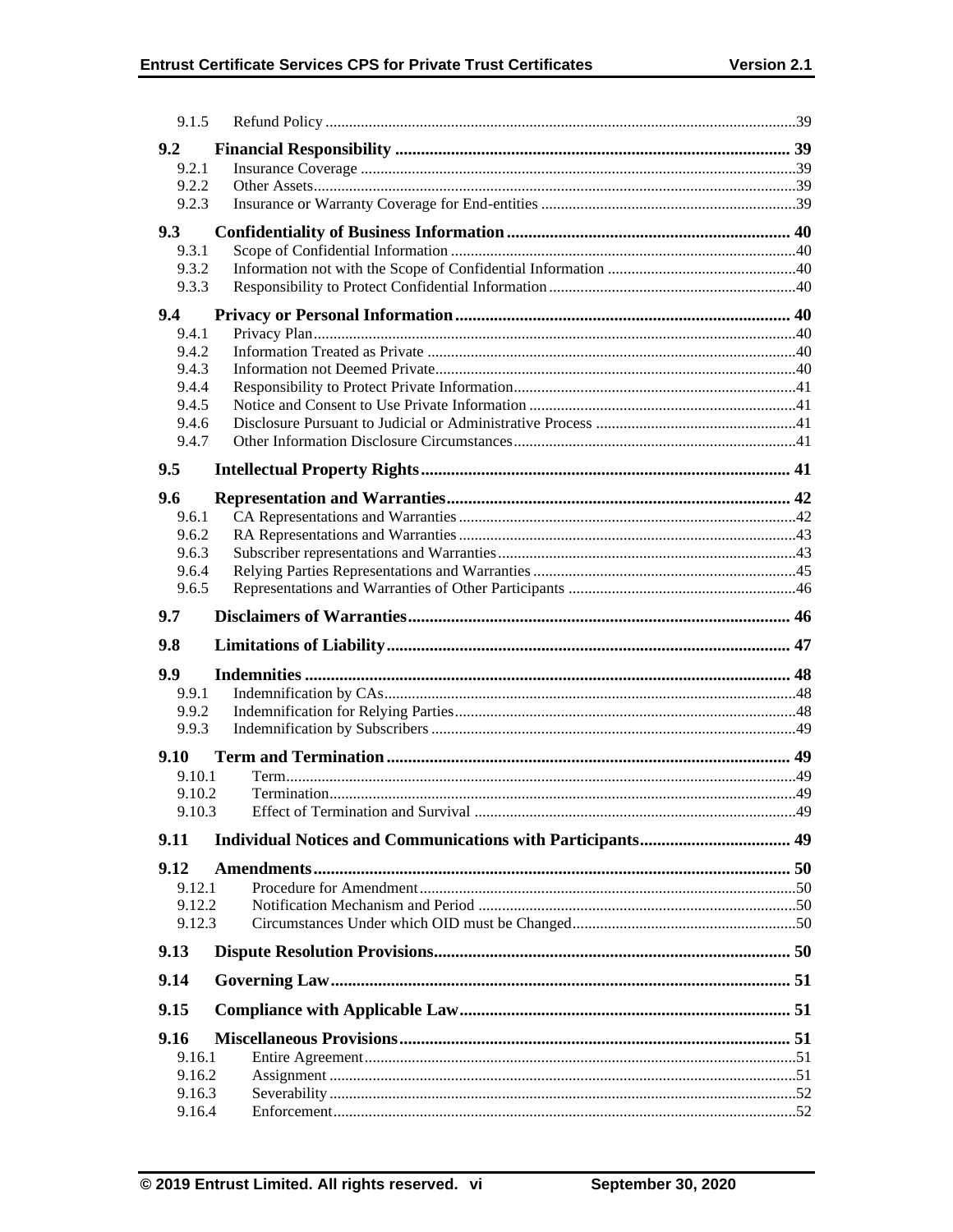| 9.17   |  |
|--------|--|
|        |  |
| 9.17.2 |  |
| 9.17.3 |  |
| 9.17.4 |  |
|        |  |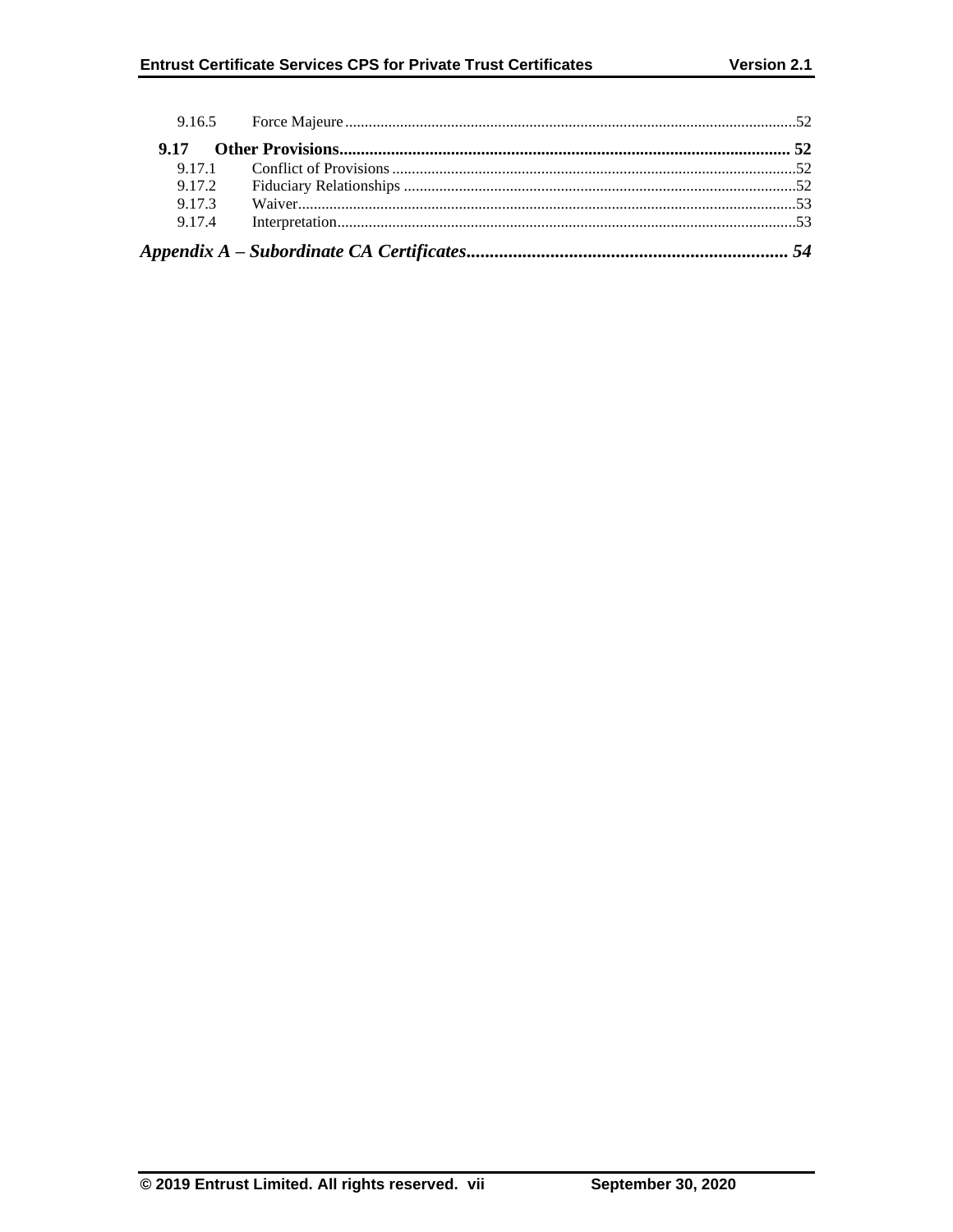## **1. Introduction**

Entrust Limited ("Entrust") uses its award winning suite of software products to provide standards-compliant digital certificates that enable more secure on-line communications.

The Entrust CAs issue Certificates, which include the following Certificate Types:

- Private SSL Certificate(s)
- Mobile Device Certificate(s)

## **1.1 Overview**

This CPS describes the practices and procedures of (i) the CAs, and (ii) RAs operating under the CAs. This CPS also describes the terms and conditions under which Entrust makes CA and RA services available in respect to Certificates. This CPS is applicable to all persons, entities, and organizations, including, without limitation, all Applicants, Subscribers, Relying Parties, Resellers, Co-marketers and any other persons, entities, or organizations that have a relationship with (i) Entrust in respect to Certificates and/or any services provided by Entrust in respect to Certificates, or (ii) any RAs operating under a CAs, or any Resellers or Comarketers providing any services in respect to Certificates. This CPS is incorporated by reference into all Certificates issued by Entrust CAs. This CPS provides Applicants, Subscribers, Relying Parties, Resellers, Co-marketers and other persons, entities, and organizations with a statement of the practices and policies of the CAs and also of the RAs operating under the CAs. This CPS also provides a statement of the rights and obligations of Entrust, any third parties that are operating RAs under the CAs, Applicants, Subscribers, Relying Parties, Resellers, Co-marketers and any other persons, entities, or organizations that may use or rely on Certificates or have a relationship with a CA or a RA operating under a CA in respect to Certificates and/or any services in respect to Certificates.

## **1.2 Document Name and Identification**

This document is called the Entrust Certificate Services Certification Practice Statement for Private Trust Certificates.

## **1.3 PKI Participants**

## **1.3.1 Certification Authorities**

In the Entrust public-key infrastructure, CAs may accept Certificate Signing Requests (CSRs) and Public Keys from Applicants whose identity has been verified as provided herein by an RA. If a Certificate Application is verified, the verifying RA will send a request to a CA for the issuance of a Certificate. The CA will create a Certificate containing the Public Key and identification information contained in the request sent by the RA to that CA. The Certificate created in response to the request will be digitally signed by the CA.

This CPS covers all Certificates issued and signed by the following Shared CAs. This CPS also covers all Certificates issued and signed by Dedicated CAs; however, the Dedicated CAs are not listed for privacy reasons.

## Root

CN: Entrust Root Certification Authority - G3 Subject Key Identifier: b5 75 01 ee 41 c7 ca 7a 3f f2 fc 5a 56 c7 76 06 0b 06 6c 66 Thumbprint (SHA-1): ae 85 69 d9 4f 4a b1 c4 64 ad 9b 7c fd 78 40 b0 e3 9d af 66

> Subordinate CA(s) CN: Entrust Certification Authority - L1G Subject Key Identifier: 33 e9 d1 9c af 01 53 c3 fd 84 c3 a9 f8 71 b2 3f 7e fc 63 bb

> CN: Entrust Certification Authority - L1H Subject Key identifier: 90 91 5c fb 52 8f f4 fb bb 37 3e 03 ff 39 63 1e a0 69 1b 81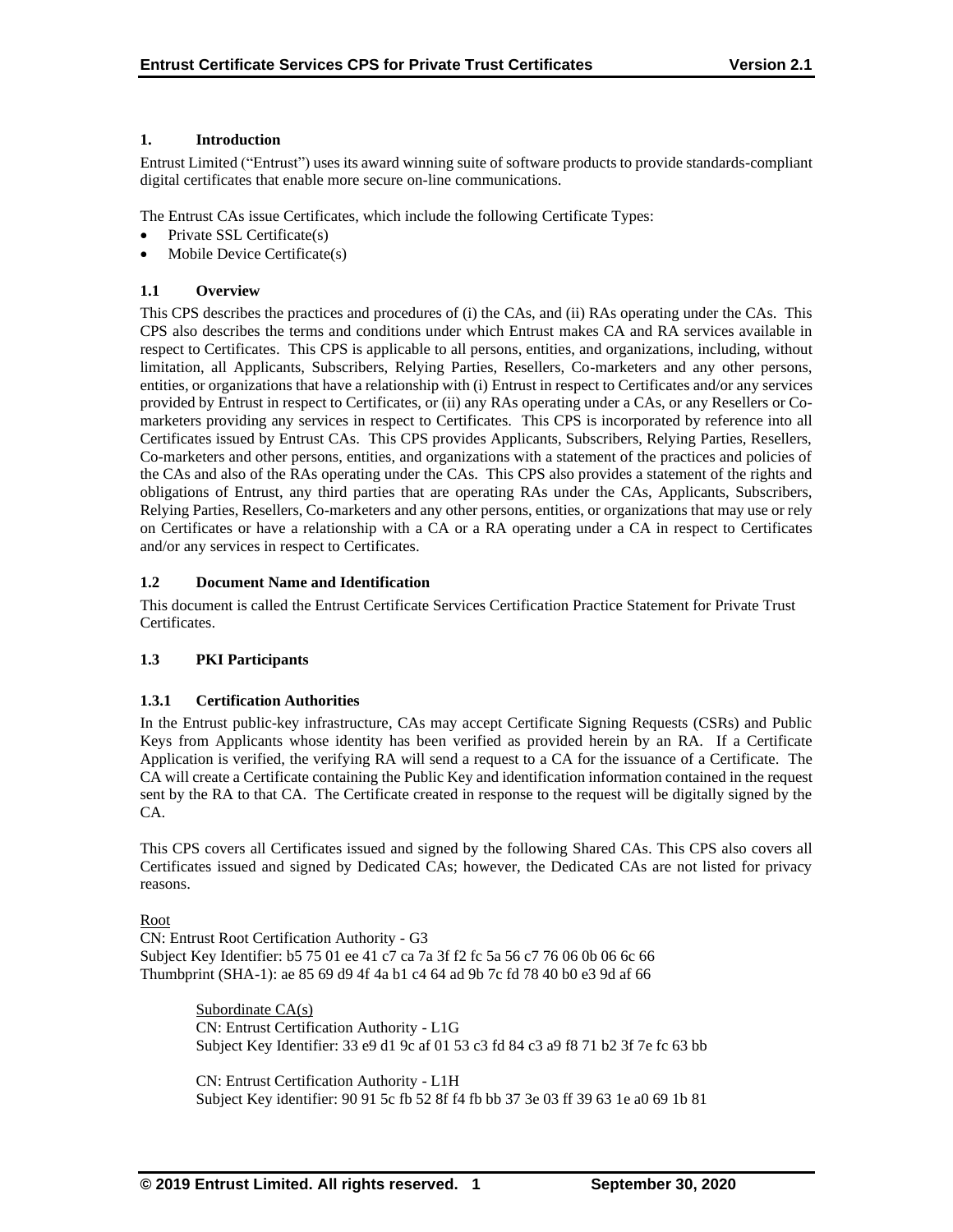CN: Entrust Certification Authority - L1R Subject Key identifier: d4 36 ff 0e 3c 50 fd 50 71 ca 1c 71 c1 8f f7 be a7 ef 85 34

## **1.3.2 Registration Authorities**

RAs under the CA may accept Certificate Applications from Applicants and perform verification of the information contained in such Certificate Applications, according to the procedures established by the Policy Authority. A RA operating under a CA may send a request to such CA to issue a Certificate to the Applicant.

Only RAs authorized by Entrust are permitted to submit requests to a CA for the issuance of Certificates.

The CA may designate an Enterprise RA to verify Certificate requests from the Enterprise RA's own organization or from an organization of which the Enterprise RA is an agent. The requested FQDNs must be within the Enterprise RA's domain namespace.

#### **1.3.3 Subscribers**

Subscribers may use CA services to support transactions and communications. The Subject of a Certificate is the party named in the Certificate. A Subscriber, as used herein, may refer to both the Subject of the Certificate and the entity that contracted with the CA for the Certificate's issuance. Prior to verification of identity and issuance of a Certificate, a Subscriber is an Applicant.

## **1.3.4 Relying Parties**

A Relying Party is a person, entity, or organization that relies on or uses a Certificate and/or any other information provided in a Repository to verify the identity and Public Key of a Subscriber and/or use such Public Key to send or receive encrypted communications to or from a Subscriber.

## **1.3.5 Other Participants**

No stipulation.

## **1.4 Certificate Usage**

Private SSL Certificates are issued to organizations to allow servers, devices and individuals to identify themselves to entities and services of the organization for authorization.

Private SSL Certificates may be issued from a Shared CA to multiple related or unrelated Subscribers. Certificates issued from a Shared CA may unintentionally be trusted by unrelated Subscribers.

Private SSL Certificates may be used from a Dedicated CA to a single Subscriber.

There may be policy differences between a Shared CA and a Dedicated CA, which will be indicated in this CPS.

## **1.4.1 Appropriate Certificate Uses**

This CPS is applicable to the following Certificate Types.

#### Private SSL Certificates

Private SSL Certificates are intended for use in establishing web-based data communication conduits via TLS/SSL protocols. Private SSL Certificates conform to the requirements of the ITU-T X.509 v3 standard. The primary purpose of a Private SSL Certificate is to facilitate the exchange of encryption keys in order to enable the encrypted communication of information over the Internet between the user of an Internet browser and a secure server.

#### Mobile Device Certificates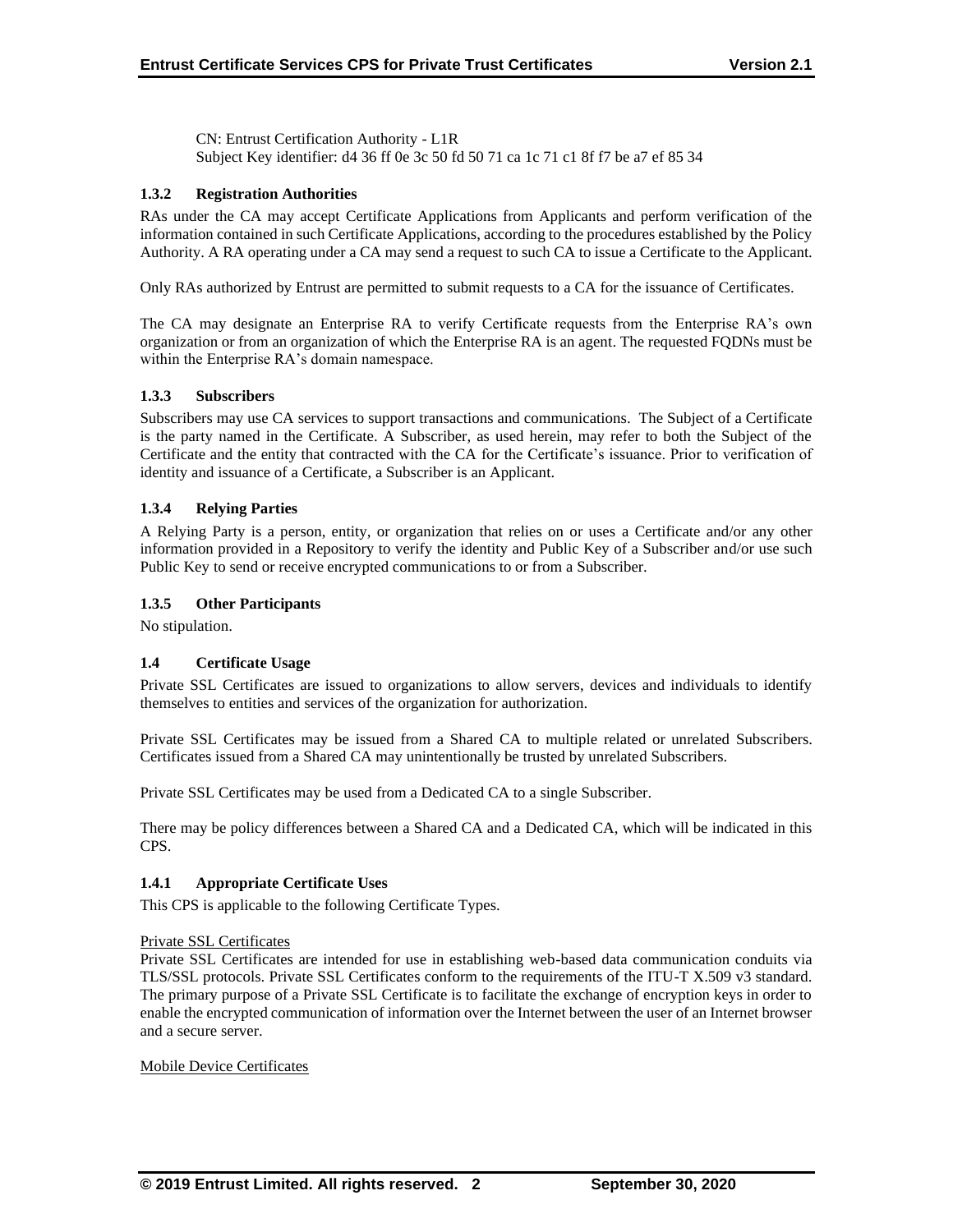Mobile Device Certificates are intended to allow the identification of mobile devices. Mobile Device Certificates conform to the requirements of the ITU-T X.509 v3 standard. The primary purpose of a Mobile Device Certificate is to provide a trusted identity to a service to obtain authorization to use that service.

## **1.4.2 Prohibited Certificate Uses**

The use of all Certificates issued by the CA shall be for lawful purposes and consistent with applicable laws, including without limitation, applicable export or import laws.

Certificates and the services provided by Entrust in respect to Certificates are not designed, manufactured, or intended for use in or in conjunction with hazardous activities or uses requiring fail-safe performance, including the operation of nuclear facilities, aircraft navigation or communications systems, air traffic control, medical devices or direct life support machines.

## **1.5 Policy Administration**

## **1.5.1 Organization Administering the Document**

The CPS is administered by the Policy Authority; it is based on the policies established by Entrust Limited.

## **1.5.2 Contact Person**

The contact information for questions about Certificates is:

Entrust Limited 1000 Innovation Drive Ottawa, Ontario Canada K2K 3E7 Attn: Entrust Certificate Services

Tel: 1-866-267-9297 or 1-613-270-2680 Email: [ecs.support@entrust.com](mailto:ecs.support@entrust.com)

Certificate Problem Reports, such as Certificate misuse, vulnerability reports or external reports of key compromise, must be emailed to ecs.support@entrust.com.

## **1.5.3 Person Determining CPS Suitability for the Policy**

The Policy Authority determines the suitability and applicability of this CPS.

## **1.5.4 CPS Approval Procedures**

This CPS and any subsequent changes shall be approved by the Policy Authority.

## **1.6 Definitions and Acronyms**

#### **1.6.1 Definitions**

Affiliate: means with respect to Entrust,a person or entity that directly, or indirectly through one or more intermediaries, controls, is controlled by or is under common control with Entrust, and, with respect to any other party, any corporation or other entity that is directly or indirectly controlled by that party. In this context, a party "controls" a corporation or another entity if it directly or indirectly owns or controls fifty percent (50%) or more of the voting rights for the board of directors or other mechanism of control or, in the case of a non-corporate entity, an equivalent interest.

**Applicant**: means a person, entity, or organization applying for a Certificate, but which has not yet been issued a Certificate, or a person, entity, or organization that currently has a Certificate or Certificates and that is applying for renewal of such Certificate or Certificates or for an additional Certificate or Certificates.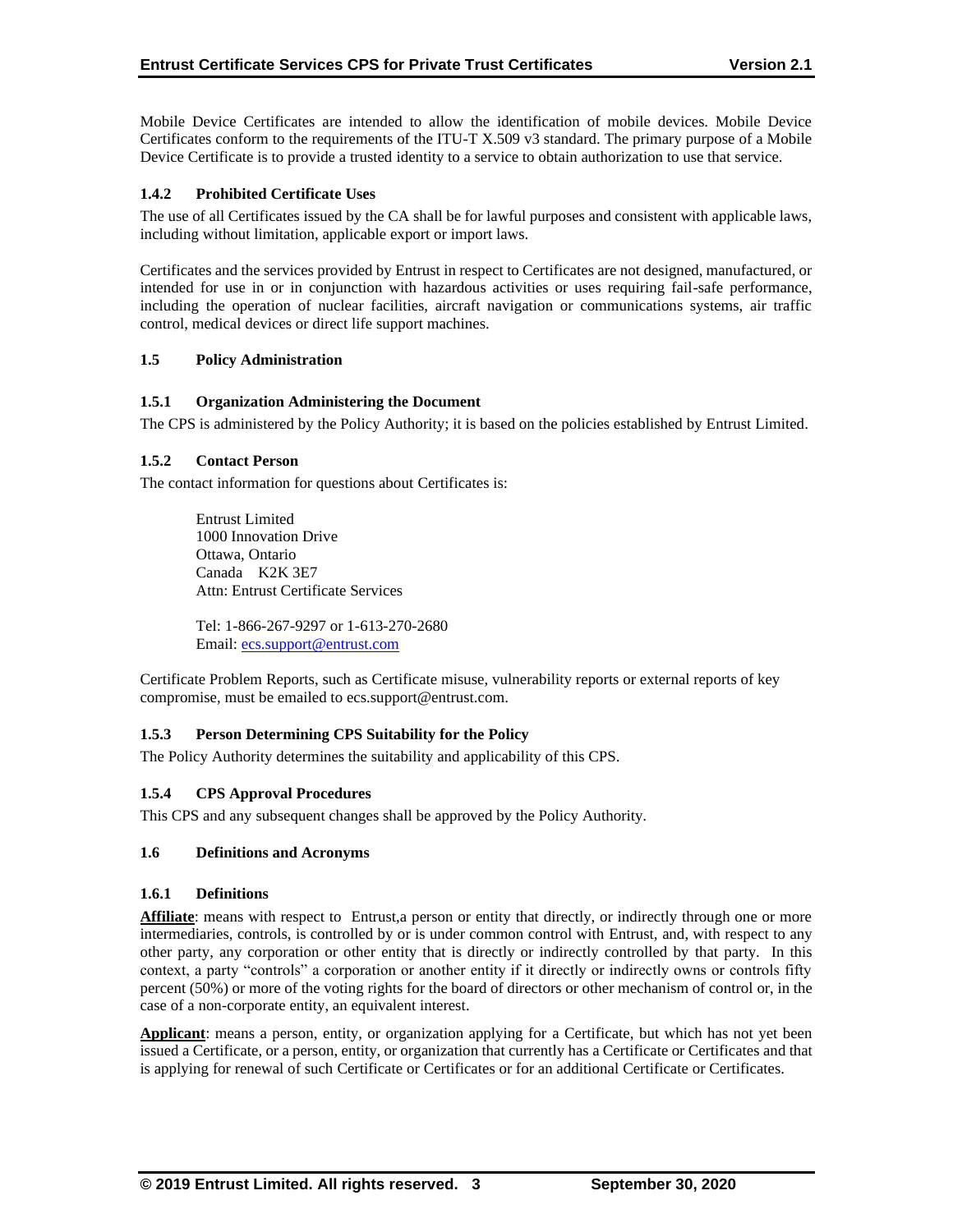**Application Software Vendor**: means a developer of Internet browser software or other software that displays or uses Certificates.

**Baseline Requirements**: means the CA/Browser Forum Guidelines Baseline Requirements for the Issuance and Management of Publicly-Trusted Certificates published at http://www.cabforum.org. The Baseline Requirements describe certain minimum requirements that a CA must meet in order to issue SSL Certificates. In the event of any inconsistency between this CPS and the Baseline Requirements, the Baseline Requirements take precedence over this CPS.

**Business Day:** means any day, other than a Saturday, Sunday, statutory or civic holiday in the City of Ottawa, Ontario, Canada.

**CA Key Pair**: as defined in the Baseline Requirements.

**Certificate:** means a digital document issued by the CA that, at a minimum: (a) identifies the CA issuing it, (b) names or otherwise identifies a Subject, (c) contains a Public Key of a Key Pair, (d) identifies its Operational Period, and (e) contains a serial number and is digitally signed by a CA. Certificate includes, without limitation, the following Certificate types issued by the CA; Private SSL Certificate and/or Mobile Device Certificates.

**Certificate Application:** means the form and application information requested by an RA operating under a CA and submitted by an Applicant when applying for the issuance of a Certificate.

**Certificate Beneficiaries**: means, collectively, all Application Software Vendors with whom Entrust has entered into a contract to include its root Certificate(s) in software distributed by such Application Software Vendors, and all Relying Parties that actually rely on such Certificate during the Operational Period of such Certificate.

**Certificate Problem Report:** as defined in the Baseline Requirements.

**Certificate Profile**: as defined in the Baseline Requirements.

**Certificate Requester**: means an employee or agent authorized to request a Certificate for an organization.

**Certificate Revocation List:** means a time-stamped list of the serial numbers of revoked Certificates that has been digitally signed by a CA.

**Certification Authority:** means a certification authority operated by or on behalf of Entrust for the purpose of issuing, managing, revoking, renewing, and providing access to Certificates. The CA (i) creates and digitally signs Certificates that contain among other things a Subject's Public Key and other information that is intended to identify the Subject, (ii) makes Certificates available to facilitate communication with the Subject identified in the Certificate, and (iii) creates and digitally signs Certificate Revocation Lists containing information about Certificates that have been revoked and which should no longer be used or relied upon.

**Certification Authority Authorization**: as defined in the Baseline Requirements.

**Certification Practice Statement:** means this document, which is a statement of the practices that the CA uses in issuing, managing, revoking, renewing, and providing access to Certificates, and the terms and conditions under which the CA makes such services available.

**Co-marketers:** means any person, entity, or organization that has been granted by Entrust or an RA operating under a CA the right to promote Certificates.

**Compromise:** means a suspected or actual loss, disclosure, or loss of control over sensitive information or data.

**Cross Certificate(s)**: shall mean a Certificate(s) that (i) includes the Public Key of a Public-Private Key Pair generated by a Certification Authority; and (ii) includes the digital signature of a Root CA.

**Dedicated CA:** means a CA which is dedicated to one Subscriber. The CA hierarchy shall be trusted by a Root CA which is also dedicated to the same Subscriber.

**Domain Contact:** as defined in the Baseline Requirements.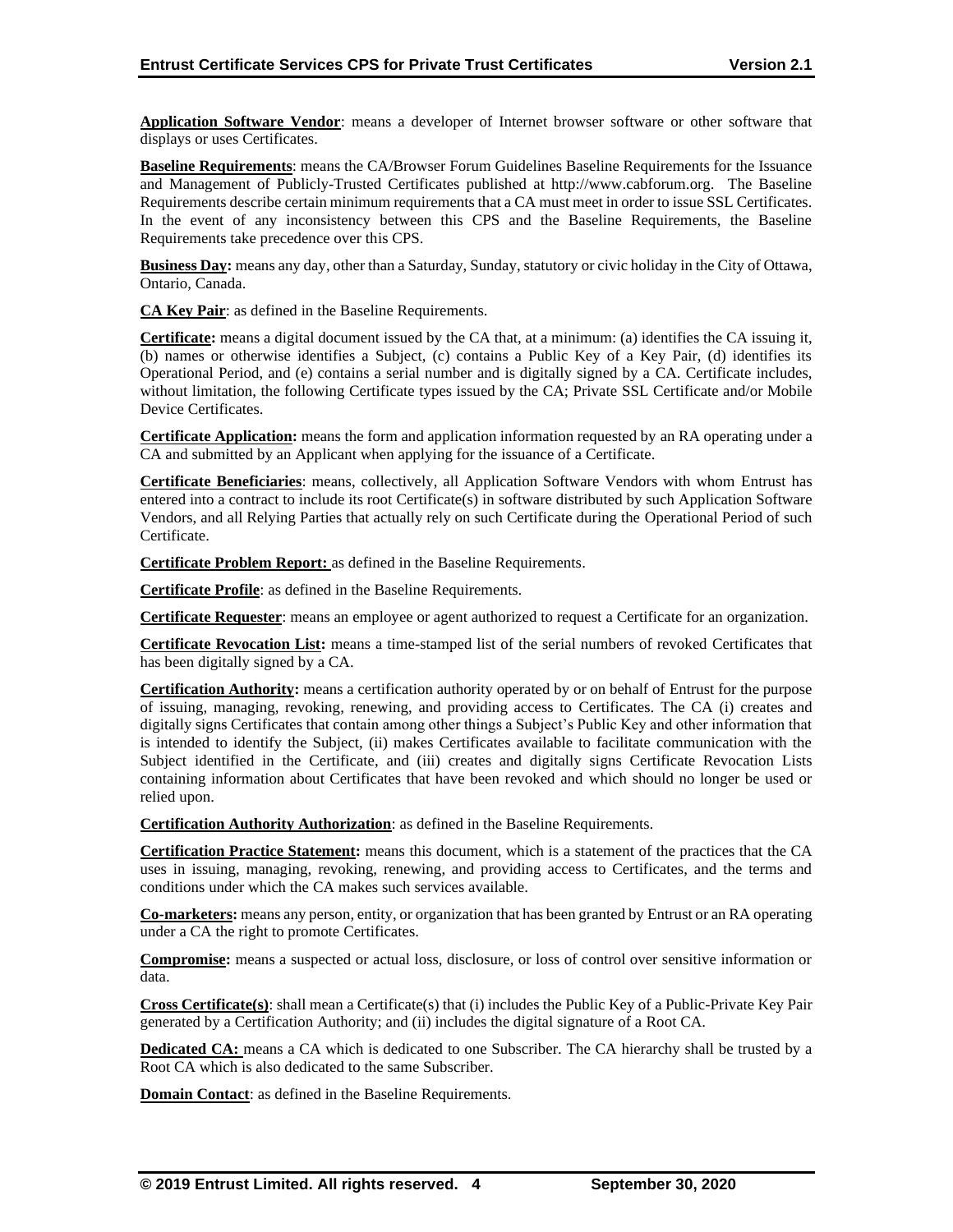**Enterprise RA:** as defined in the Baseline Requirements.

**Entrust:** means Entrust Limited.

**Entrust.net**: means Entrust Limited.

**Entrust Datacard:** means Entrust Limited.

**Entrust Group:** means, collectively Entrust, its Affiliates, its licensors (including for the avoidance of any doubt Microsoft), its resellers, its suppliers, its co-marketers, its subcontractors, its distributors and the directors, officers, employees, agents and independent contractors of any of them.

**Entrust Group Affiliates**: Collectively, Entrust Limited and its Affiliates.

**FIPS:** means the Federal Information Processing Standards. These are U.S. Federal standards that prescribe specific performance requirements, practices, formats, communication protocols, and other requirements for hardware, software, data, and telecommunications operation.

**Fully-Qualified Domain Name**: as defined in the Baseline Requirements.

**IETF:** means the Internet Engineering Task Force. The Internet Engineering Task Force is an international community of network designers, operators, vendors, and researchers concerned with the evolution of the Internet architecture and the efficient operation of the Internet.

**IP Address:** as defined in the Baseline Requirements.

**Issuing CA:** In relation to a particular Certificate, the CA that issued the Certificate. This could be either a Root CA or a Subordinate CA.

**Key Compromise:** as defined in the Baseline Requirements.

**Key Pair:** means two mathematically related cryptographic keys, having the properties that (i) one key can be used to encrypt a message that can only be decrypted using the other key, and (ii) even knowing one key, it is believed to be computationally infeasible to discover the other key.

**Mobile Device Certificate:** means a Certificate issued by a Certification Authority for use to identify a mobile device.

**Object Identifier:** means a specially-formatted sequence of numbers that is registered in accordance with internationally-recognized procedures for object identifier registration.

**Operational Period:** means, with respect to a Certificate, the period of its validity. The Operational Period would typically begin on the date the Certificate is issued (or such later date as specified in the Certificate), and ends on the date and time it expires as noted in the Certificate or earlier if the Certificate is Revoked.

**Parent Company:** as defined in the Baseline Requirements.

**PKIX:** means an IETF Working Group developing technical specifications for PKI components based on X.509 Version 3 Certificates.

**Policy Authority:** means those personnel who work for or on behalf of Entrust and who are responsible for determining the policies and procedures that govern the operation of the CAs.

**Private Key:** means the key of a Key Pair used to decrypt an encrypted message. This key must be kept secret.

**Private SSL Certificate:** means an SSL Certificate issued by a Certification Authority for use on secure servers. The Certification Authority root certificate is not distributed to any ASV for public trust. The Private SSL Certificate may contain domain names which are not publicly registered.

**Public Key:** means the key of a Key Pair used to encrypt a message. The Public Key can be made freely available to anyone who may want to send encrypted messages to the holder of the Private Key of the Key Pair. The Public Key is usually made publicly available in a Certificate issued by a CA and is often obtained by accessing a repository or database. A Public Key is used to encrypt a message that can only be decrypted by the holder of the corresponding Private Key.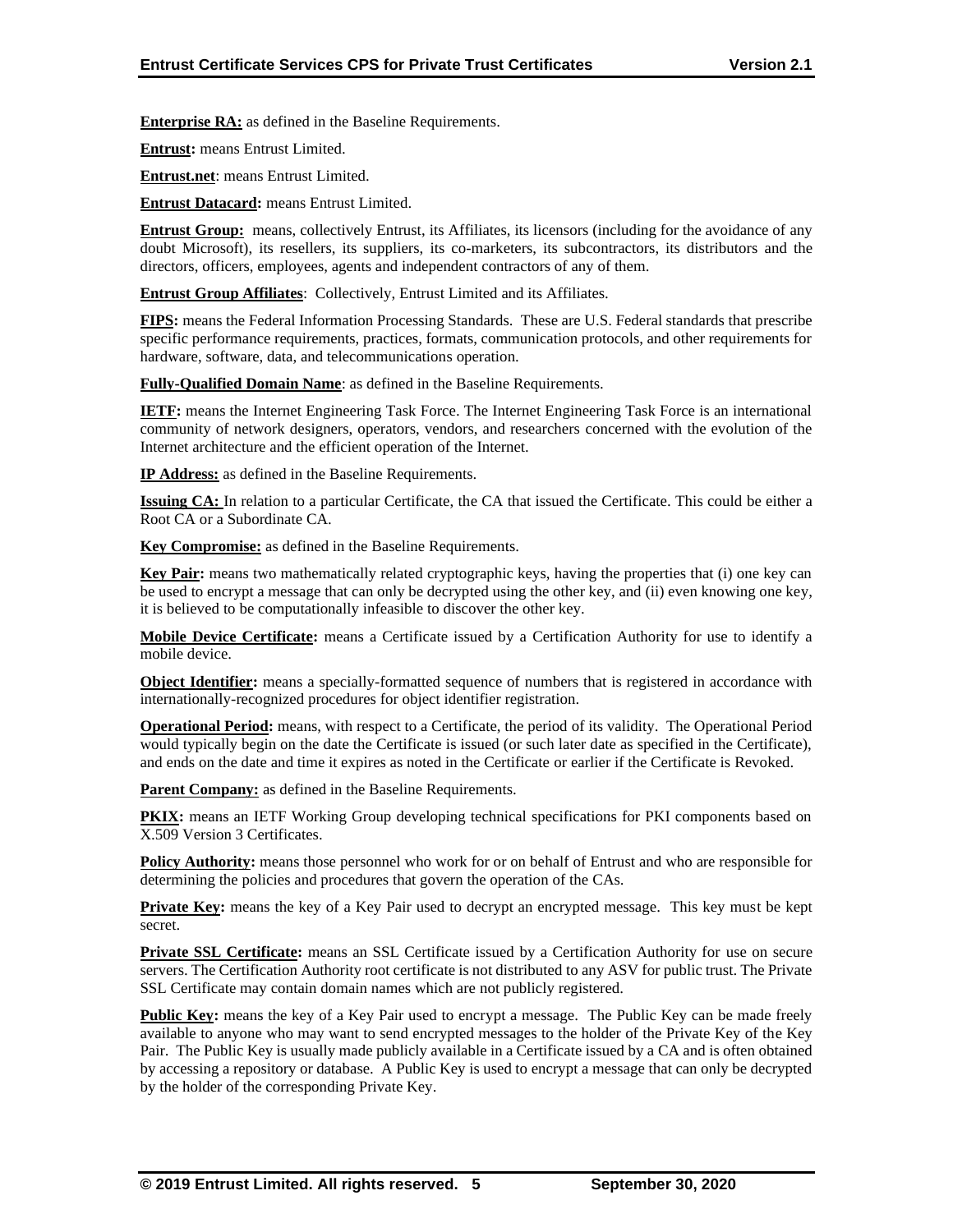**Registration Authority:** means an entity that performs two functions: (1) the receipt of information from a Subject to be named in a Certificate, and (2) the performance of verification of information provided by the Subject following the procedures prescribed by the CAs. In the event that the information provided by a Subject satisfies the criteria defined by the CAs, an RA may send a request to a CA requesting that the CA generate, digitally sign, and issue a Certificate containing the information verified by the RA. An RA may be operated by Entrust or by an independent third-party.

**Reliable Data Source:** as defined in the Baseline Requirements.

**Relying Party:** means a person, entity, or organization that relies on or uses a Certificate and/or any other information provided in a Repository under a CA to obtain and confirm the Public Key and identity of a Subscriber. For avoidance of doubt, an ASV is not a "Relying Party" when software distributed by such ASV merely displays information regarding a Certificate.

**Relying Party Agreement:** means the agreement between a Relying Party and Entrust or between a Relying Party and an independent third-party RA or Reseller under a CA in respect to the provision and use of certain information and services in respect to Certificates.

**Repository:** means a collection of databases and web sites that contain information about Certificates issued by a CA including among other things, the types of Certificates and services provided by the CA, fees for the Certificates and services provided by the CA, Certificate Revocation Lists, OCSP responses, descriptions of the practices and procedures of the CA, and other information and agreements that are intended to govern the use of Certificates issued by the CA.

**Resellers:** means any person, entity, or organization that has been granted by Entrust or an RA operating under a CA the right to license the right to use Certificates.

**Reserved IP Address:** as defined in the Baseline Requirements.

**Revoke or Revocation:** means, with respect to a Certificate, to prematurely end the Operational Period of that Certificate from a specified time forward.

**Root CA:** mean the top level CAs listed in §1.3.1.

**Shared CA:** means a CA which issues Certificates to one or more Subscribers.

**SSL Certificate:** means a Certificate issued by a CA for use on secure servers.

**Subordinate CA:** means collectively, the subordinate CAs listed in §1.3.1. and/or Third Party Subordinate CAs.

**Subordinate CA Certificate**: shall mean a Certificate that (i) includes the Public Key of a Public-Private Key Pair generated by a certification authority; and (ii) includes the digital signature of a Root CA.

**Subject:** means a person, entity, or organization whose Public Key is contained in a Certificate.

**Subscriber:** means a person, entity, or organization that has applied for and has been issued a Certificate.

**Subscription Agreement:** means the agreement between a Subscriber and Entrust (or an Affiliate of Entrust) or between a Subscriber and an independent third-party RA or Reseller under a CA in respect to the issuance, management, and provision of access to a Certificate and the provision of other services in respect to such Certificate.

**Subsidiary Company:** as defined in the Baseline Requirements.

**Third Party Subordinate CA:** means a certification authority owned by a third party which has been issued a Subordinate CA Certificate.

**Wildcard Domain Name:** A Domain Name consisting of a single asterisk character followed by a single full stop character ("\*.") followed by a Fully-Qualified Domain Name.

#### **1.6.2 Acronyms**

ASV Application Software Vendor

CA Certification Authority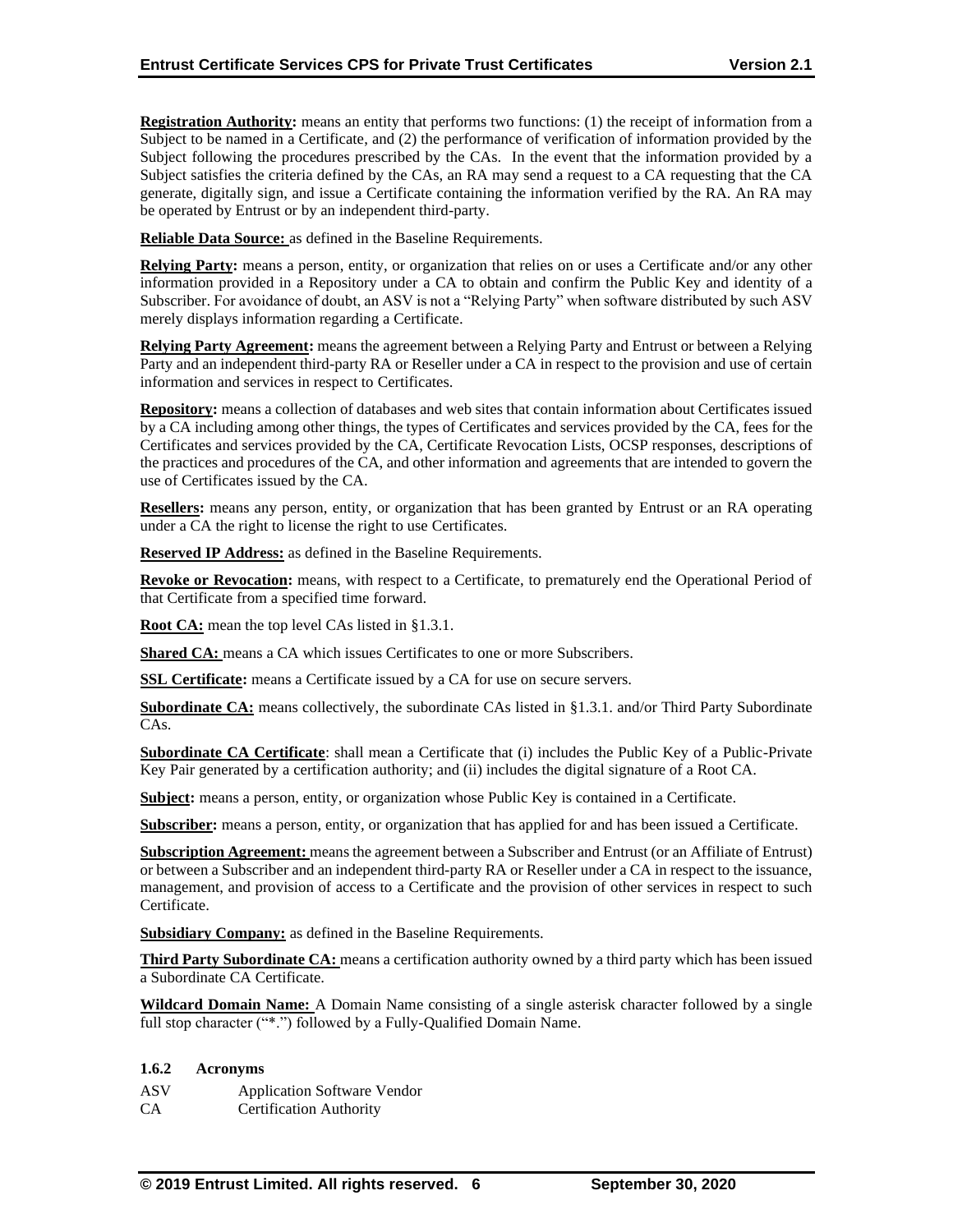| <b>CAA</b>   | Certification Authority Authorization                                            |
|--------------|----------------------------------------------------------------------------------|
| <b>CPR</b>   | Certificate Problem Report                                                       |
| <b>CPS</b>   | <b>Certification Practice Statement</b>                                          |
| <b>CRL</b>   | <b>Certificate Revocation List</b>                                               |
| <b>CSR</b>   | Certificate Signing Request                                                      |
| <b>DBA</b>   | Doing Business As                                                                |
| DN           | Distinguished Name                                                               |
| <b>DNS</b>   | Domain Name System                                                               |
| ECC          | <b>Elliptic Curve Cryptography</b>                                               |
| <b>EKU</b>   | <b>Extended Key Usage</b>                                                        |
| <b>FIPS</b>  | (US Government) Federal Information Processing Standard                          |
| <b>FQDN</b>  | <b>Fully Qualified Domain Name</b>                                               |
| <b>HTTP</b>  | Hyper Text Transfer Protocol                                                     |
| <b>HTTPS</b> | <b>Hyper Text Transfer Protocol Secure</b>                                       |
| <b>IETF</b>  | <b>Internet Engineering Task Force</b>                                           |
| <b>ISO</b>   | International Organization for Standardization                                   |
| ITU-T        | International Telecommunication Union - Telecommunication Standardization Sector |
| <b>NIST</b>  | (US Government) National Institute of Standards and Technology                   |
| <b>OCSP</b>  | <b>Online Certificate Status Protocol</b>                                        |
| <b>OID</b>   | Object Identifier                                                                |
| PA           | Policy Authority                                                                 |
| PIN          | <b>Personal Identification Number</b>                                            |
| <b>PKI</b>   | Public-Key Infrastructure                                                        |
| RA           | <b>Registration Authority</b>                                                    |
| <b>RFC</b>   | <b>Request for Comment</b>                                                       |
| <b>RSA</b>   | Rivest-Shamir-Adleman cryptosystem                                               |
| <b>SAN</b>   | <b>Subject Alternative Name</b>                                                  |
| <b>SSL</b>   | Secure Sockets Layer                                                             |
| S/MIME       | Secure MIME (Multipurpose Internet Mail Extensions)                              |
| <b>TLS</b>   | <b>Transport Layer Security</b>                                                  |
| <b>URL</b>   | Universal Resource Locator                                                       |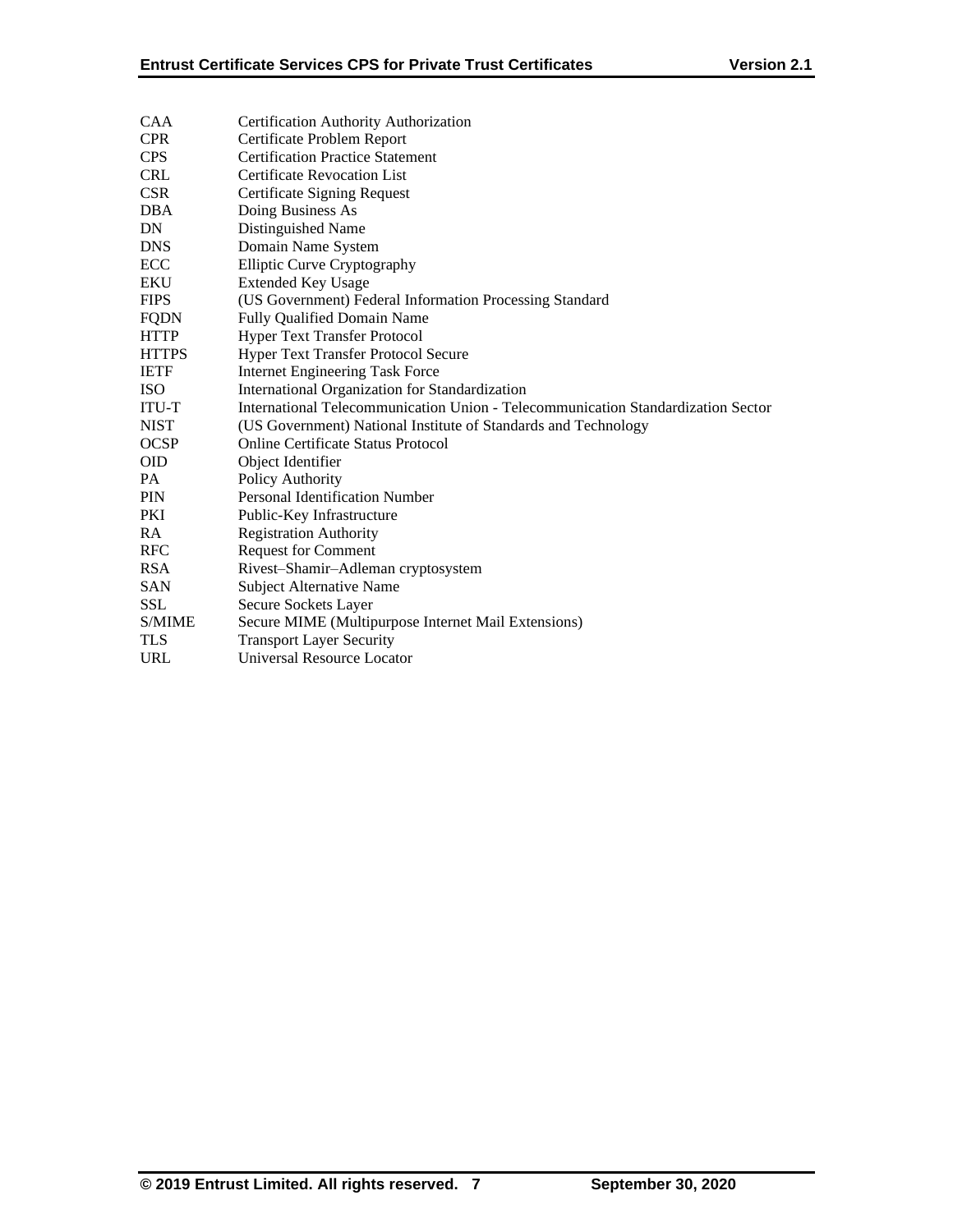## **2. Publication and Repository Responsibilities**

Entrust maintains the Repository to store various information related to Certificates and the operation of the CAs and RAs. The CPS and various other related information is published in the Repository.

#### **2.1 Repositories**

The CAs maintain the Repositories to allow access to Certificate-related and Certificate revocation information. The information in the Repositories is accessible through a web interface, available on a 24x7 basis and is periodically updated as set forth in this CPS. The Repositories are the only approved source for CRL and other information about Certificates.

The CA will adhere to the latest version of the CPS published in the Repository.

The Repository can be accessed at [https://www.entrust.net/CPS.](https://www.entrust.net/CPS)

## **2.2 Publication of Certification Information**

The CA publishes its CPS, CA Certificates, Subscription Agreements, Relying Party Agreements, and CRLs in the Repositories.

## **2.3 Time or Frequency of Publications**

The CPS will be re-issued and published at least once per year.

CRLs will be updated as per §4.9.7.

OCSP responses will be updated as per §4.9.10.

## **2.4 Access Controls on Repositories**

Information published in the Repository is public information. Read only access is unrestricted. The CAs have implemented logical and physical controls to prevent unauthorized write access to its Repositories.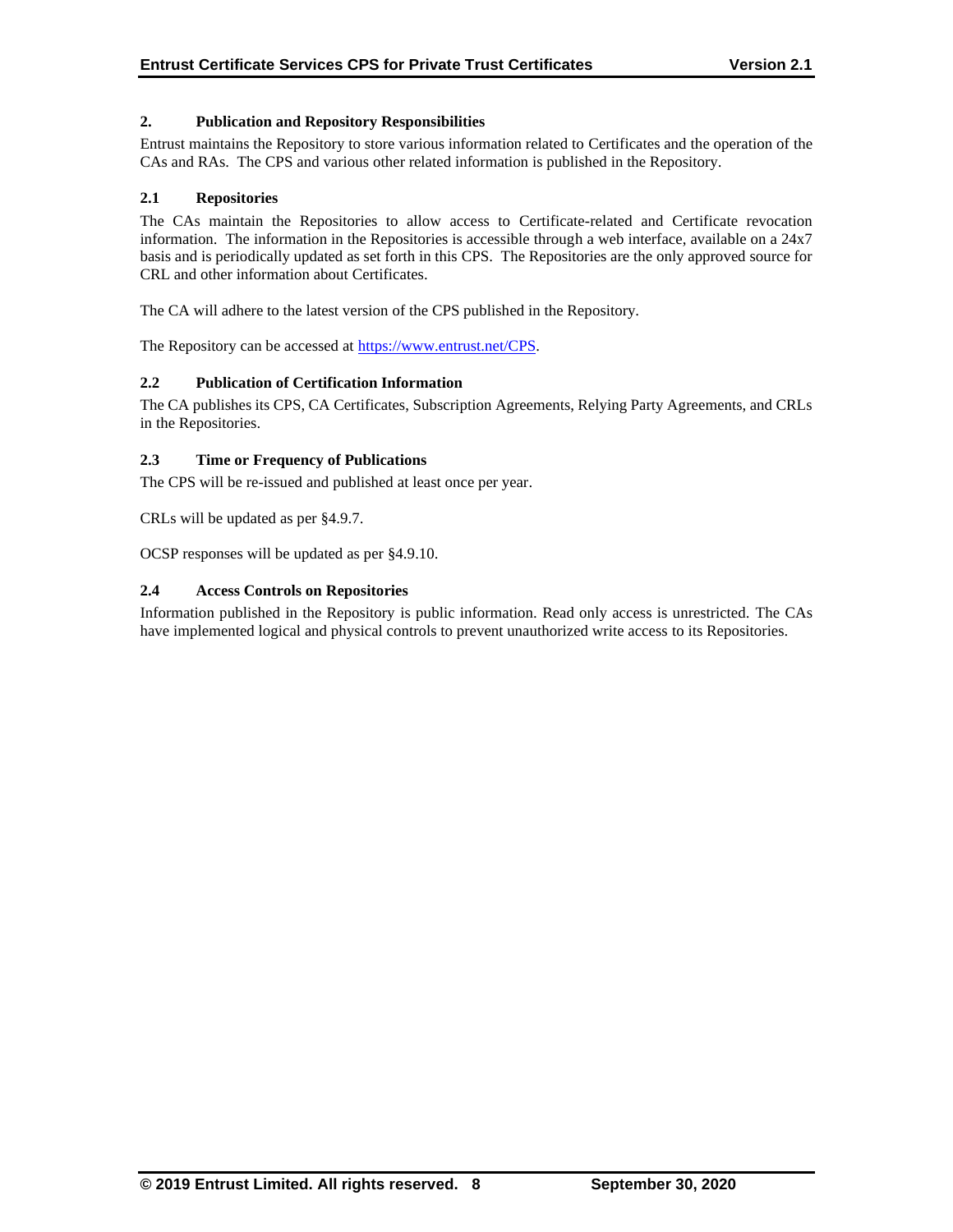## **3. Identification and Authentication**

The Policy Authority mandates the verification practices for verifying identification and authentication, and may, in its discretion, update such practices.

## **3.1 Naming**

Before issuing a Certificate, the CAs ensure that all Subject organization information in the Certificate conforms to the requirements of, and has been verified in accordance with the procedures prescribed in this CPS and matches the information confirmed and documented by the RA pursuant to its verification processes.

## **3.1.1 Types of Names**

The Subject names in a Certificate comply with the X.501 Distinguished Name (DN) form. The CAs shall use a single naming convention as set forth below.

Private SSL Certificates

- (i) "Country Name" (C) which is the two-letter ISO 3166 code for the country in which the Applicant is located and plans to host the secure server on which the Applicant is intending to install the Private SSL Certificate;
- (ii) "Organization Name" (O) which is the name of the organization in the case of a corporation, partnership, or other entity. In the case of a sole proprietorship, the organization name can be the name of the Applicant;
- (iii) "Organizational Unit Name" (OU) which is an optional field. The OU field may be used to distinguish between different organizational groups within an organization (for example, to distinguish between human resources, marketing, and development);
- (iv) "Common Name" (CN) which is the fully qualified hostname or path used in the DNS of the secure server on which the Applicant is intending to install the Private SSL Certificate;
- (v) "State" (ST), which is the state or province of the organization's place of business, if applicable; and
- (vi) "Subject Alternative Name" (SAN), which is the fully qualified hostname or path used in the DNS of the secure server on which the Applicant is intending to install the Private SSL Certificate. There may be multiple SANs in each Private SSL Certificate.

Mobile Device Certificates

- (i) "Country Name" (C) which is the two-letter ISO 3166 code for the country in which the Applicant is located;
- (ii) "Organization Name" (O) which is the name of the organization in the case of a corporation, partnership, or other entity. In the case of a sole proprietorship, the organization name can be the name of the Applicant;
- (iii) "Organizational Unit Name" (OU) which is an optional field. The OU field may be used to distinguish between different organizational groups within an organization (for example, to distinguish between human resources, marketing, and development);
- (iv) "Common Name" (CN) which is a unique alpha-numeric identifier, Subscriber name, or a unique alpha-numeric identifier plus Subscriber name which has been approved by the Subscriber administration contact; and
- (v) Optionally, "Subject Alternative Name" (SAN) which is the email address of the Subscriber.

## **3.1.2 Need for Names to be Meaningful**

The Certificates issued pursuant to this CPS are meaningful only if the names that appear in the Certificates can be understood and used by Relying Parties. Names used in the Certificates must identify the person or object to which they are assigned in a meaningful way. CAs shall not issue Certificates to the Subscribers that contain domain names, IP Addresses, DN, URL, and/or e-mail addresses that the Subscribers do not legitimately own or control. Examples of fields and extensions where these names appear include subject DN and subject alternative names.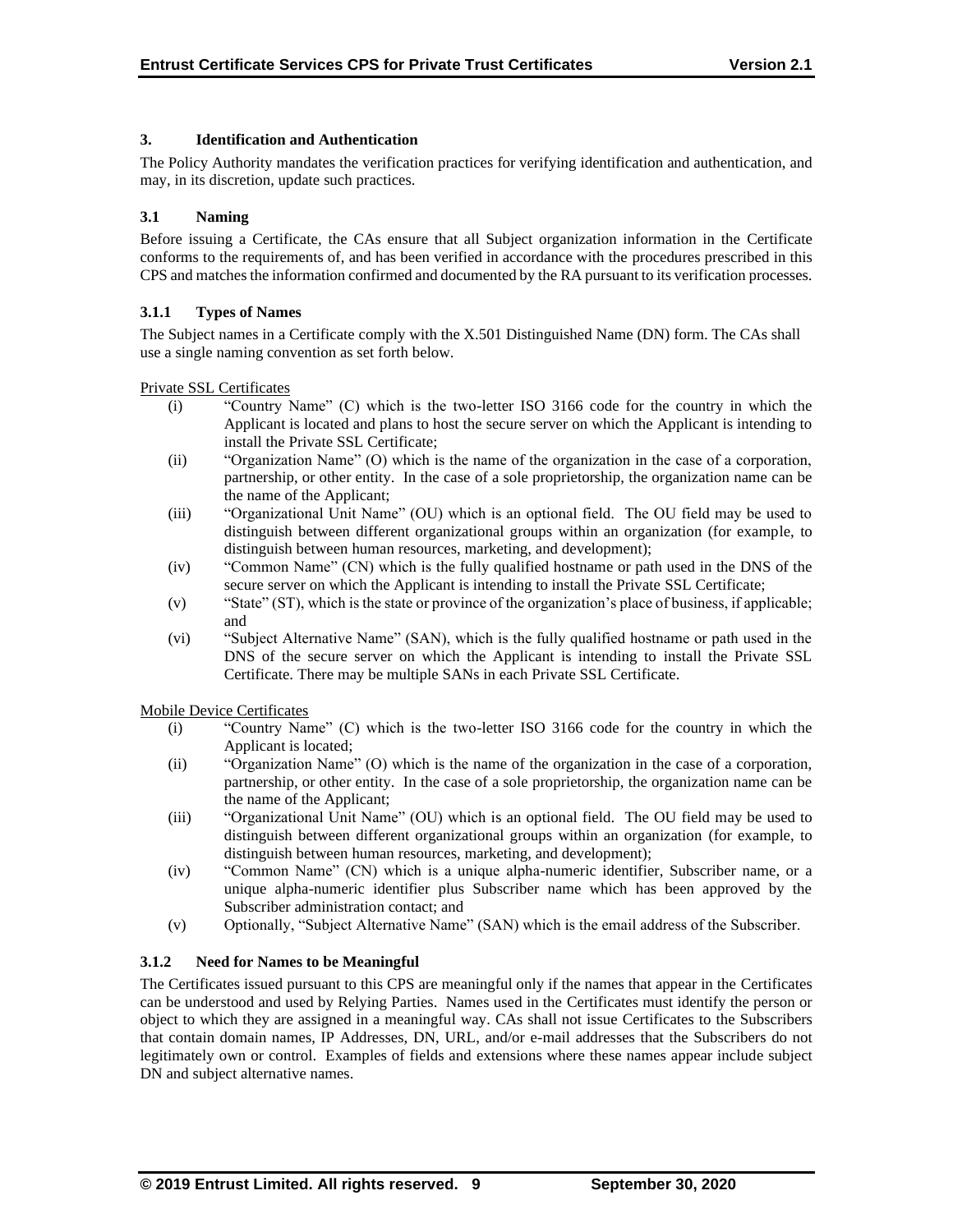## **3.1.3 Anonymity or Pseudonymity of Subscribers**

No stipulation.

## **3.1.4 Rules for Interpreting Various Name Forms**

No stipulation.

## **3.1.5 Uniqueness of Names**

Names shall be defined unambiguously for each Subject in a Repository. The Distinguished Name attribute will usually be unique to the Subject to which it is issued. Each Certificate shall be issued a unique serial number within the name space of the Subordinate CA.

## **3.1.6 Recognition, Authentication, and Role of Trademarks**

The Subject names in Certificates are issued on a "first come, first served" basis. By accepting a Subject name for incorporation into a Certificate, an RA operating under a CA does not determine whether the use of such information infringes upon, misappropriates, dilutes, unfairly competes with, or otherwise violates any intellectual property right or any other rights of any person, entity, or organization. The CAs and any RAs operating under the CAs neither act as an arbitrator nor provide any dispute resolution between Subscribers or between Subscribers and third-party complainants in respect to the use of any information in a Certificate. The CPS does not bestow any procedural or substantive rights on any Subscriber or third-party complainant in respect to any information in a Certificate. Neither the CAs nor any RAs operating under the CAs shall in any way be precluded from seeking legal or equitable relief (including injunctive relief) in respect to any dispute between Subscribers or between Subscribers and third-party complainants or in respect to any dispute between Subscribers and a CA or an RA operating under a CA or between a third-party complainant and a CA or an RA operating under a CA arising out of any information in a Certificate. The CAs and RAs operating under the CAs shall respectively have the right to revoke and the right to request revocation of Certificates upon receipt of a properly authenticated order from an arbitrator or court of competent jurisdiction requiring the revocation of a Certificate.

A CA or an RA operating under a CA may, in certain circumstances, take action in respect to a Certificate containing information that possibly violates the trademark rights of a third-party complainant. In the event that a third-party complainant provides a CA or an RA operating under a CA with (i) a certified copy that is not more than three (3) months old of a trademark registration from the principal trademark office in any one of the United States, Canada, Japan, Australia or any of the member countries of the European Union, and further provided that such registration is still in full force and effect, and (ii) a copy of a prior written notice to the Subscriber of the Certificate in dispute, stating that the complainant believes that information in the Subscriber's Certificate violates the trademark rights of the complainant, and (iii) a representation by the complainant indicating the means of notice and basis for believing that such notice was received by the Subscriber of the Certificate in dispute, a CA or an RA operating under a CA may initiate the following actions. The CA or the RA operating under a CA may determine whether the issue date of the Subscriber's Certificate predates the registration date on the trademark registration provided by the complainant. If the date of issuance of the Subscriber's Certificate predates the trademark registration date, the CA or the RA operating under the CA will take no further action unless presented with an authenticated order from an arbitrator or court of competent jurisdiction. If the date of issuance of the Certificate is after the registration date on the trademark registration provided by the complainant, the CA or the RA operating under the CA shall request that the Subscriber provide a proof of ownership for the Subscriber's own corresponding trademark registration from the principal trademark office in any one of the United States, Canada, Japan, Australia or any of the member countries of the European Union. If the Subscriber can provide a certified copy, as set forth above, that predates or was issued on the same date as the complainant's trademark registration, the CA or the RA operating under the CA will take no further action unless presented with an authenticated order from an arbitrator or court of competent jurisdiction. If the Subscriber does not respond within ten (10) Business Days, or if the date on the certified copy of the trademark registration provided by the Subscriber postdates the certified copy of the trademark registration provided by the complainant, the CA and the RAs operating under that CA respectively may revoke or may request revocation of the disputed Certificate.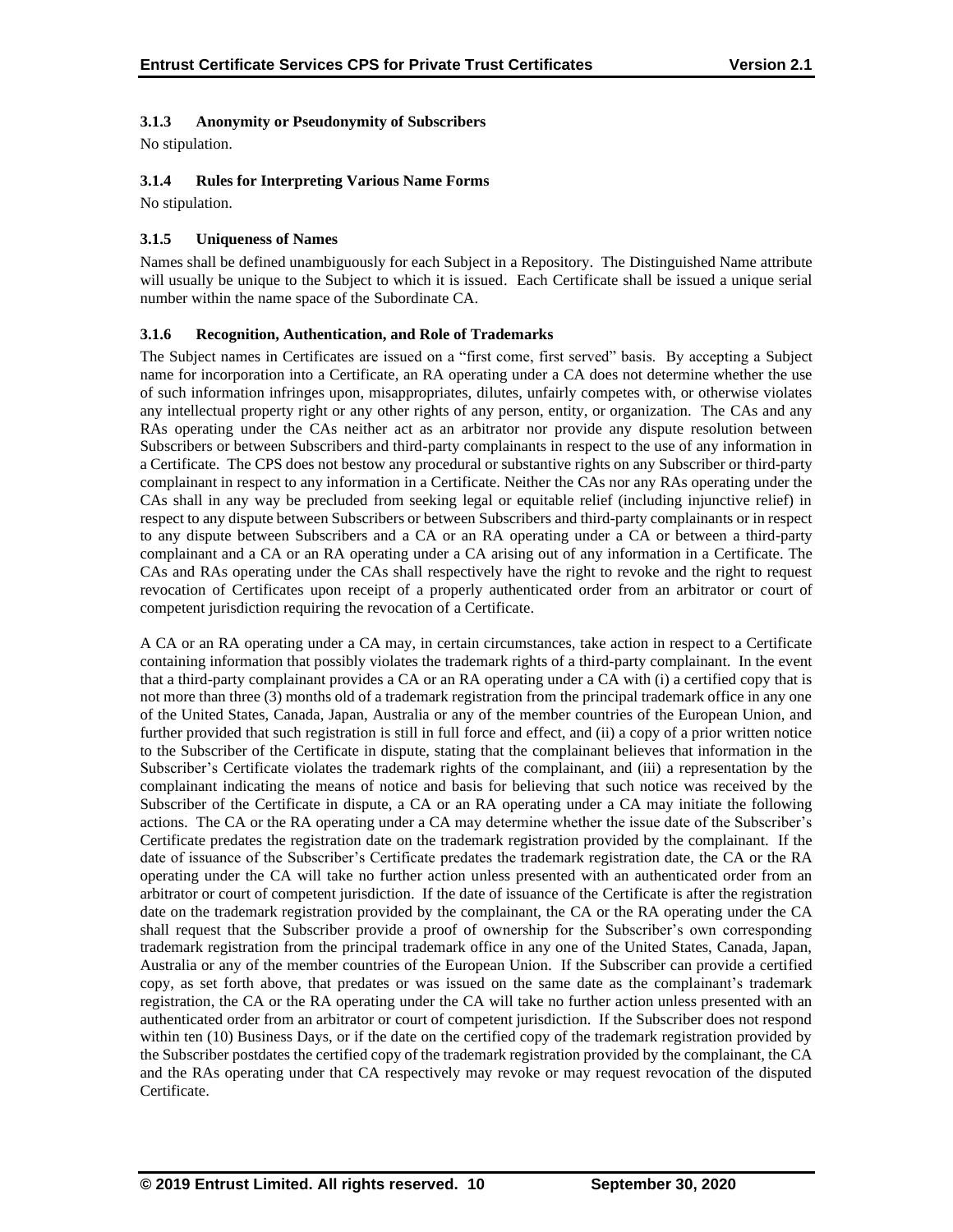If a Subscriber files litigation against a complainant, or if a complainant files litigation against a Subscriber, and such litigation is related to any information in an issued Certificate, and if the party instigating the litigation provides a CA or an RA operating under a CA with a copy of the file-stamped complaint or statement of claim, the CA will maintain the current status of the Certificate or the RA operating under the CA will request that the CA maintain the current status of the Certificate, subject to any requirements to change the status of such Certificate otherwise provided or required under this CPS, a Subscription Agreement, or any Relying Party Agreement. During any litigation, a CA will not revoke and an RA operating under a CA will not request revocation of a Certificate that is in dispute unless ordered by an arbitrator or a court of competent jurisdiction or as otherwise provided or required under this CPS, a Subscription Agreement, or any Relying Party Agreement. In the event of litigation as contemplated above, the CAs and RAs operating under the CAs will comply with any directions by a court of competent jurisdiction in respect to a Certificate in dispute without the necessity of being named as a party to the litigation. If named as a party in any litigation in respect to a Certificate, Entrust and/or any third party operating an RA under a CA shall be entitled to take any action that it deems appropriate in responding to or defending such litigation. Any Subscriber or Relying Party that becomes involved in any litigation in respect to a Certificate shall remain subject to all of the terms and conditions of the CPS, the Subscriber's Subscription Agreement, and the Relying Party's Relying Party Agreement.

RAs operating under a CA shall notify the CA of any disputes of which such RA is aware and which relate to any information contained in a Certificate whose issuance was requested by such RA.

## **3.2 Initial Identity Validation**

## **3.2.1 Method to Prove Possession of Private Key**

For Key Pairs generated by the Applicant, the CAs perform proof of possession tests for CSRs created using reversible asymmetric algorithms (such as RSA) by validating the signature on the CSR submitted by the Applicant with the Certificate Application.

#### **3.2.2 Authentication of Organization Identity**

#### **3.2.2.1 Identity**

#### Private SSL Certificates (Shared CA) and Mobile Device Certificates

RAs operating under the CAs shall perform verification of any organizational identities that are submitted by an Applicant or Subscriber in accordance with the practices mandated by the Policy Authority. RAs operating under the CAs shall determine whether the organizational identity, address, and domain name provided with a Certificate Application are consistent with information contained in third-party databases and/or governmental sources. The information and sources used for the verification of Certificate Applications may vary depending on the jurisdiction of the Applicant or Subscriber.

In the case of organizational identities that are not registered with any governmental sources, RAs operating under the CAs shall use commercially reasonable efforts to confirm the existence of the organization. Such commercially reasonable efforts may include site visits or third-party attestation letter.

#### Private SSL Certificates (Dedicated CA)

RAs operating under the Dedicated CAs are not required to confirm any organization identities that are submitted by an Applicant or Subscriber.

#### **3.2.2.2 DBA/Tradename**

No stipulation.

#### **3.2.2.3 Verification of Country**

Verification of country will be done in accordance with the methods of § 3.2.2.1.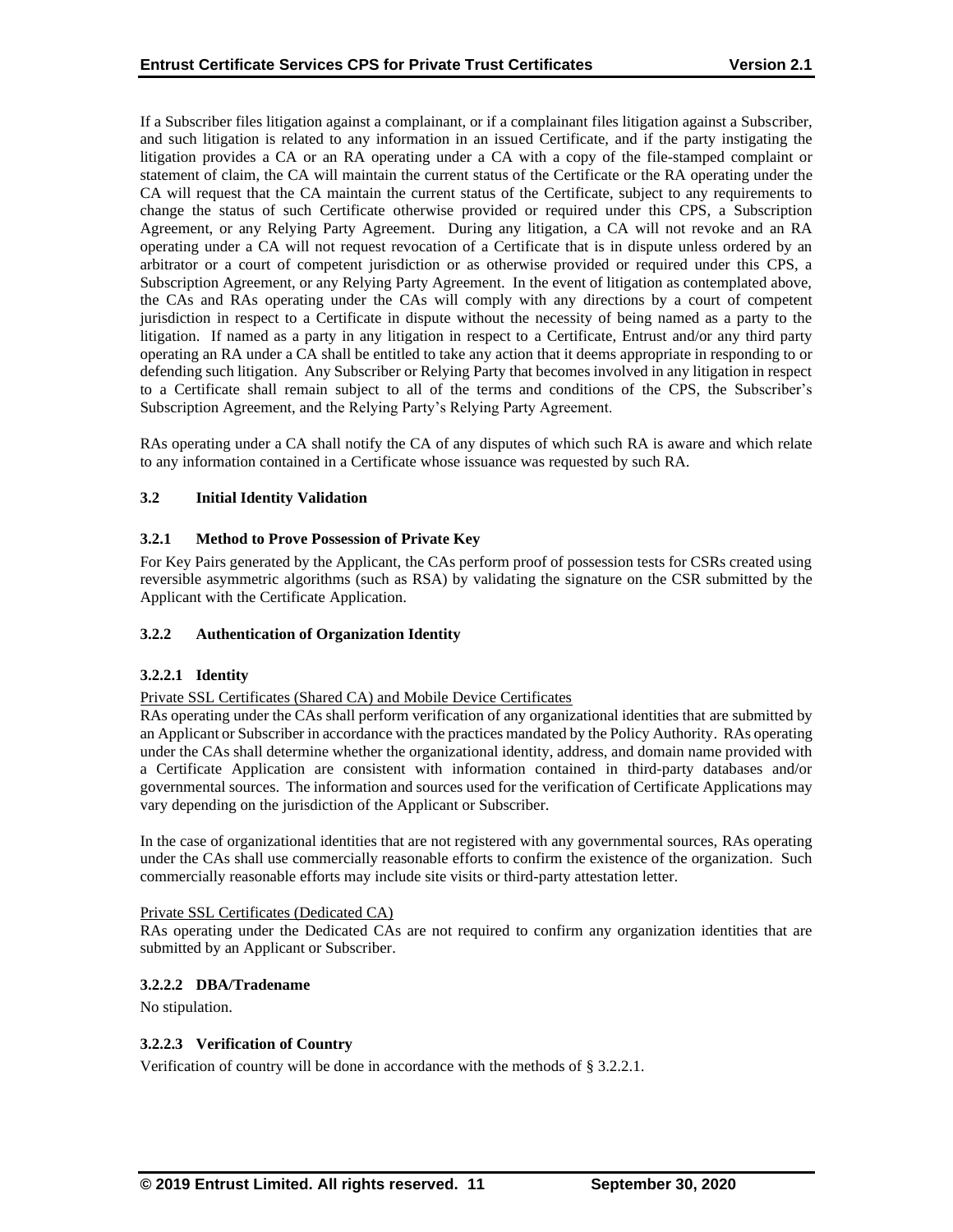## **3.2.2.4 Validation of Domain Authorization or Control**

## **3.2.2.4.1 Fully-Qualified Domain Names**

Private SSL Certificates (Shared CA)

RAs operating under the CAs shall use reasonable means to confirm the Applicant or Subscriber has control of the FQDN to be included in the Certificate. The RA shall use one of the following methods as defined in Section 3.2.2.4 of the Baseline Requirements:

- 1) Method not used
- 2) Email, Fax, SMS, or Postal Mail to Domain Contact
- 3) Method not used
- 4) Constructed Email to Domain Contact
- 5) Method not used
- 6) Method not used
- 7) DNS Change
- 8) IP Address
- 9) Method not used
- 10) Method not used
- 11) Method not used
- 12) Method not used
- 13) Email to DNS CAA Contact
- 14) Email to DNS TXT Contact
- 15) Phone with Domain Contact
- 16) Phone Contact with DNS TXT Record Phone Contact
- 17) Phone Contact with DNS CAA Phone Contact
- 18) Agree-Upon Change to Website v2
- 19) Method not used
- 20) Method not used

#### Private SSL Certificates (Dedicated CA)

RAs operating under the Dedicated CAs are not required to confirm the Applicant or Subscriber has control of the FQDN to be included in the Private SSL Certificate.

#### **3.2.2.4.2 Non-Fully-Qualified Domain Names**

RAs operating under the CAs shall allow non-FQDN to be used.

Private SSL Certificates (Shared CA)

Non-FQDNs must be multi-label name or reserved IP Address. Each non-FQDN shall be reserved for one Subscriber for each CA used to issue Private SSL Certificates.

Private SSL Certificates (Dedicated CA)

Non-FQDNs may be minimum single-label or a reserved IP Address.

#### **3.2.2.5 Authentication of an IP Address**

Private SSL Certificates may use registered or Reserved IP Addresses.

RAs operating under the CAs shall use one of the methods defined in Section 3.2.2.5 of the Baseline Requirements to confirm the Applicant or Subscriber has control of the registered IP Address to be included in the Certificate.

#### Private SSL Certificates (Shared CA)

Reserved IP Addresses must be reserved for one Subscriber for each Shared CA used to issue Private SSL Certificates.

#### **3.2.2.6 Wildcard Validation**

Wildcard validation for an FQDN follows the requirements as defined in Section 3.2.2.6 of the Baseline Requirements.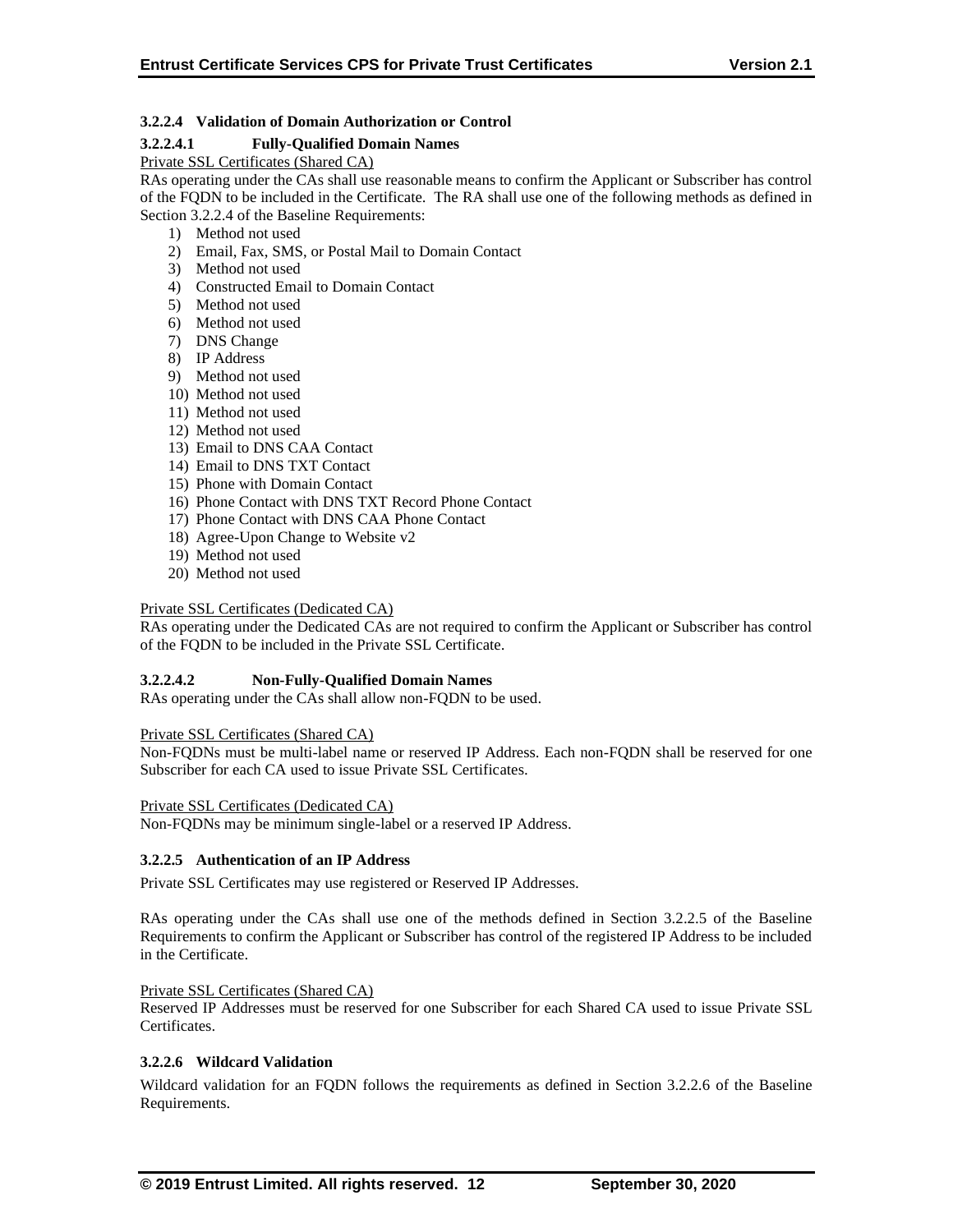#### **3.2.2.7 Data Source Accuracy**

Prior to using any data source as a Reliable Data Source, the RA shall evaluate the source for its reliability, accuracy, and resistance to alteration or falsification.

#### **3.2.2.8 CAA Records**

No stipulation.

## **3.2.2.9 Authentication of Email Address**

No stipulation.

#### **3.2.2.10 Authentication of Registered Trademark**

No stipulation.

#### **3.2.3 Authentication of Individual Identity**

RAs operating under the CAs shall use the methods set out below to verify any individual identities that are submitted by an Applicant or Subscriber.

An individual identity shall be verified by using a legible copy, which discernibly shows the Applicant's face, of at least one currently valid government-issued photo ID (passport, driver's license, military ID, national ID, or equivalent document type). The copy shall be inspected for any indication of alteration or falsification.

The Applicant's address shall be verified using a trusted form of identification such as a government ID, utility bill, or bank or credit card statement. The same government-issued ID that was used to verify the Applicant's name may be relied upon.

The request shall be verified by contacting the Applicant using a reliable method of communication.

#### **3.2.4 Non-verified Subscriber Information**

Non-verified Subscriber information may be organization identities per §3.2.2.1, non-FQDNs per §3.2.2.4.2 or Reserved IP Addresses per §3.2.2.5.

#### **3.2.5 Validation of Authority**

If the Applicant for a Certificate containing subject identity information is an organization, the RA will use a reliable method of communication to verify the authenticity of the Applicant representative's Certificate request.

The RA may use the sources listed in §3.2.2.1 to verify the reliable method of communication. Provided that the RA uses a reliable method of communication, the RA may establish the authenticity of the Certificate request directly with the Applicant representative or with an authoritative source within the Applicant's organization, such as the Applicant's main business offices, corporate offices, human resource offices, information technology offices, or other department that the RA deems appropriate.

The CA allows a Subscriber to specify the individuals who may request Certificates and will not accept any Certificate requests that are outside this specification. The CAs will provide a Subscriber with a list of its authorized Certificate Requesters upon the Subscriber's verified written request.

#### **3.2.6 Criteria for Interpretation**

No stipulation.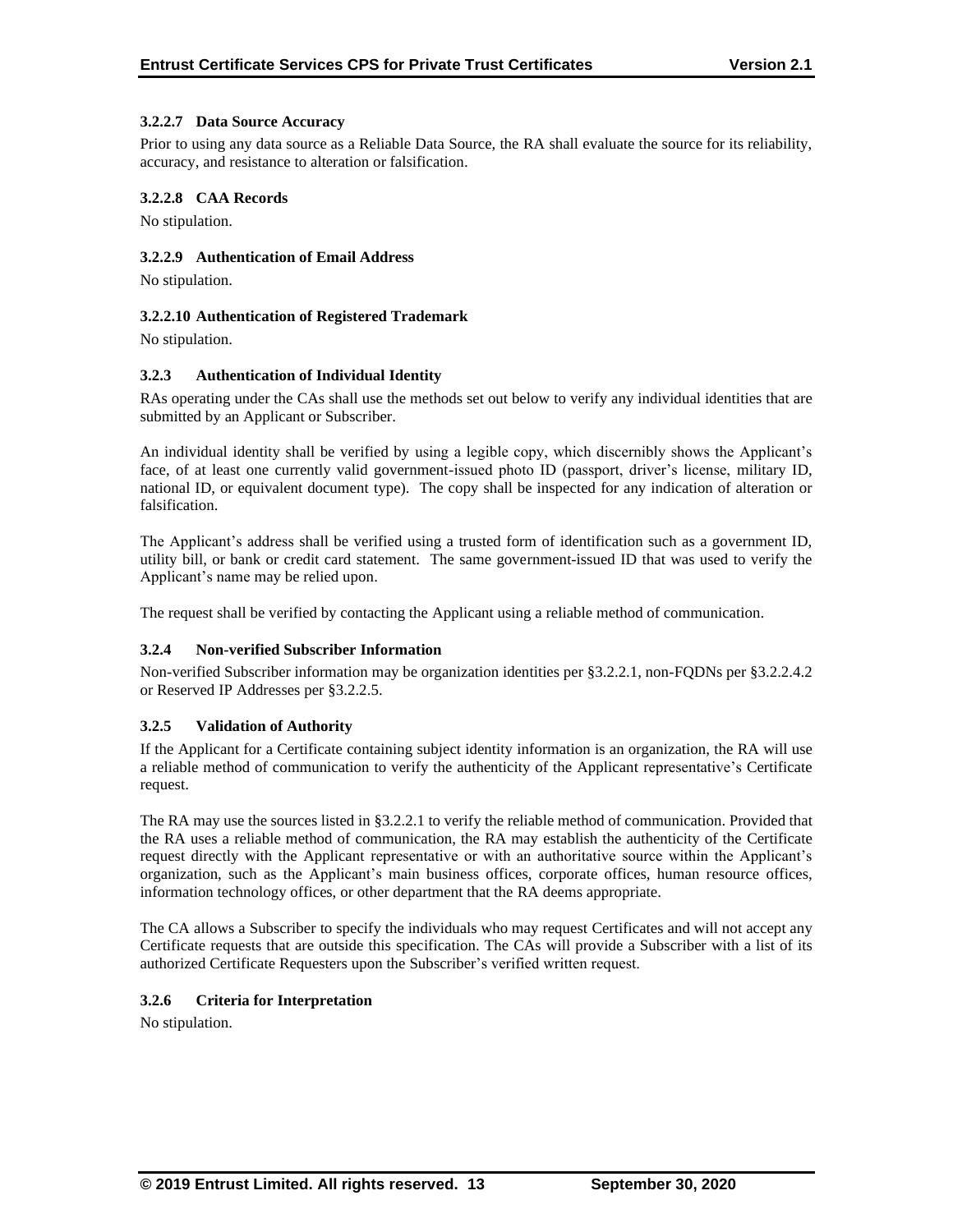## **3.3 Identification and Authentication for Re-key Requests**

## **3.3.1 Identification and Authentication for Routine Re-key**

Each Certificate shall contain a Certificate expiration date. The reason for having an expiration date for a Certificate is to minimize the exposure of the Key Pair associated with the Certificate. For this reason, when processing a new Certificate Application, the CA recommends that a new Key Pair be generated and that the new Public Key of this Key Pair be submitted with the Applicant's Certificate Application. If a Subscriber wishes to continue to use a Certificate beyond the expiry date for the current Certificate, the Subscriber must obtain a new Certificate and replace the Certificate that is about to expire. Subscribers submitting a new Certificate Application will be required to complete the initial application process, as described in §4.1. The RA may reuse documents and data provided in §3.2 to verify Certificate information per §4.2.1.

The RA that processed the Subscriber's Certificate Application shall make a commercially reasonable effort to notify Subscribers of the pending expiration of their Certificate by sending an email to the technical contact listed in the corresponding Certificate Application. Upon expiration of a Certificate, the Subscriber shall immediately cease using such Certificate and shall remove such Certificate from any devices and/or software in which it has been installed.

The Subscriber may request a replacement Certificate using an existing key pair.

## **3.3.2 Identification and Authentication for Re-key after Revocation**

The CAs and RAs operating under the CAs do not renew Certificates that have been revoked. If a Subscriber wishes to use a Certificate after revocation, the Subscriber must apply for a new Certificate and replace the Certificate that has been revoked. In order to obtain another Certificate, the Subscriber shall be required to complete the initial application process, as described in §4.1. Upon revocation of a Certificate, the Subscriber shall immediately cease using such Certificate and shall remove such Certificate from any devices and/or software in which it has been installed.

## **3.4 Identification and Authentication for Revocation Requests**

A Subscriber may request revocation of their Certificate at any time provided that the Subscriber can validate to the RA that processed the Subscriber's Certificate Application that the Subscriber is the person, organization, or entity to whom the Certificate was issued. The RA shall authenticate a request from a Subscriber for revocation of their Certificate by authenticating the Subscriber or confirming authorization of the Subscriber through a reliable method of communication. Upon receipt and confirmation of such information, the RA shall then process the revocation request as stipulated in §4.9.

An Enterprise RA may use multi-factor authentication to request revocation of a Certificate.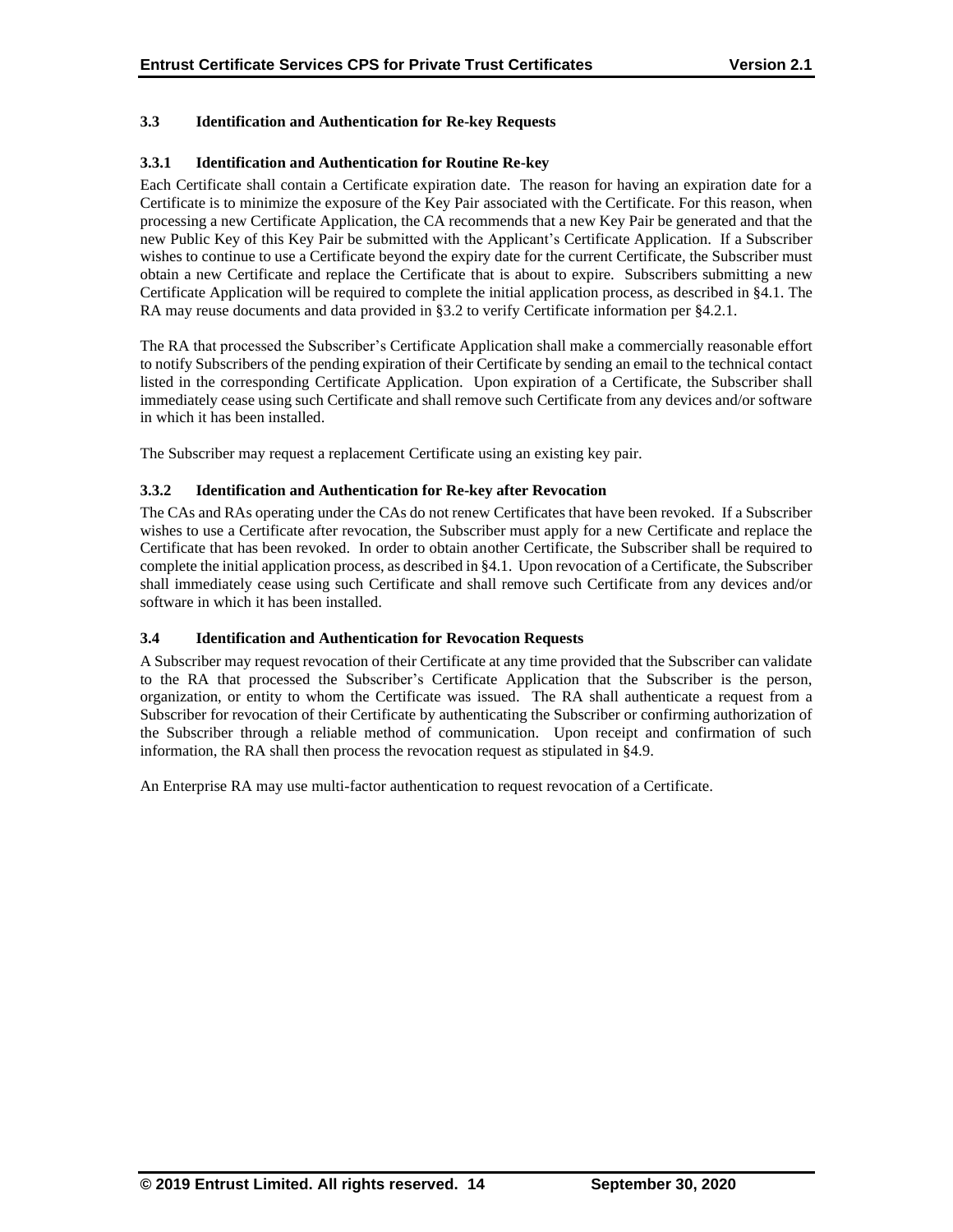## **4. Certificate Life-Cycle Operational Requirements**

## **4.1 Certificate Application**

To obtain a Certificate, an Applicant must:

- (i) generate a secure and cryptographically sound Key Pair, if not generated by a CA
- (ii) agree to all of the terms and conditions of the CPS and the Subscription Agreement, and
- (iii) complete and submit a Certificate Application, providing all information requested by an RA without any errors, misrepresentation, or omissions.

Upon an Applicant's completion of the Certificate Application and acceptance of the terms and conditions of this CPS and the Subscription Agreement, an RA shall follow the procedures described in §3.2 to perform verification of the information contained in the Certificate Application. If the verification performed by an RA is successful, the RA may, in its sole discretion, request the issuance to the Applicant of a Certificate from a CA. If an RA refuses to request the issuance of a Certificate, the RA shall (i) use commercially reasonable efforts to notify the Applicant by email of any reasons for refusal, and (ii) promptly refund any amounts that have been paid in connection with the Certificate Application.

In the event of successful verification of a Certificate Application, the RA shall submit a request to a CA for the issuance of a Certificate and shall notify the Applicant by email once a Certificate has been issued by the CA.

## **4.1.1 Who Can Submit a Certificate Application**

Either the Applicant or an individual authorized to request Certificates on behalf of the Applicant may submit Certificate requests. Applicants are responsible for any data that the Applicant or an agent of the Applicant supplies to the RA.

## **4.1.2 Enrollment Process and Responsibilities**

The CAs require each Applicant to submit a Certificate request and application information prior to issuing a Certificate. The CAs or RAs authenticates all communication from an Applicant and protects communication from modification.

Generally, Applicants request a Certificate by completing the request forms online. Applicants are solely responsible for submitting a complete and accurate Certificate request for each Certificate.

The enrollment process includes:

- (i) Agreeing to the applicable Subscription Agreement,
- (ii) Paying any applicable fees,
- (iii) Submitting a complete Certificate application,
- (iv) Generating a key pair, and
- (v) Delivering the public key of the key pair to the CA.

By executing the Subscription Agreement, Subscribers warrant that all of the information contained in the Certificate request is correct.

## **4.2 Certificate Application Processing**

#### **4.2.1 Performing Identification and Authentication Functions**

The CAs and RAs may use the documents and data provided in §3.2 to verify Certificate information, or may reuse previous validations themselves provided the data or documentation was obtained from a source specified under §3.2 or completed the validation itself no more than 825 days after such data or documentation was validated.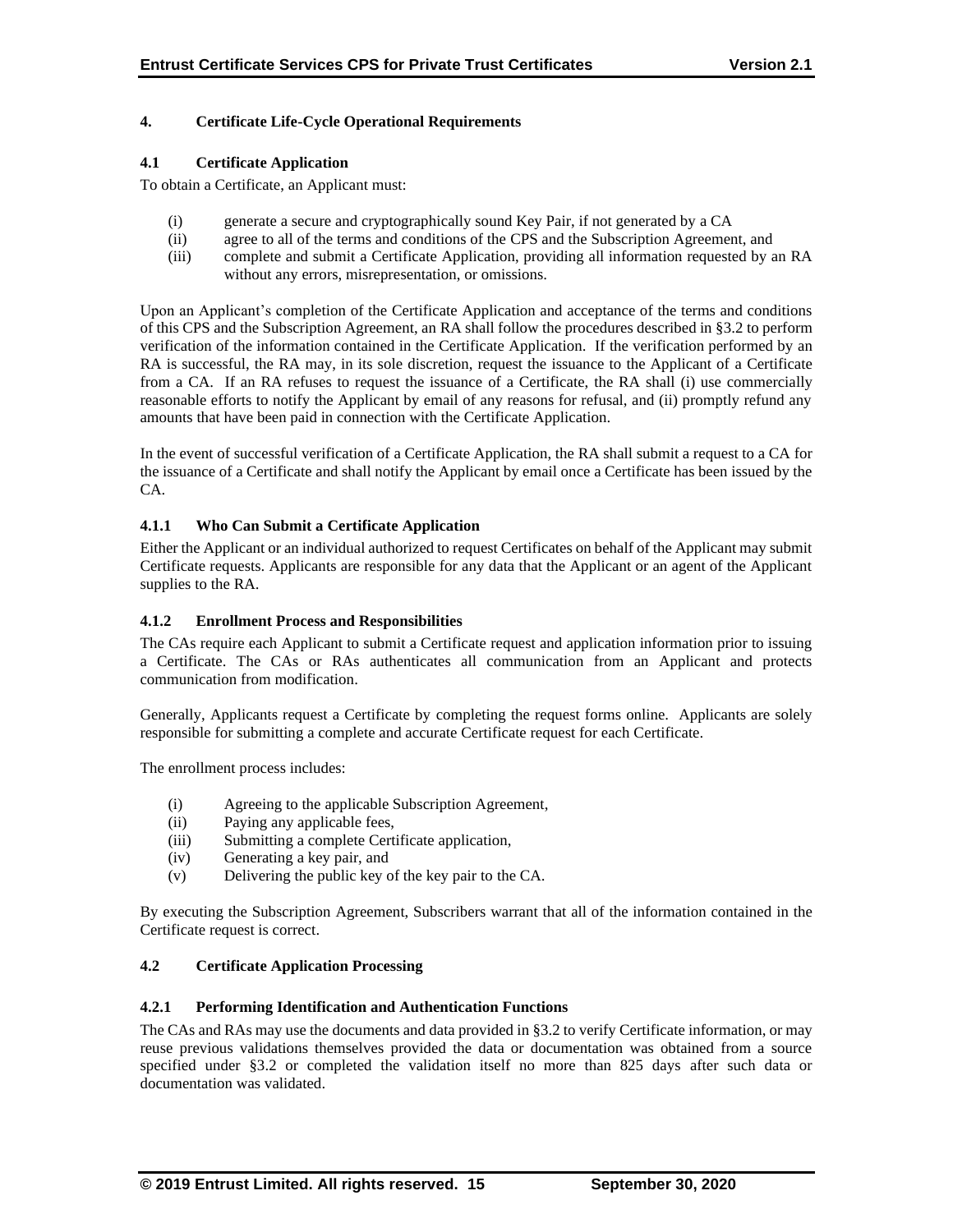## **4.2.2 Approval or Rejection of Certificate Applications**

No stipulation.

## **4.2.3 Time to Process Certificate Applications**

No stipulation.

## **4.2.4 Certification Authority Authorization (CAA) Records**

No stipulation.

## **4.3 Certificate Issuance**

After performing verification of the information provided by an Applicant with a Certificate Application, an RA operating under a CA may request that a CA issue a Certificate. Upon receipt of a request from an RA operating under a CA, the CA may generate and digitally sign a Certificate in accordance with the Certificate profile described in §7. An Enterprise RA can approve issuance of Certificates and submit the certificate request to an RA.

Entrust shall not issue certificates whose lifetime exceeds that of the CA's Certificate.

Upon issuance of a Certificate, neither Entrust nor any independent third-party RA operating under a CA, nor any Resellers or Co-marketers, or any subcontractors, distributors, agents, suppliers, employees, or directors of any of the foregoing shall have any obligation to perform any ongoing monitoring, investigation, or verification of the information provided in a Certificate Application.

## **4.3.1 CA Actions During Certificate Issuance**

Certificate issuance by the Root CA shall require an individual authorized by the CA (i.e. the CA system operator, system officer, or PKI administrator) to deliberately issue a direct command in order for the Root CA to perform a certificate signing operation.

## **4.3.2 Notification to Subscriber by the CA of Issuance of Certificate**

Once a Certificate has been generated and placed in a Repository, the RA that requested the issuance of the Certificate shall use commercially reasonable efforts to notify the Applicant by email that the Applicant's Certificate is available. The email may contain a URL for use by the Applicant to retrieve the Certificate.

## **4.4 Certificate Acceptance**

## **4.4.1 Conduct Constituting Certificate Acceptance**

No stipulation.

## **4.4.2 Publication of the Certificate by the CA**

No stipulation.

## **4.4.3 Notification of Certificate Issuance by the CA to Other Entities**

No stipulation.

## **4.5 Key Pair and Certificate Usage**

## **4.5.1 Subscriber Private Key and Certificate Usage**

Subscriber shall conform to §9.6.3.

## **4.5.2 Relying Party Public Key and Certificate Usage**

No stipulation.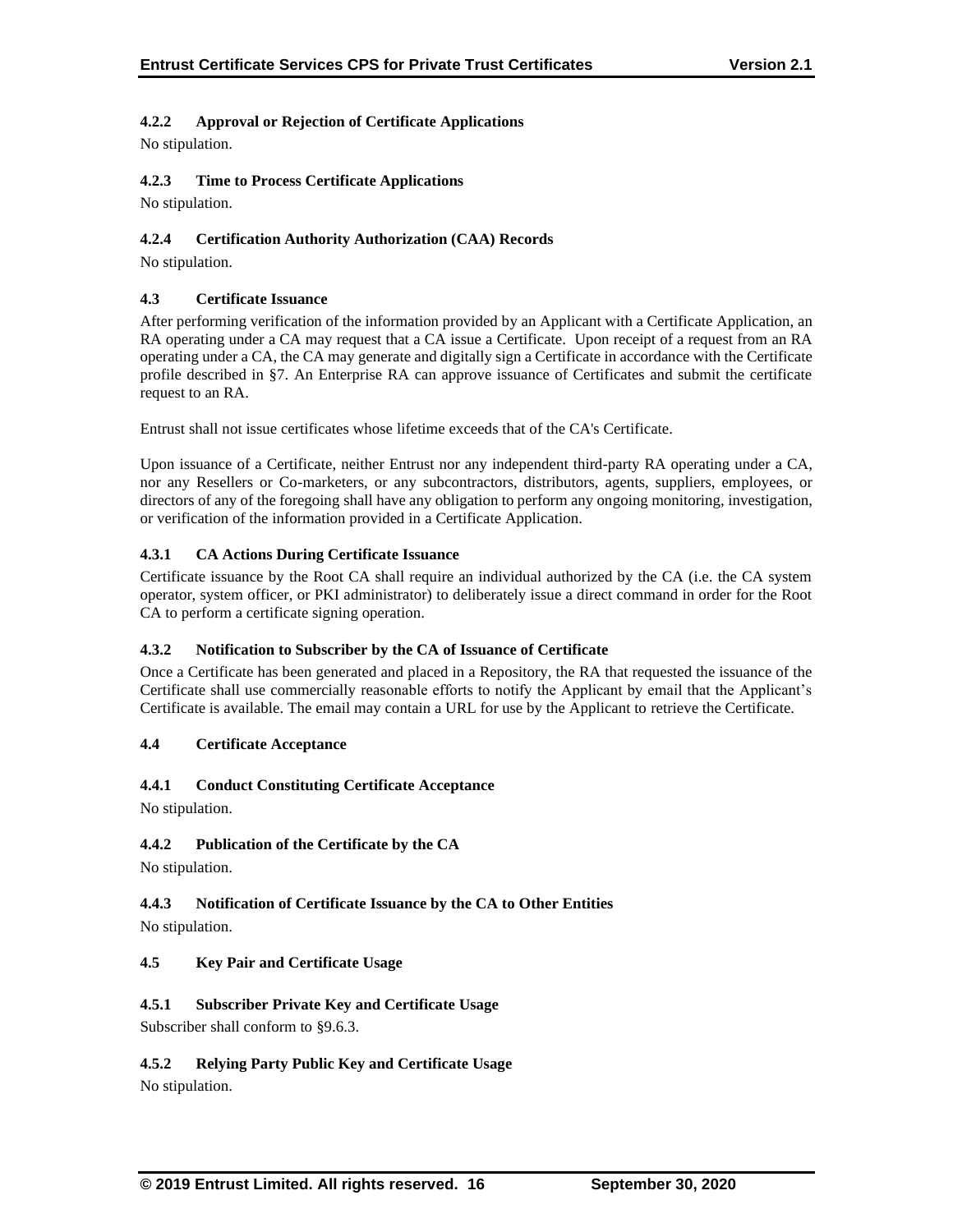## **4.6 Certificate Renewal**

## **4.6.1 Circumstance for Certificate Renewal**

In accordance with the Subscription Agreement, CAs or RAs will provide a Certificate lifecycle monitoring service which will support Certificate renewal.

## **4.6.2 Who May Request Renewal**

Subscribers or Subscriber agents may request renewal of Certificates.

#### **4.6.3 Processing Certificate Renewal Requests**

CAs or RAs will process Certificate renewal requests with validated verification data. Previous verification data may be used as specified in §4.2.1.

Certificates may be renewed using the previously accepted Public Key, if the Public Key meets the key size requirements of §6.1.5.

#### **4.6.4 Notification of New Certificate Issuance to Subscriber**

CAs or RAs will provide Certificate renewal notification to the Subscriber or Subscriber agents through an Internet link or by email.

Subscribers or Subscriber agents may request that email renewal notices are not sent for their expiring Certificates.

## **4.6.5 Conduct Constituting Acceptance of a Renewal Certificate**

No stipulation.

#### **4.6.6 Publication of the Renewal Certificate by the CA**

CAs or RAs will provide the Subscriber with a Certificate through an Internet link.

#### **4.6.7 Notification of Certificate Issuance by the CA to Other Entities**

No stipulation.

#### **4.7 Certificate Re-key**

#### **4.7.1 Circumstance for Certificate Re-key**

No stipulation.

## **4.7.2 Who May Request Certification of a New Public Key**

No stipulation.

#### **4.7.3 Processing Certificate Re-keying Requests**

No stipulation.

# **4.7.4 Notification of New Certificate Issuance to Subscriber**

No stipulation.

**4.7.5 Conduct Constituting Acceptance of a Re-keyed Certificate** No stipulation.

**4.7.6 Publication of the Re-keyed Certificate by the CA**

No stipulation.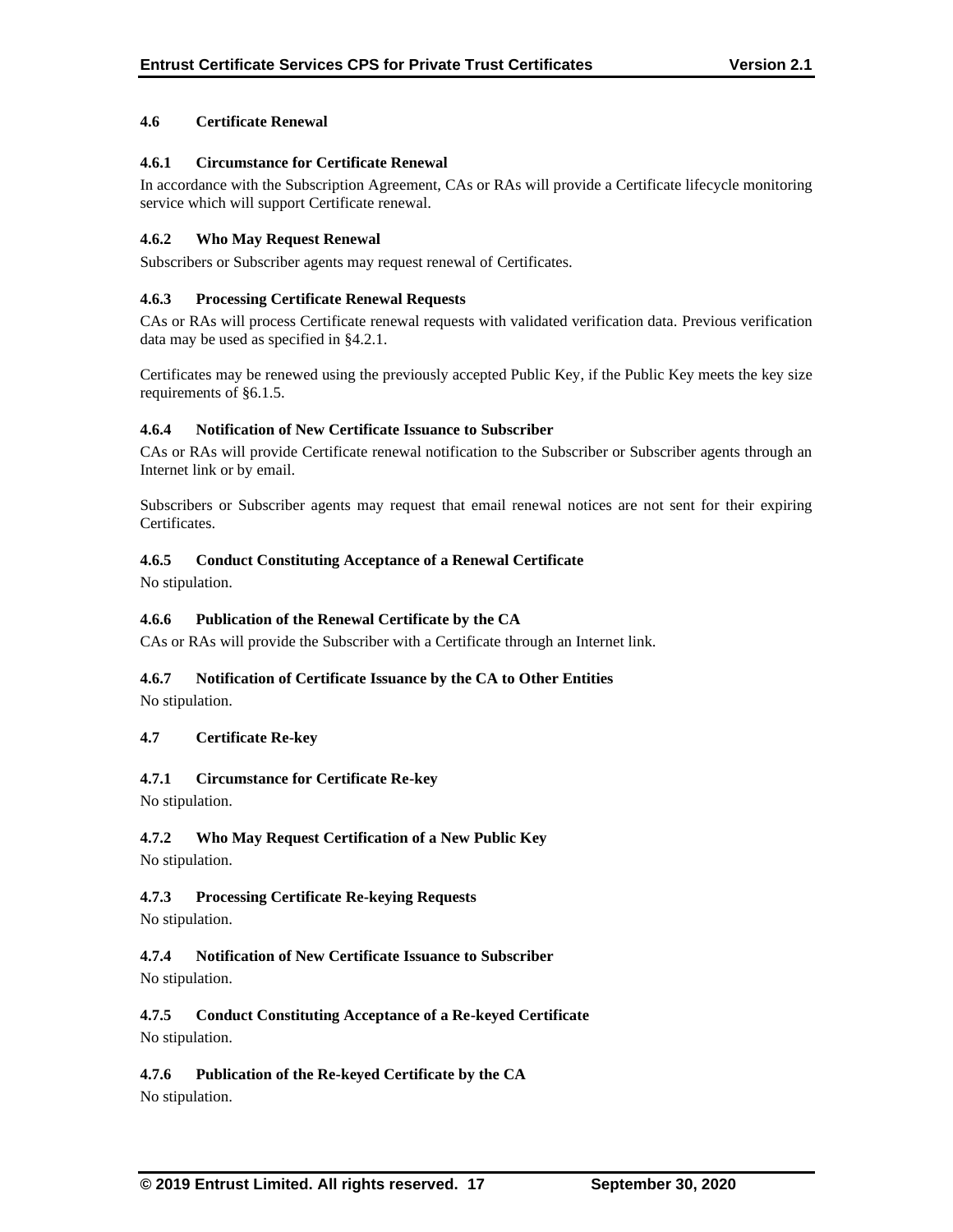# **4.7.7 Notification of Certificate Issuance by the CA to Other Entities**

No stipulation.

## **4.8 Certificate Modification**

## **4.8.1 Circumstance for Certificate Modification**

No stipulation.

#### **4.8.2 Who May Request Certificate Modification**

No stipulation.

## **4.8.3 Processing Certificate Modification Requests**

No stipulation.

## **4.8.4 Notification of New Certificate Issuance to Subscriber**

No stipulation.

## **4.8.5 Conduct Constituting Acceptance of Modified Certificate**

No stipulation.

## **4.8.6 Publication of the Modified Certificate by the CA**

No stipulation.

## **4.8.7 Notification of Certificate Issuance by the CA to Other Entities**

No stipulation.

#### **4.9 Certificate Revocation and Suspension**

The CA shall revoke a Certificate after receiving a valid revocation request from an RA operating under such CA. An RA operating under a CA shall be entitled to request and may request that a CA revoke a Certificate after such RA receives a valid revocation request from the Subscriber for such Certificate. An RA operating under a CA shall be entitled to request and shall request that a CA revoke a Certificate if such RA becomes aware of the occurrence of any event that would require a Subscriber to cease to use such Certificate.

CAs do not support the suspension of Certificates.

#### **4.9.1 Circumstances for Revocation**

#### **4.9.1.1 Reasons for Revoking a Subscriber Certificate**

The CA shall be entitled to revoke and may revoke, and an RA operating under a CA shall be entitled to request revocation of and shall request revocation of, a Subscriber's Certificate if the CA or RA has knowledge of or a reasonable basis for believing that of any of the events listed in this section have occurred.

The CA may revoke a Certificate if one or more of the following occurs:

- (i) The Subscriber requests in writing that the CA revoke the Certificate;
- (ii) The Subscriber notifies the CA that the original Certificate request was not authorized and does not retroactively grant authorization;
- (iii) The CA obtains evidence that the Subscriber's Private Key corresponding to the Public Key in the Certificate suffered a Key Compromise;
- (iv) The CA is made aware of a demonstrated or proven method that can easily compute the Subscriber's Private Key based on the Public Key in the Certificate (such as a Debian weak key, see [https://wiki.debian.org/SSLkeys\)](https://wiki.debian.org/SSLkeys);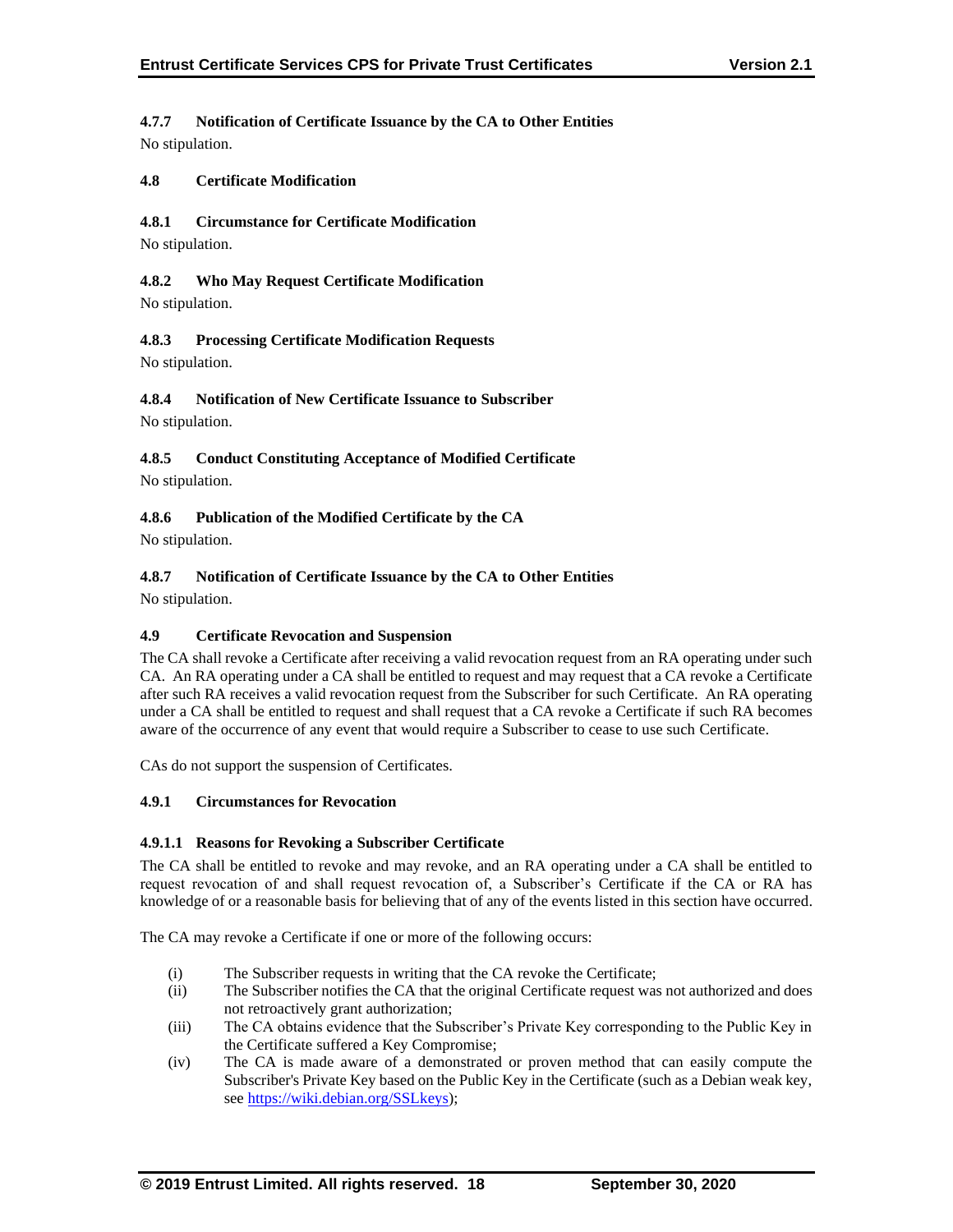- (v) The CA obtains evidence that the validation of the domain authorization or control for any FODN or IP Address in the Certificate should not be relied upon.
- (vi) The Certificate no longer complies with the requirements of Sections 6.1.5 and 6.1.6;
- (vii) The CA obtains evidence that the Certificate was misused;
- (viii) The CA is made aware that a Subscriber has violated one or more of its material obligations under the Subscription Agreement;
- (ix) The CA is made aware of any circumstance indicating that use of a FQDN or IP Address in the Certificate is no longer legally permitted (e.g. a court or arbitrator has revoked a Domain Name Registrant's right to use the Domain Name, a relevant licensing or services agreement between the Domain Name Registrant and the Applicant has terminated, or the Domain Name Registrant has failed to renew the Domain Name);
- (x) The CA is made aware that a Certificate with a Wildcard Domain Name has been used to authenticate a fraudulently misleading subordinate FQDN;
- (xi) The CA is made aware of a material change in the information contained in the Certificate;
- (xii) The CA is made aware that the Certificate was not issued in accordance with this CPS;
- (xiii) The CA determines that any of the information appearing in the Certificate is inaccurate;
- (xiv) The CA's right to issue Certificates under this CPS expires or is revoked or terminated, unless the CA has made arrangements to continue maintaining the CRL/OCSP Repository;
- (xv) Revocation is required by any other section in this CPS;
- (xvi) The CA is made aware of a demonstrated or proven method that exposes the Subscriber's Private Key to compromise or if there is clear evidence that the specific method used to generate the Private Key was flawed;
- (xvii) The technical content or format of the Certificate presents an unacceptable risk to ASVs or Relying Parties;
- (xviii) A Certificate is used to digitally sign hostile code, including spyware or other malicious software (malware); or
- (xix) Any other reason that may be reasonably expected to affect the integrity, security, or trustworthiness of a Certificate or CA.

## **4.9.1.2 Reasons for Revoking a Subordinate CA Certificate**

The Issuing CA may revoke a Subordinate CA Certificate within seven (7) days if one or more of the following occurs:

- (i) The Subordinate CA requests revocation in writing;
- (ii) The Subordinate CA notifies the Issuing CA that the original Certificate request was not authorized and does not retroactively grant authorization;
- (iii) The Issuing CA obtains evidence that the Subordinate CA's Private Key corresponding to the Public Key in the Certificate suffered a Key Compromise or no longer complies with the requirements of §6.1.5 and §6.1.6,
- (iv) The Issuing CA obtains evidence that the Certificate was misused;
- (v) The Issuing CA is made aware that the Certificate was not issued in accordance with or that Subordinate CA has not complied with this CPS;
- (vi) The Issuing CA determines that any of the information appearing in the Certificate is inaccurate or misleading;
- (vii) The Issuing CA or Subordinate CA ceases operations for any reason and has not made arrangements for another CA to provide revocation support for the Certificate;
- (viii) The Issuing CA's or Subordinate CA's right to issue Certificates under the Baseline Requirements expires or is revoked or terminated, unless the Issuing CA has made arrangements to continue maintaining the CRL/OCSP Repository; or
- (ix) Revocation is required by the Issuing CA's CPS.

## **4.9.2 Who Can Request Revocation**

CAs, RAs and Subscribers may initiate revocation.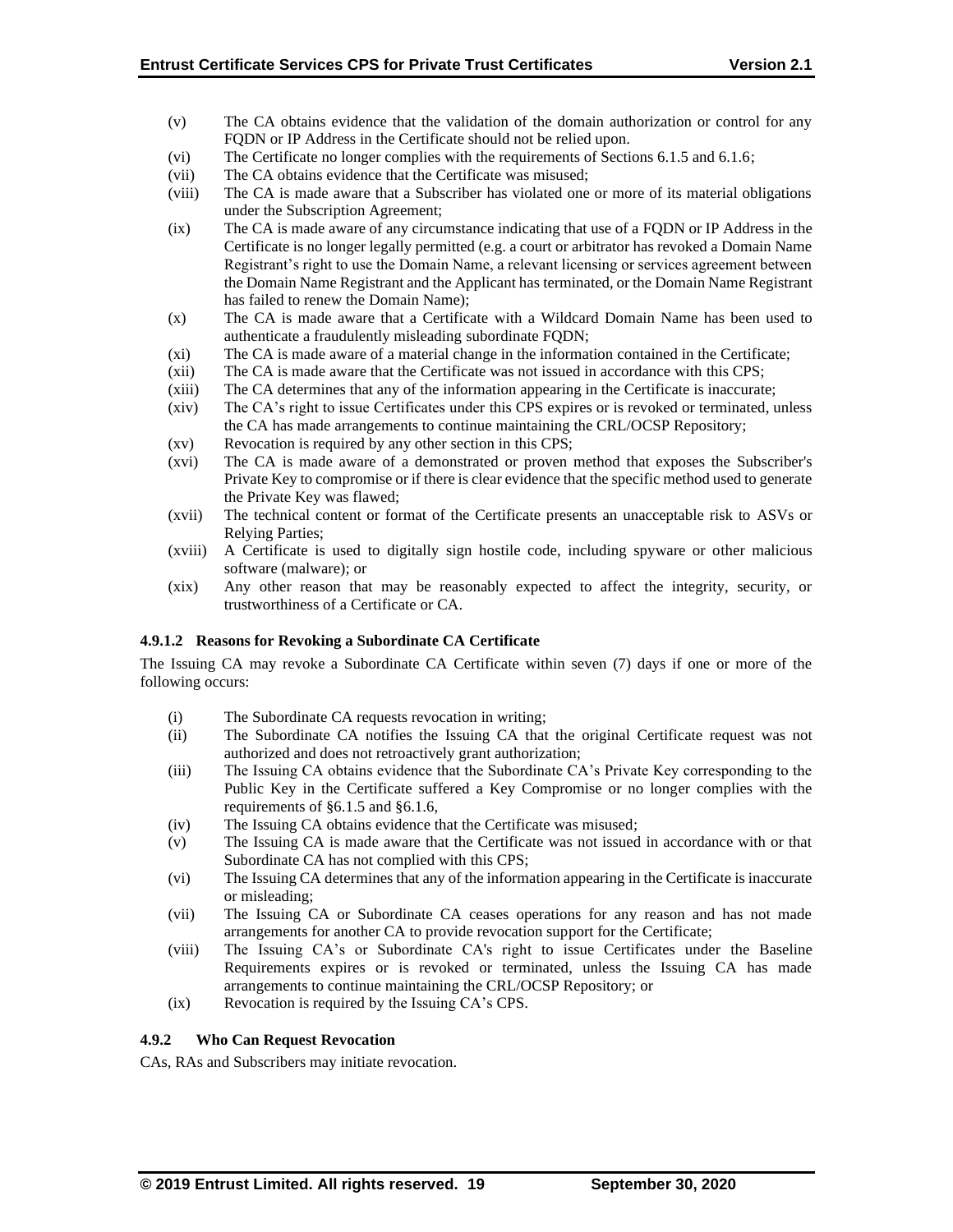A Subscriber or another appropriately authorized party may request revocation of their Certificate at any time for any reason. If a Subscriber requests revocation of their Certificate, the Subscriber must be able to validate themselves as set forth in §3.4 to the RA that processed the Subscriber's Certificate Application. The CAs shall not be required to revoke and the RAs operating under the CAs shall not be required to request revocation of a Certificate until a Subscriber can properly validate themselves as set forth in §4.9.3. A CA shall be entitled to revoke and shall revoke, and an RA operating under a CA shall be entitled to request revocation of and shall request revocation of, a Subscriber's Certificate at any time for any of the reasons set forth in §4.9.1.

Subscribers, Relying Parties, ASVs, Anti-Malware Organizations and other third parties may submit Certificate Problem Reports informing the CA of a reasonable cause to revoke the Certificate.

## **4.9.3 Procedure for Revocation Request**

A Subscriber shall request revocation of their Certificate if the Subscriber has a suspicion or knowledge of or a reasonable basis for believing that of any of the following events have occurred:

- (i) Compromise of the Subscriber's Private Key;
- (ii) Knowledge that the original Certificate request was not authorized and such authorization will not be retroactively granted;
- (iii) Change in the information contained in the Subscriber's Certificate;
- (iv) Change in circumstances that cause the information contained in Subscriber's Certificate to become inaccurate, incomplete, or misleading.

A Subscriber request for revocation of their Certificate may be verified by (i) Subscriber authentication credentials, or (ii) authorization of the Subscriber through a reliable method of communication.

If a Subscriber's Certificate is revoked for any reason, the Subscriber shall be notified by sending an email to the technical and security contacts listed in the Certificate Application. Revocation of a Certificate shall not affect any of the Subscriber's contractual obligations under this CPS, the Subscriber's Subscription Agreement, or any Relying Party Agreements.

Subscribers, Relying Parties, ASVs, Anti-Malware Organizations and other third parties may submit a CPR by notification through the contact information specified in §1.5.2.

## **4.9.4 Revocation Request Grace Period**

In the case of Private Key Compromise, or suspected Private Key Compromise, a Subscriber shall request revocation of the corresponding Certificate immediately upon detection of the Compromise or suspected Compromise. Revocation requests for other required reasons shall be made as soon as reasonably practicable.

#### **4.9.5 Time within Which CA Must Process the Revocation Request**

No stipulation.

#### **4.9.6 Revocation Checking Requirement for Relying Parties**

A Relying Party shall check whether the Certificate that the Relying Party wishes to rely on has been revoked. A Relying Party shall check the Certificate Revocation Lists maintained in the appropriate Repository or perform an on-line revocation status check using OCSP to determine whether the Certificate that the Relying Party wishes to rely on has been revoked. In no event shall the Entrust Group be liable for any damages whatsoever due to (i) the failure of a Relying Party to check for revocation or expiration of a Certificate, or (ii) any reliance by a Relying Party on a Certificate that has been revoked or that has expired.

## **4.9.7 CRL Issuance Frequency**

The CAs shall issue CRLs as follows: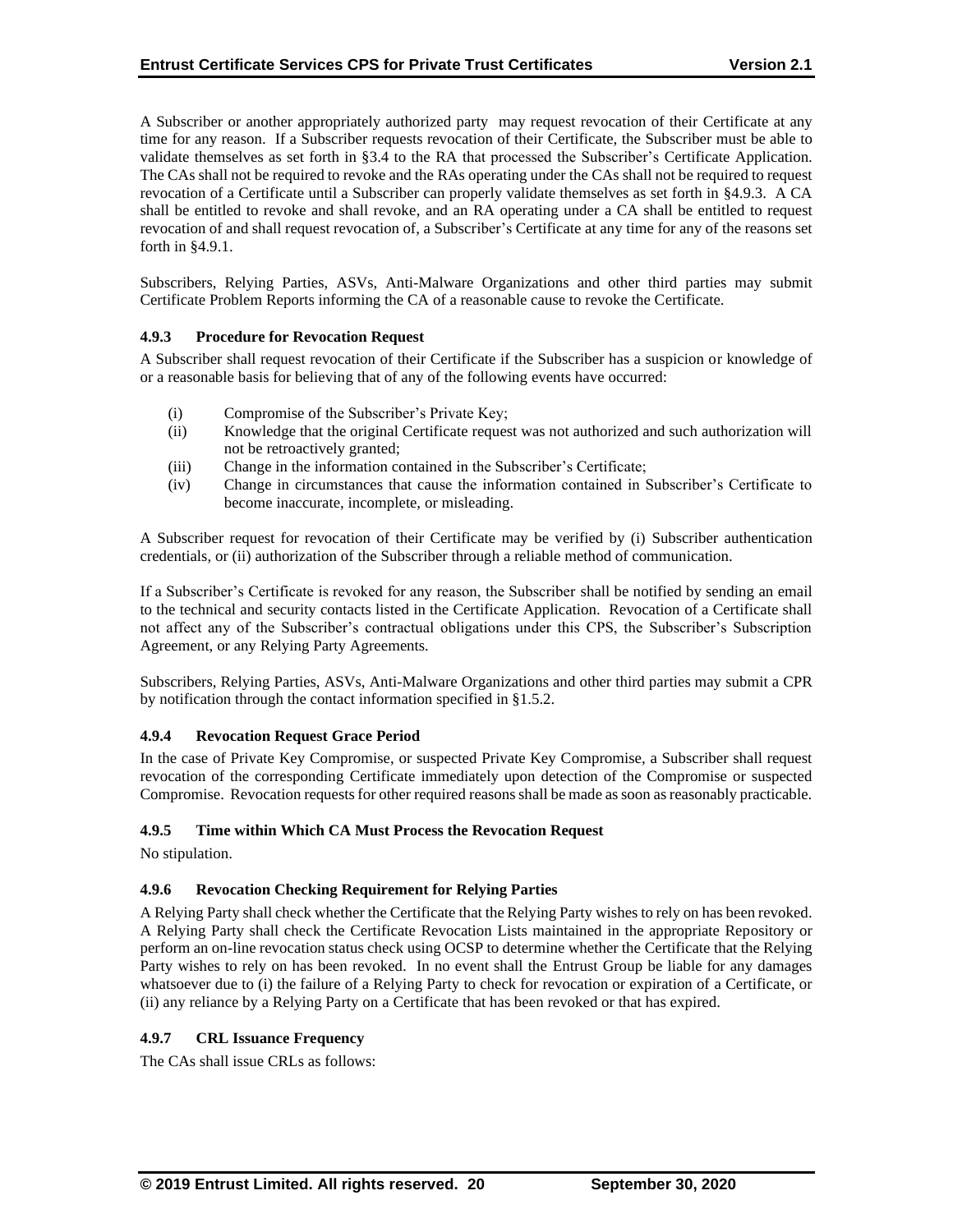- (i) CRLs for Certificates issued to Subordinate CAs shall be issued at least once every twelve months or with 24 hours after revoking a Subordinate CA Certificate. The next CRL update shall not be more than twelve months from the last update.
- (ii) CRLs for Private SSL Certificates Mobile Device Certificates shall be issued at least once every 24 hours. The next CRL update is 7 days from the last update.

## **4.9.8 Maximum Latency for CRLs**

No stipulation.

#### **4.9.9 On-line Revocation/Status Checking Availability**

On-line revocation/status checking of Certificates is available on a continuous basis by CRL or On-line Certificate Status Protocol (OCSP).

OCSP responses are signed by an OCSP responder whose Certificate is signed by the CA that issued the Certificate whose revocation status is being checked. The OCSP signing Certificate contains an extension of type id-pkix-ocsp-nocheck, as defined by RFC6960.

## **4.9.10 On-line Revocation Checking Requirements**

The CAs support an OCSP capability using the GET and POST methods for Certificates issued in accordance with this CPS.

The CAs shall sign and make available OCSP as follows:

- (i) OCSP responses for Certificates issued to Subordinate CAs shall be issued at least once every twelve months or within 24 hours after revoking a Subordinate CA Certificate.
- (ii) OCSP responses for Private SSL Certificates and Mobile Device Certificates issued to Subscribers shall be issued at least once every 24 hours. OCSP responses will have a maximum expiration time of seven days.

The on-line locations of the CRL and the OCSP response are included in the Certificate to support software applications that perform automatic Certificate status checking.

#### **4.9.11 Other Forms of revocation Advertisements Available**

No stipulation.

#### **4.9.12 Special Requirements Re Key Compromise**

If a Subscriber suspects or knows that the Private Key corresponding to the Public Key contained in the Subscriber's Certificate has been Compromised, the Subscriber shall immediately notify the RA that processed the Subscriber's Certificate Application, using the procedures set forth in §3.4, of such suspected or actual Compromise. The Subscriber shall immediately stop using such Certificate and shall remove such Certificate from any devices and/or software in which such Certificate has been installed. The Subscriber shall be responsible for investigating the circumstances of such Compromise or suspected Compromise and for notifying any Relying Parties that may have been affected by such Compromise or suspected Compromise.

#### **4.9.13 Circumstances for Suspension**

The Repository will not include entries that indicate that a Certificate has been suspended.

#### **4.9.14 Who Can Request Suspension**

Not applicable.

#### **4.9.15 Procedure for Suspension Request**

Not applicable.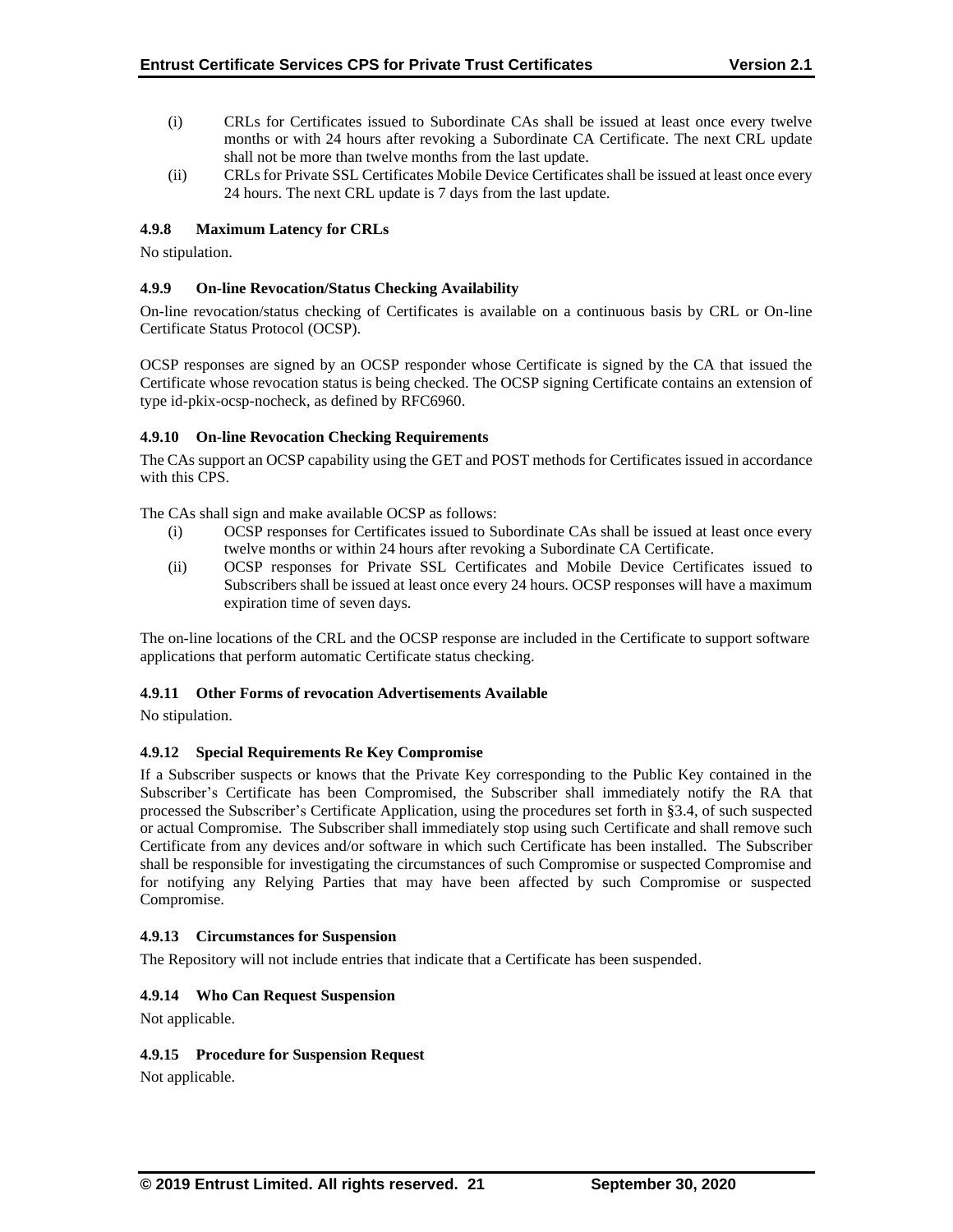## **4.9.16 Limits on Suspension Period**

Not applicable.

## **4.10 Certificate Status Services**

## **4.10.1 Operational Characteristics**

#### Private SSL Certificates

Revocation entries on a CRL or OCSP response are not removed until after the expiry date of the revoked Certificate.

## **4.10.2 Service Availability**

The CA operates and maintains its CRL and OCSP capability with resources sufficient to provide a response time of ten seconds or less under normal operating conditions.

The CA maintains an online 24x7 Repository that application software can use to automatically check the current status of all unexpired Certificates issued by the CA.

## **4.10.3 Optional Features**

No stipulation.

## **4.11 End of Subscription**

No stipulation.

## **4.12 Key Escrow and Recovery**

## **4.12.1 Key Escrow and Recovery Policy Practices**

No stipulation.

## **4.12.2 Session Key Encapsulation and Recovery Policy and Practices**

No stipulation.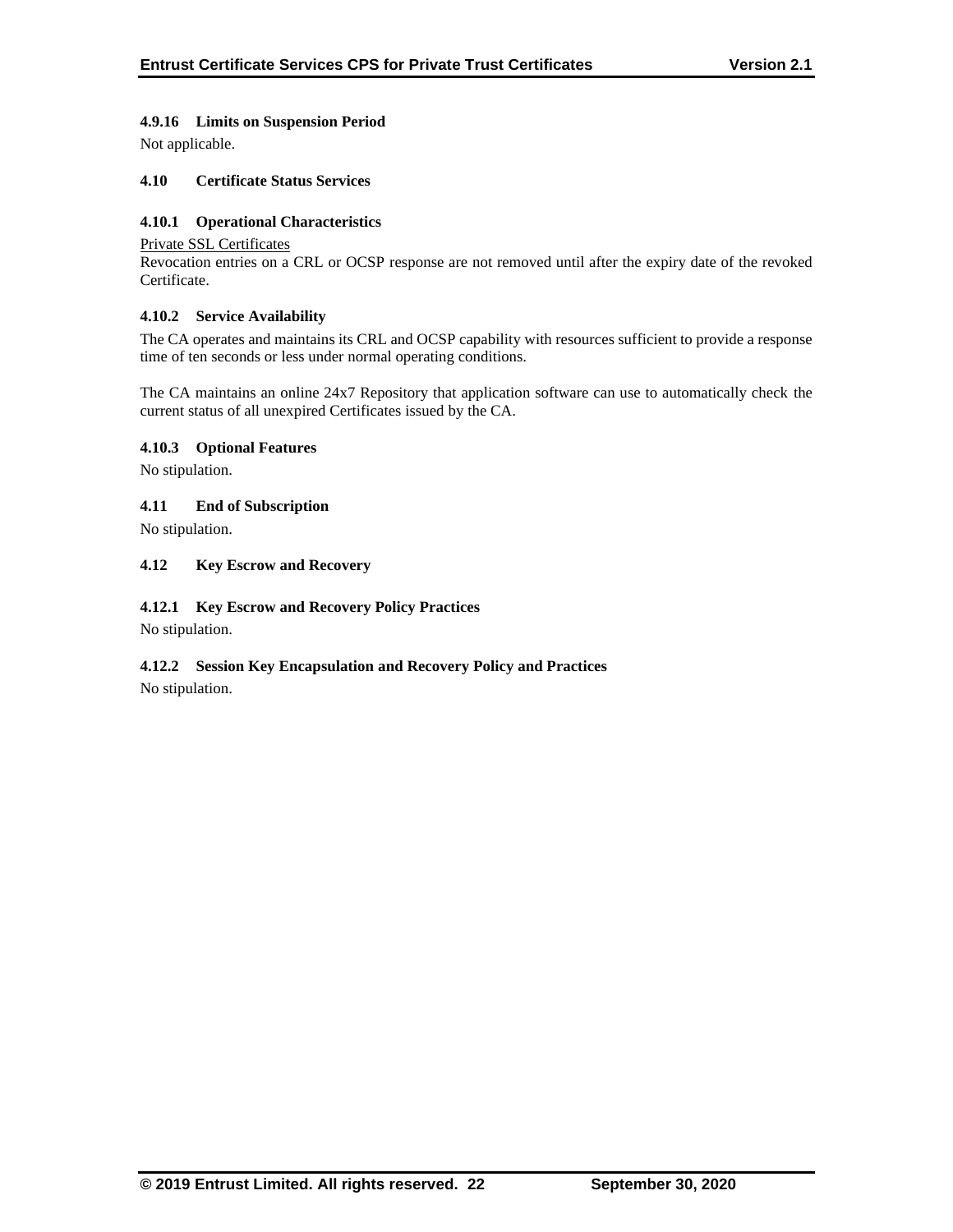## **5. Facility, Management, and Operational Controls**

## **5.1 Physical Security Controls**

## **5.1.1 Site Location and Construction**

The computing facilities that host the CA services are located in Ottawa, Canada. The CA equipment is located in a security zone that is physically separated from Entrust's other systems to restrict access to personnel in Trusted Roles. The security zone is constructed with privacy and slab-to-slab wire mesh. The security zone is protected by electronic control access systems, alarmed doors and is monitored via a 24x7 recorded security camera and motion detector system.

## **5.1.2 Physical Access**

The room containing the CA software is designated a two (2) person zone, and controls are used to prevent a person from being in the room alone. Alarm systems are used to notify security personnel of any violation of the rules for access to a CA.

## **5.1.3 Power and Air Conditioning**

The Security zone is equipped with:

- Filtered, conditioned, power connected to an appropriately sized UPS and generator;
- Heating, ventilation, and air conditioning appropriate for a commercial data processing facility; and
- Emergency lighting.

The environmental controls conform to local standards and are appropriately secured to prevent unauthorized access and/or tampering with the equipment. Temperature control alarms and alerts are activated upon detection of threatening temperature conditions.

#### **5.1.4 Water Exposures**

No liquid, gas, exhaust, etc. pipes traverse the controlled space other than those directly required for the area's HVAC system and for the pre-action fire suppression system. Water pipes for the pre-action fire suppression system are only filled on the activation of multiple fire alarms.

#### **5.1.5 Fire Prevention and Protection**

The CA facility is fully wired for fire detection, alarm and suppression. Routine, frequent inspections of all systems are made to assure adequate operation.

#### **5.1.6 Media Storage**

All media is stored away from sources of heat and from obvious sources of water or other obvious hazards. Electromagnetic media (e.g. tapes) are stored away from obvious sources of strong magnetic fields. Archived material is stored in a room separate from the CA equipment until it is transferred to the archive storage facility.

#### **5.1.7 Waste Disposal**

Waste is removed or destroyed in accordance with industry best practice. Media used to store sensitive data is destroyed, such that the information is unrecoverable, prior to disposal.

#### **5.1.8 Off-site Backup**

As stipulated in §5.5.

#### **5.2 Procedural Controls**

#### **5.2.1 Trusted Roles**

The CAs have a number of trusted roles for sensitive operations of the CA software.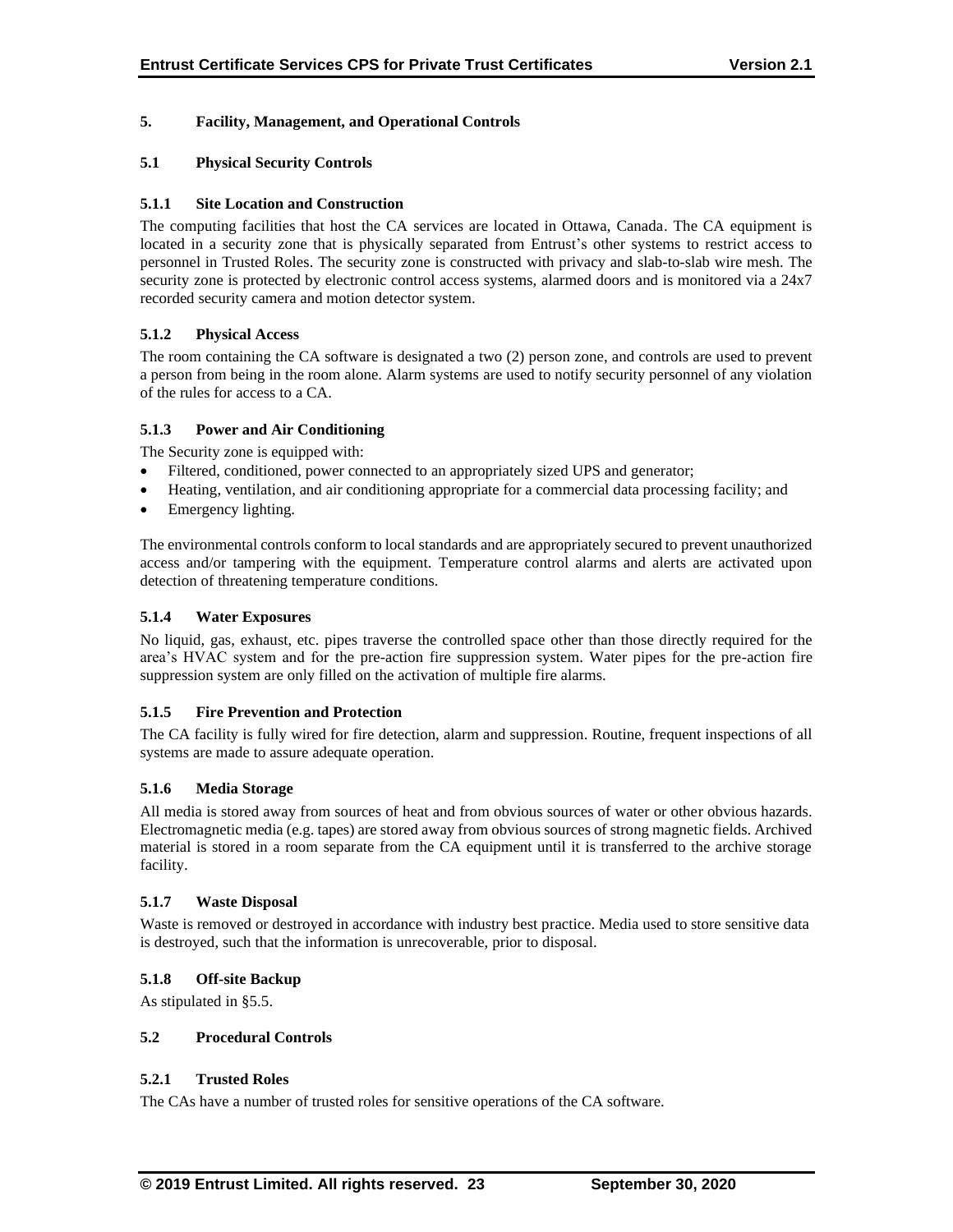## **5.2.2 Number of Persons Required per Task**

CA operations related to changing CA policy settings require more than one person with a trusted role to perform the operation.

The CA Private Keys are backed up and recovered only by personnel in trusted roles using dual control in a physically secured environment.

#### **5.2.3 Identification and Authentication for Each Role**

Personnel in trusted roles must undergo background investigations and must be trained for their specific role.

## **5.2.4 Roles Requiring Separation of Duties**

No stipulation.

## **5.3 Personnel Controls**

Operational personnel for a CA will not be assigned other responsibilities that conflict with their operational responsibilities for the CA. The privileges assigned to operational personnel for a CA will be limited to the minimum required to carry out their assigned duties.

#### **5.3.1 Qualifications, Experience and Clearance Requirements**

Prior to the engagement of any person in the Certificate management process, the CA or RA shall verify the identity and trustworthiness of such person.

## **5.3.2 Background Check Procedures**

No stipulation.

## **5.3.3 Training Requirements**

CAs or RAs must provide a trusted role of Validation Specialist to perform information verification duties with skills-training that covers basic PKI knowledge, authentication and vetting policies and procedures (including this CPS), common threats to the information verification process (including phishing and other social engineering tactics), and the Baseline Requirements.

Validation Specialists receive skills-training prior to commencing their job role and are required them to pass an examination on the applicable information verification requirements.

CAs maintain records of such training and ensures that personnel entrusted with Validation Specialist duties maintain an appropriate skill level.

#### **5.3.4 Retraining Frequency and Requirements**

CAs and RAs provide refresher training and informational updates sufficient to ensure that all personnel in trusted roles retain the requisite degree of expertise.

#### **5.3.5 Job Rotation Frequency and Sequence**

No stipulation.

#### **5.3.6 Sanctions for Unauthorized Actions**

No stipulation.

#### **5.3.7 Independent Contractor Requirements**

Third Party RAs personnel involved in the issuance of a Certificate shall meet the training and skills requirements of §5.3.3 and the document retention and event logging requirements of §5.4.1.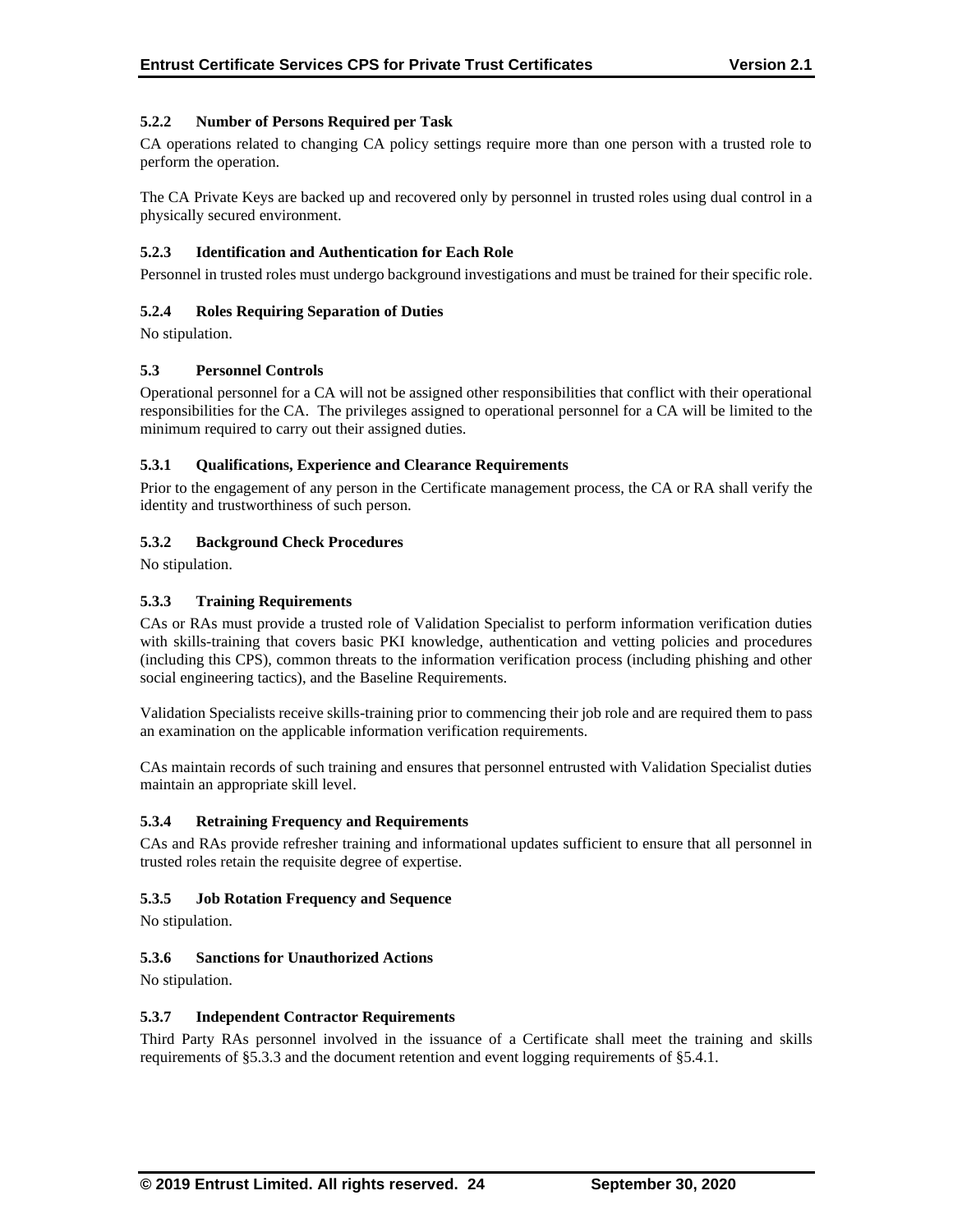## **5.3.8 Documentation Supplied to Personnel**

No stipulation.

## **5.4 Audit Logging Procedures**

Significant security events in the CAs are automatically time-stamped and recorded as audit logs in audit trail files. The audit trail files are processed (reviewed for policy violations or other significant events) on a regular basis. Audit trail files are archived periodically. All files including the latest audit trail file are moved to backup media and stored in a secure archive facility.

The time for the CAs computer systems is synchronized with the service provided by the National Research Council Canada.

## **5.4.1 Types of Events Recorded**

The CAs and all RAs operating under a CA record in detail every action taken to process a Certificate request and to issue a Certificate, including all information generated or received in connection with a Certificate request, and every action taken to process the Request, including time, date, and personnel involved in the action.

The foregoing record requirements include, but are not limited to, an obligation to record the following events:

- (i) CA Certificate key lifecycle events, including:
	- a. Key generation, backup, storage, recovery, archival, and destruction;
	- b. Certificate requests, renewal and re-key requests, and revocation;
	- c. Approval and rejection of Certificate requests;
	- d. Cryptographic device lifecycle management events;
	- e. Generation of CRLs and OCSP entries; and
	- f. Introduction of new Certificate Profiles and retirement of existing Certificate Profiles.
- (ii) Subscriber Certificate lifecycle management events, including:
	- g. Certificate requests, renewal and re-key requests, and revocation;
		- h. All verification activities required by this CPS;
	- i. Approval and rejection of Certificate requests;
	- j. Issuance of Certificates; and
	- k. Generation of CRLs and OCSP entries.
- (iii) Security events, including:
	- l. Successful and unsuccessful PKI system access attempts;
	- m. PKI and security system actions performed;
	- n. Security profile changes;
	- o. System crashes, hardware failures, and other anomalies;
	- p. Firewall and router activities; and
	- q. Entries to and exits from the CA facility.

Log entries include the following elements:

- r. Date and time of record;
- s. Identity of the person making the journal record; and
- t. Description of record.

#### **5.4.2 Frequency of Processing Log**

No stipulation

#### **5.4.3 Retention Period for Audit Log**

The CA will retain for at least two years: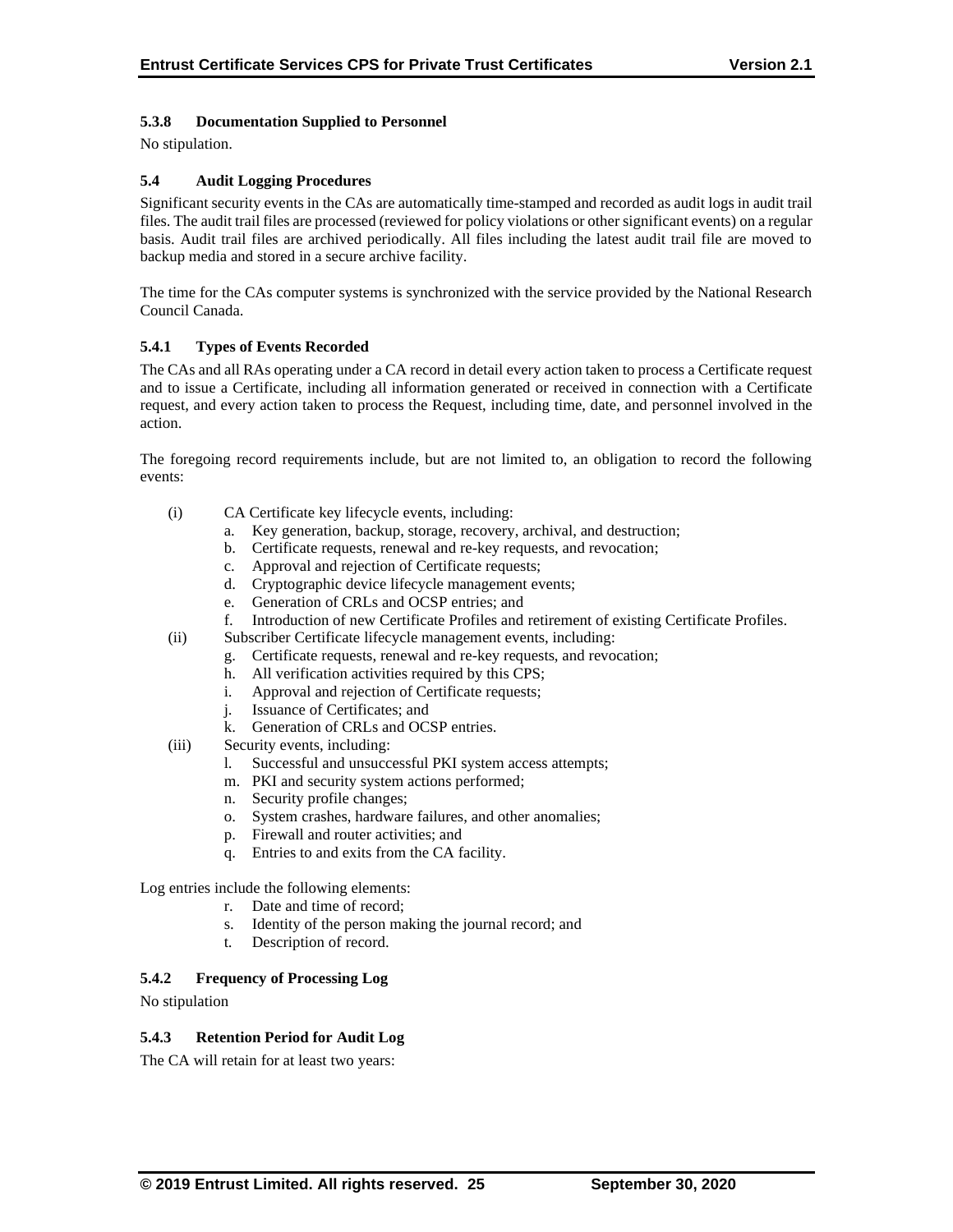- (i) CA Certificate and key lifecycle management event records, as set forth in §5.4.1(i), after either: the destruction of the CA key, or the revocation or expiration of the CA Certificate, whichever occurs later;
- (ii) Subscriber Certificate lifecycle management event records, as set forth in Section §5.4.1(ii), after the revocation or expiration of the Subscriber Certificate; and
- (iii) Any security event records, as set forth in §5.4.1(iii), after the event occurred.

## **5.4.4 Protection of Audit Log**

No stipulation.

#### **5.4.5 Audit Log Backup Procedures**

No stipulation.

## **5.4.6 Audit Collection System**

No stipulation.

#### **5.4.7 Notification to Event-causing Subject**

No stipulation.

## **5.4.8 Vulnerability Assessments**

CAs annually perform a risk assessment that:

- (i) Identifies foreseeable internal and external threats that could result in unauthorized access, disclosure, misuse, alteration, or destruction of any Certificate data or Certificate management processes;
- (ii) Assesses the likelihood and potential damage of these threats, taking into consideration the sensitivity of the Certificate data and Certificate management processes; and
- (iii) Assesses the sufficiency of the policies, procedures, information systems, technology, and other arrangements that the CA has in place to counter such threats.

Based on the risk assessment, a security plan is developed, implemented, and maintained consisting of security procedures, measures, and products designed to achieve the objectives set forth above and to manage and control the risks identified during the risk assessment. The security plan includes administrative, organizational, technical, and physical safeguards appropriate to the sensitivity of the Certificate data and Certificate management processes. The security plan also takes into account then-available technology and the cost of implementing the specific measures, and implements a reasonable level of security appropriate to the harm that might result from a breach of security and the nature of the data to be protected.

#### **5.5 Records Archival**

#### **5.5.1 Types of Records Archived**

The audit trail files, databases and revocation information for the CAs are archived.

#### **5.5.2 Retention Period of for Archive**

The CA will retain all documentation relating to Certificate requests and the verification thereof, and all Certificates and revocation thereof, for at least seven years after any Certificate based on that documentation ceases to be valid.

#### **5.5.3 Protection of Archive**

The databases for CAs are protected by encryption. The archive media is protected through storage in a restricted-access facility to which only Entrust-authorized personnel have access. Archive files are backed up as they are created. Originals are stored on-site and housed with a CA system. Backup files are stored at a secure and separate geographic location.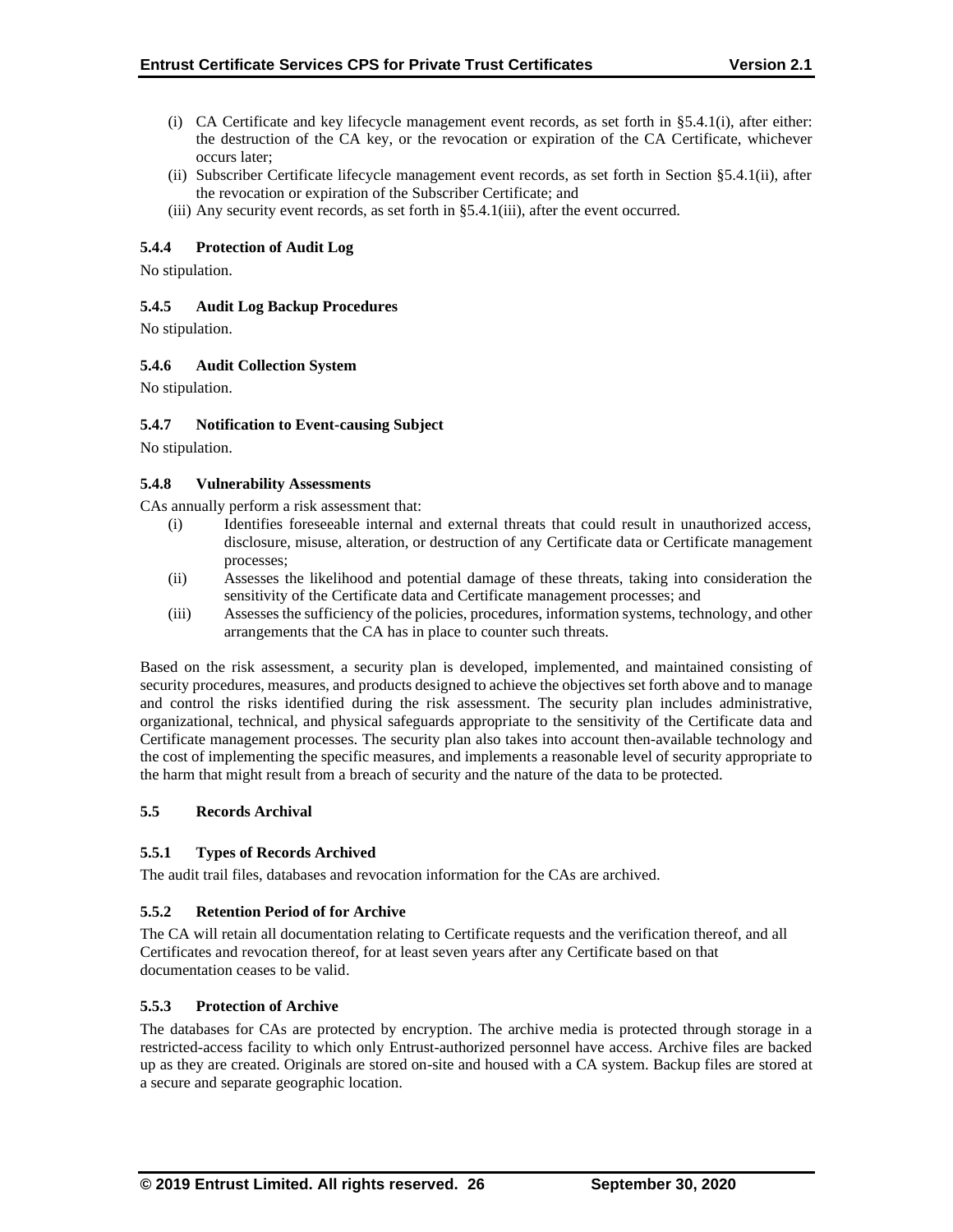## **5.5.4 Archive Backup Procedures**

No stipulation.

## **5.5.5 Requirements for Time-stamping of Records**

No stipulation.

## **5.5.6 Archive Collection System**

No stipulation.

#### **5.5.7 Procedures to Obtain and Verify Archive Information**

No stipulation.

#### **5.6 Key Changeover**

CAs' key pairs will be retired from service at the end of their respective lifetimes as defined in §6.3. New CA key pairs will be created as required to support the continuation of CA Services. Each CA will continue to publish CRLs signed with the original key pair until all Certificates issued using that original key pair have expired. The CA key changeover process will be performed such that it causes minimal disruption to Subscribers and Relying Parties.

#### **5.7 Compromise and Disaster Recovery**

#### **5.7.1 Incident and Compromise Handling Procedures**

CAs have a disaster recovery plan to provide for timely recovery of services in the event of a system outage. The disaster recovery plan addresses the following:

- (i) the conditions for activating the plans;
- (ii) resumption procedures;
- (iii) a maintenance schedule for the plan;
- (iv) awareness and education requirements;
- (v) the responsibilities of the individuals;
- (vi) recovery point objective (RPO) of fifteen minutes;
- (vii) recovery time objective (RTO) of 24 hours for essential CA operations which include Certificate revocation, and issuance of Certificate revocation status; and
- (viii) testing of recovery plans.

In order to mitigate the event of a disaster, the CAs have implemented the following:

- (ix) secure on-site and off-site storage of backup HSMs containing copies of all CA Private Keys
- (x) secure on-site and off-site storage of all requisite activation materials
- (xi) regular synchronization of critical data to the disaster recovery site
- (xii) regular incremental and daily backups of critical data within the primary site
- (xiii) weekly backup of critical data to a secure off-site storage facility
- (xiv) secure off-site storage of disaster recovery plan and disaster recovery procedures
- (xv) environmental controls as described in §5.1
- (xvi) high availability architecture for critical systems

Entrust has implemented a secure disaster recovery facility that is greater than 250 km from the primary secure CA facilities.

Entrust requires rigorous security controls to maintain the integrity of the CAs. The Compromise of the Private Key used by a CA is viewed by Entrust as being very unlikely; however, Entrust has policies and procedures that will be employed in the event of such a Compromise. At a minimum, all Subscribers and ASVs shall be informed as soon as practicable of such a Compromise and information shall be posted in the Repository.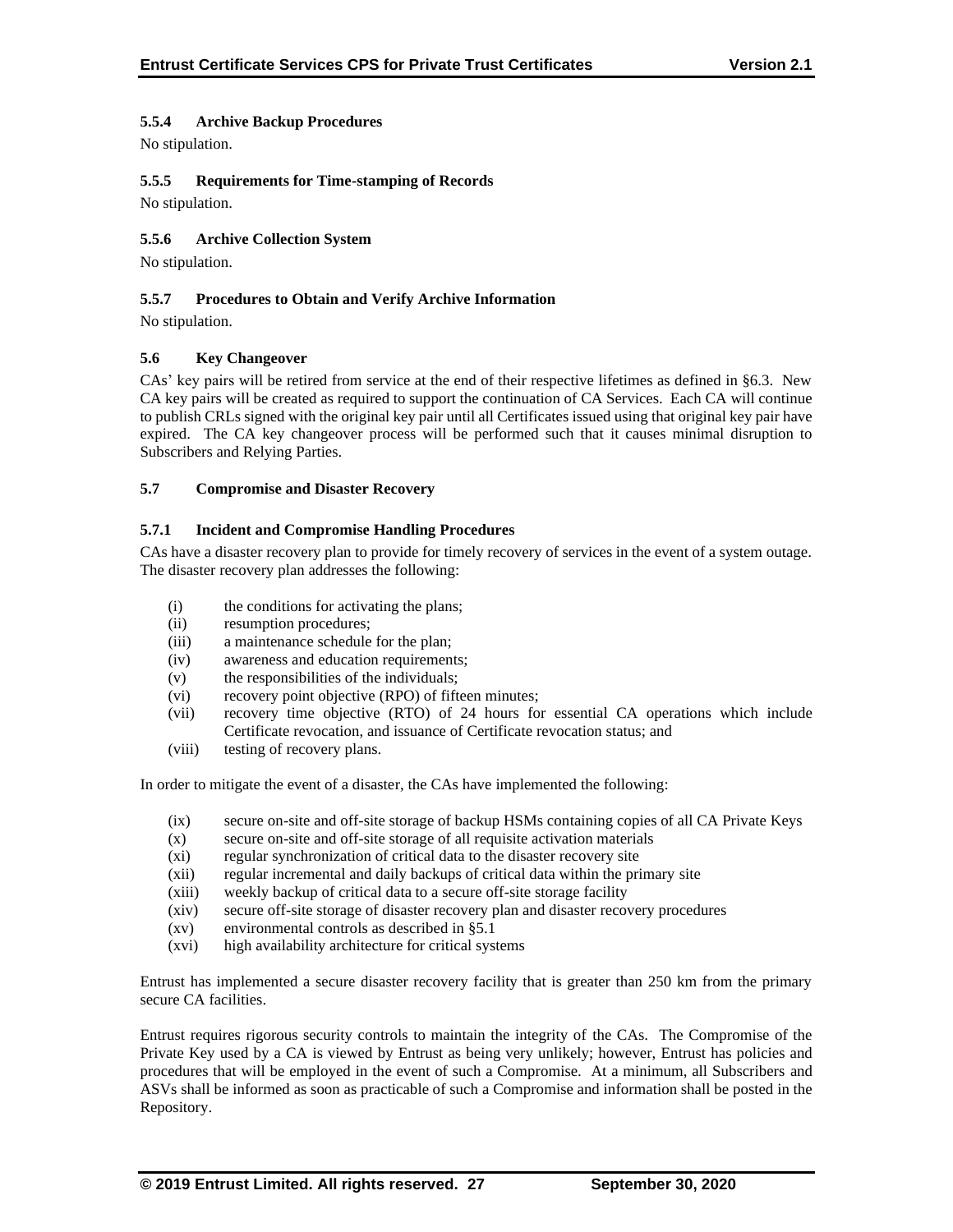## **5.7.2 Computing Resources, Software and/or Data are Corrupted**

No stipulation.

## **5.7.3 Entity Private Key Compromise Procedures**

No stipulation.

## **5.7.4 Business Continuity Capabilities after a Disaster**

No stipulation.

## **5.8 CA or RA Termination**

In the event that a CA ceases operation, all Certificates issued by such CA shall be revoked and the CRL lifetime will be set to a period that meets any Entrust obligations.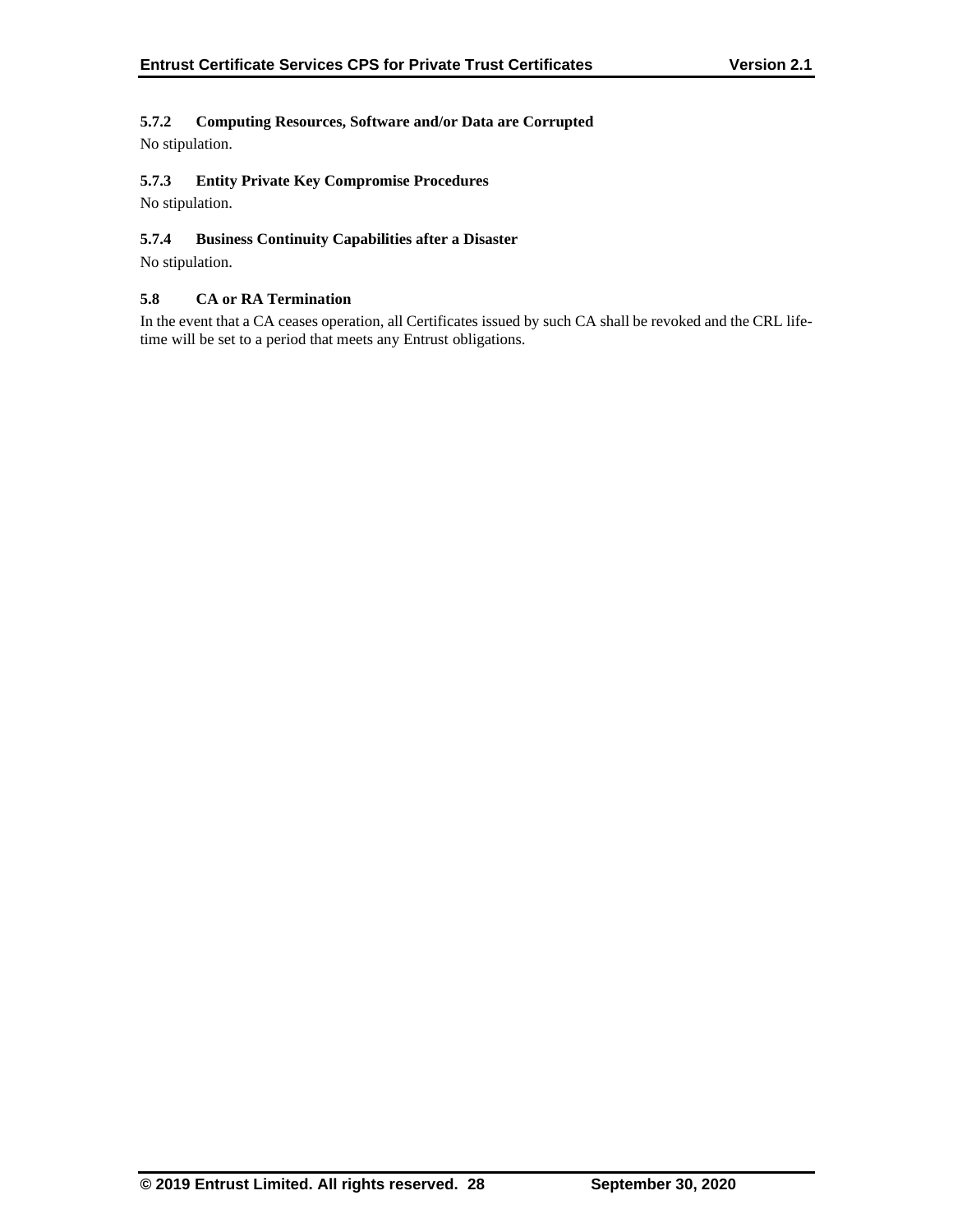## **6. Technical Security Controls**

#### **6.1 Key Pair Generation and Installation**

#### **6.1.1 Key Pair Generation**

## **6.1.1.1 CA Key Pair Generation**

The CAs will perform the following when generating a CA Key Pair:

- (i) Prepare and follow a Key Pair generation script;
- (ii) Have a qualified auditor witness the CA Key Pair generation process;
- (iii) Have a qualified auditor issue a report opining that the CA followed its CA Key Pair generation ceremony during its key generation process and the controls to ensure the integrity and confidentiality of the CA Key Pair;
- (iv) Generate the CA Key Pair in a physically secured environment;
- (v) Generate the CA Key Pair using personnel in trusted roles under the principles of multiple person control and split knowledge;
- (vi) Generate the CA Key Pair within cryptographic modules meeting the applicable requirements of §6.2.11;
- (vii) Log its CA Key Pair generation activities; and
- (viii) Maintain effective controls to provide reasonable assurance that the Private Key was generated and protected in conformance with the procedures described in this CPS and (if applicable) its CA Key Pair generation script.

## CA Administrators

Keys Pairs for CA administrators must be generated and protected on a cryptographic module that meets or exceeds the requirements as defined in §6.2.11. The cryptographic modules are prepared using the software provided by the module vendor. The cryptographic modules are personalized for the administrator by giving the card an identity and a password known by the administrator. The Key Pair is generated by creating the administrator as a user in the CA and performing an enrollment process which is authenticated with the administrator's module password.

## **6.1.1.2 RA Key Pair Generation**

No stipulation.

## **6.1.1.3 Subscriber Key Pair Generation**

The Applicant or Subscriber is required to generate or initiate a new, secure, and cryptographically sound Key Pair to be used in association with the Subscriber's Certificate or Applicant's Certificate Application.

The CAs will reject a Certificate request if one or more of the following conditions are met:

- (i) The Key Pair does not meet the requirements set forth in §6.1.5 and/or §6.1.6;
- (ii) There is clear evidence that the specific method used to have generate the Private Key was flawed;
- (iii) The CA is aware of a demonstrated or proven method that exposes the Private Key to compromise;
- (iv) The CA has previously been made aware that the Private Key has suffered a Key Compromise, such as through the provisions of Section 4.9.1.1;
- (v) The CA is aware of a demonstrated or proven method to easily compute the Private Key based on the Public Key (such as a Debian weak key, see https://wiki.debian.org/SSLkeys).

## **6.1.2 Private Key Delivery to Subscriber**

CAs do not generate, archive or deliver the Key Pair on behalf of the Subscriber.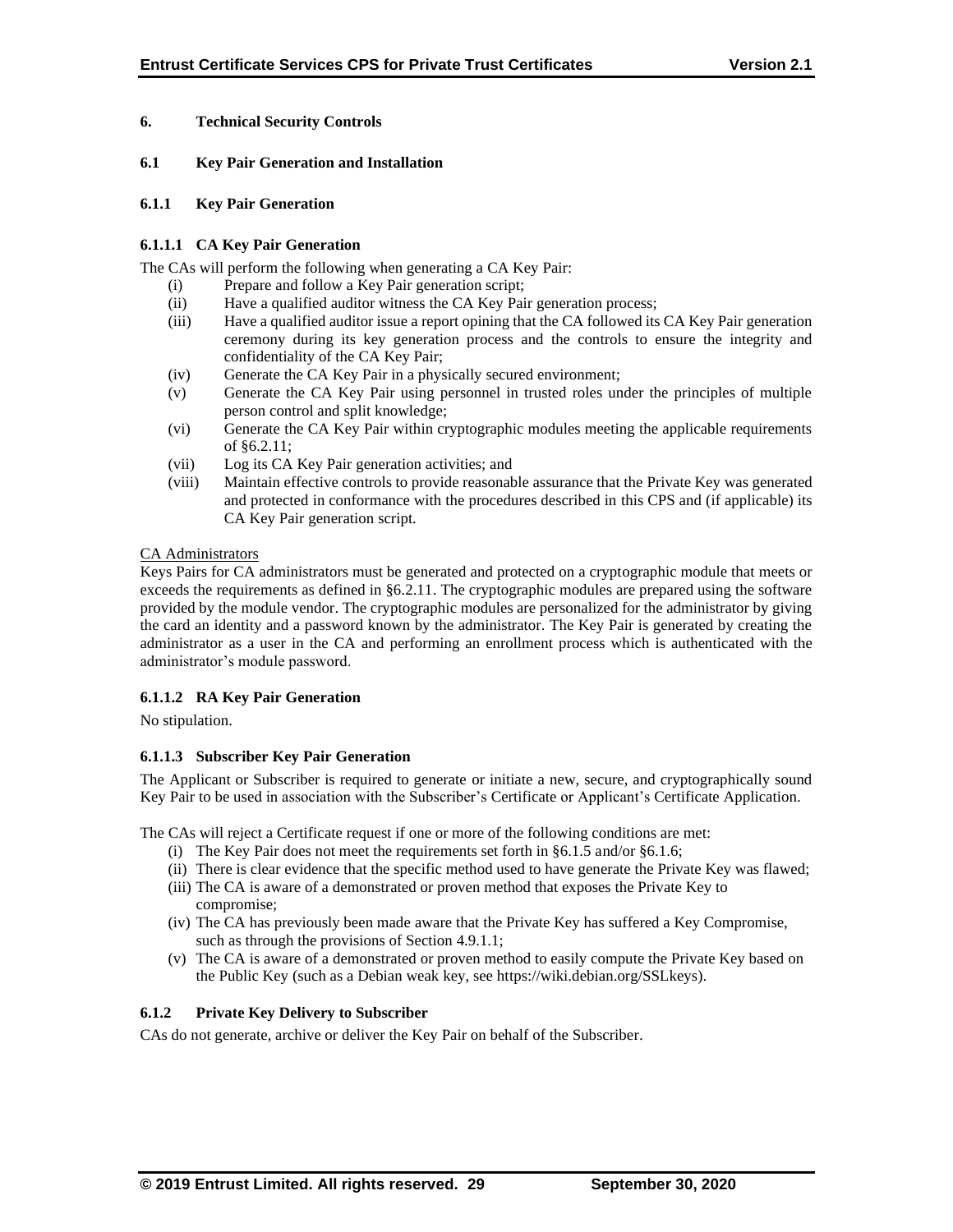## **6.1.3 Public Key Delivery to Certificate Issuer**

The Public Key to be included in a Certificate is delivered to the CA in a signed Certificate Signing Request (CSR) as part of the Certificate Application process. The signature on the CSR will be verified by the CA prior to issuing the Certificate.

## **6.1.4 CA Public Key Delivery to Relying Parties**

The Certification Authority Certificate(s) containing the Root CAs Public Key are made available to Subscribers with the Certificate or may be obtained from the Entrust support team. The Subordinate CA Certificate is provided to the Subscriber with the Certificate.

The Subordinate CA Certificate for the CA is provided to the Relying Parties by the Subscriber.

## **6.1.5 Key Sizes**

For CA, Private SSL Certificates and Mobile Device Certificates, the key sizes supported are:

- (i) RSA 2048-bit, 3072 bit and 4096-bit
- (ii) Elliptic curve cryptography (ECC) NIST P-384

## **6.1.6 Public Key Parameters Generation and Quality Checking**

For RSA public keys, CAs shall confirm that the value of the public exponent is an odd number equal to 3 or more. Additionally, the public exponent will be in the range between  $2^{16}+1$  and  $2^{256}-1$ . The modulus will also have the following characteristics: an odd number, not the power of a prime, and have no factors smaller than 752.

For ECC public keys, CAs shall confirm the validity of all keys using either the ECC Full Public Key Validation Routine or the ECC Partial Public Key Validation Routine.

#### **6.1.7 Key Usage Purposes**

Root CA Private Keys must not be used to sign Certificates except in the following cases:

- (i) Self-signed Certificates to represent the Root CA itself;
- (ii) Certificates for Subordinate CAs and Cross Certificates;
- (iii) Certificates for infrastructure purposes (e.g. administrative role certificates, internal CA operational device certificates, and OCSP Response verification Certificates); and
- (iv) Certificates issued solely for the purpose of testing products with Certificates issued by a Root CA.

#### **6.2 Private Key Protection and Cryptographic Module Engineering Controls**

The CAs have implemented physical and logical safeguards to prevent unauthorized Certificate issuance. Protection of the CA Private Key outside the validated system consist of physical security, encryption, or a combination of both, implemented in a manner that prevents disclosure of the CA Private Key. The CA encrypts its Private Key with an algorithm and key-length that are capable of withstanding cryptanalytic attacks for the residual life of the encrypted key.

#### **6.2.1 Cryptographic Module Standards and Controls**

CA Private Keys must be stored and protected on cryptographic modules that meet or exceed the requirements as defined in §6.2.11. Private Keys on cryptographic modules are held in secure facilities under two-person control. RA Private Keys must be stored and protected on cryptographic modules that meet or exceed the requirements defined in §6.2.11.

## **6.2.2 Private Key (N out of M) Multi-person Control**

A minimum of two-person control shall be established on any CA Private Key for all purposes including activation and backup, and may be implemented as a combination of technical and procedural controls. Persons involved in management and use of the CA Private Keys shall be designated as authorized by the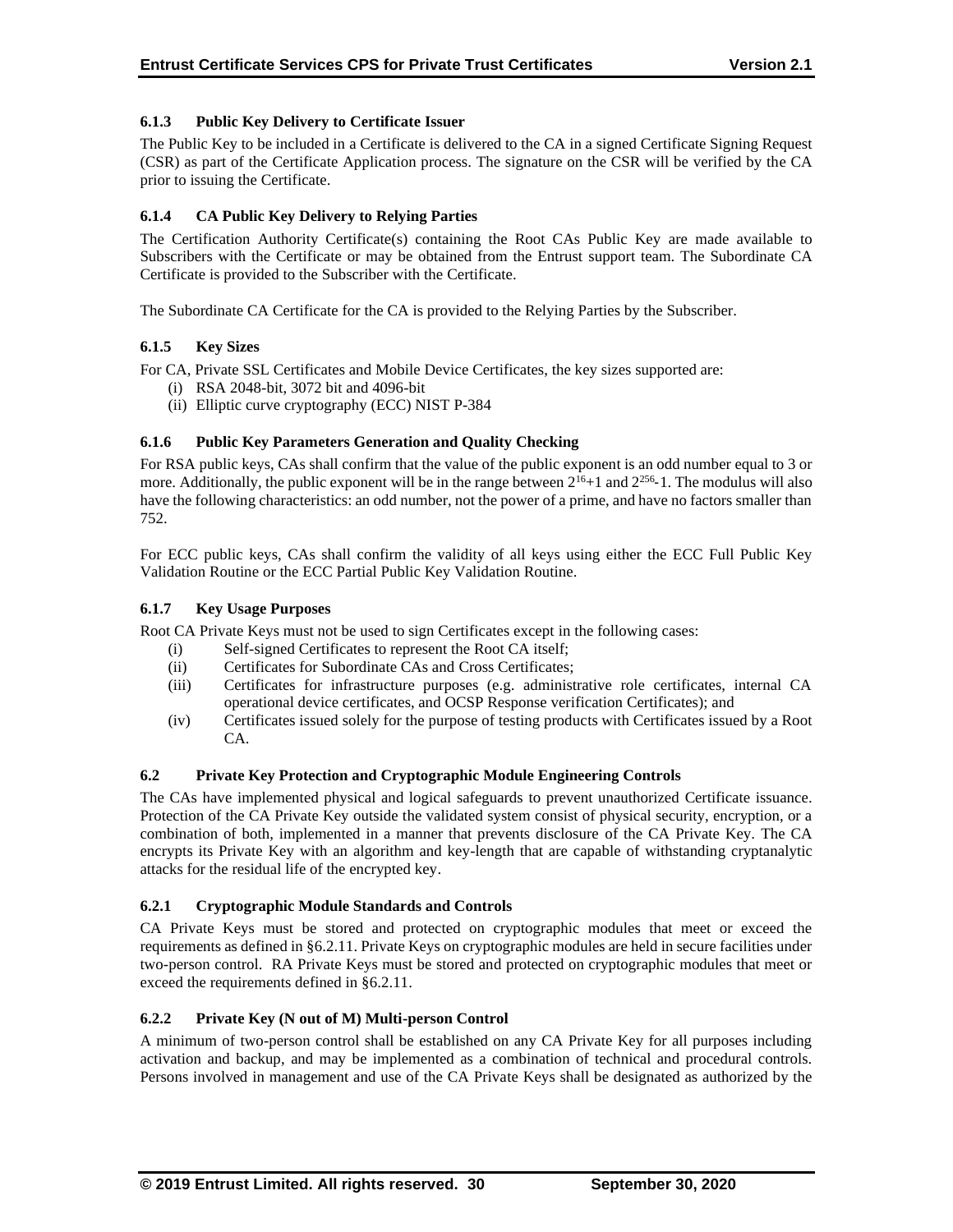CA for this purpose. The names of the parties used for two-person control shall be maintained on a controlled list.

## **6.2.3 Private Key Escrow**

Entrust does not escrow the CAs' Private Keys.

## **6.2.4 Private Key Backup**

#### CA Private Keys

CA Private Keys shall be backed up under the two-person control used to create the original version of the Private Keys. All copies of the CA Private Key shall be securely protected.

#### Subscriber Private Keys

Subscribers are responsible for protecting the Private Key associated with the Public Key in the Subscriber's Certificate.

## **6.2.5 Private Key Archival**

#### CA Private Keys

Upon retirement of a CA, the Private Keys will be archived securely using hardware cryptographic modules that meet the requirements §6.2.11. The Key Pairs shall not be used unless the CA has been removed from retirement or the keys are required temporarily to validate historical data. Private Keys required for temporary purposes shall be removed from archive for a short period of time.

The archived CA Private Keys will be reviewed on an annual basis. After the minimum period of 5 years, the CA Private Keys may be destroyed according to the requirements in §6.2.10. The CA Private Keys must not be destroyed if they are still required for business or legal purposes.

Third parties will not archive CA Private Keys.

## **6.2.6 Private Key Transfer into or from Cryptographic Module**

CA Private Keys shall be generated by and secured in a cryptographic module. In the event that a Private Key is to be transported from one cryptographic module to another, the Private Key must be migrated using the secure methodology supported by the cryptographic module.

If the Private Key of a Subordinate CA is communicated to an unauthorized third party, then the Subordinate CA shall revoke all Certificates corresponding to Private Key.

#### **6.2.7 Private Key Storage on Cryptographic Module**

CA Private Keys are stored on a cryptographic module are secured in cryptographic module as defined in §6.2.11.

## **6.2.8 Method of Activating Private Key**

#### CA Private Keys

CA Private Keys shall be activated under two-person control using the methodology provided with the cryptographic module.

#### Subscriber Private Keys

Subscriber Private Keys shall be activated by the Subscriber to meet the requirements of the security software used for their applications. Subscribers shall protect their Private Keys corresponding to the requirements in §9.6.3.

#### **6.2.9 Method of Deactivating Private Key**

## CA Private Keys

CA Private Keys shall be deactivated when the CA is not required for active use. Deactivation of the Private Keys shall be done in accordance with the methodology provided with the cryptographic module.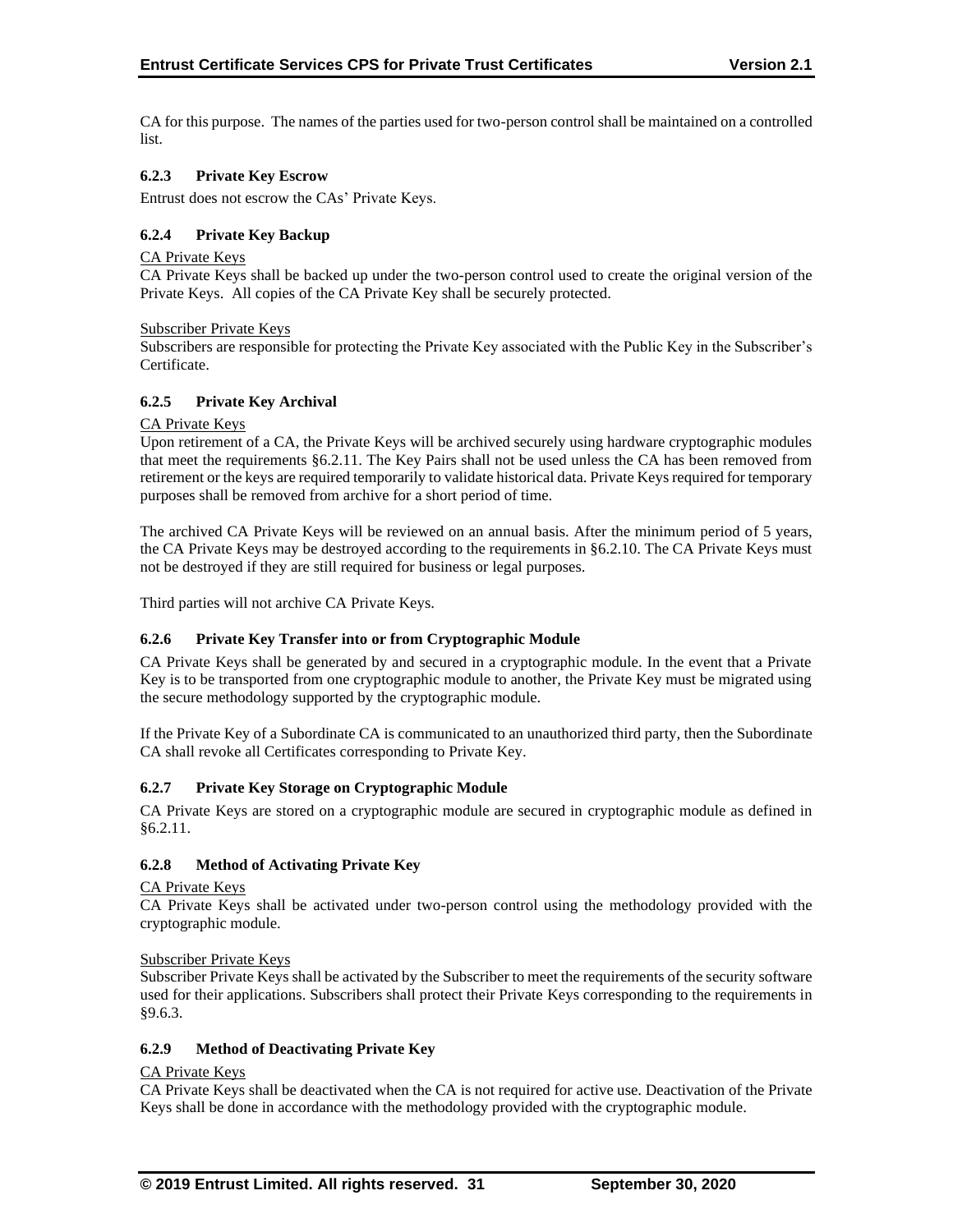#### CA Administrators

The administrator's identity is deactivated in the CA and the administrator's Certificate is revoked.

#### **6.2.10 Method of Destroying Private Key**

#### CA Private Keys

CA Private Keys destruction will be two-person controlled and may be accomplished by executing a "zeroize" command or by destruction of the cryptographic module. Destruction of CA Private Keys must be authorized by the Policy Authority.

If the CA is removing a cryptographic module from service, then all Private Keys must be removed from the module. If the CA cryptographic module is intended to provide tamper-evident characteristics is removed from service, then the device will be destroyed.

#### CA Administrators

The administrator's Private Key is destroyed by reinitializing the cryptographic module.

#### **6.2.11 Cryptographic Module Rating**

#### CA Key Pairs

CA Key Pairs must be generated and protected on a cryptographic module that is compliant to at least FIPS 140-2 Level 3 certification standards.

#### CA Administrators

Key Pairs for CA administrators must be generated and protected on a cryptographic module that is compliant to at least FIPS 140-2 Level 2 certification standards.

#### **6.3 Other Aspects of Key Pair Management**

#### **6.3.1 Public Key Archival**

No stipulation.

#### **6.3.2 Certificate Operational Periods and Key Pair Usage Periods**

CA Key Pairs

CA 2048-bit RSA Key Pairs may have a validity period expiring no later than 31 December 2030.

Private SSL Certificates

Private SSL Certificates contain a validity period of up to, but no more than, 39 months.

#### Mobile Device Certificates

Mobile Device Certificates contain a validity period of up to, but no more than, 120 months. Effective 1 September 2020, the validity period may be no more than 60 months.

#### **6.4 Activation Data**

## **6.4.1 Activation Data Generation and Installation**

No stipulation.

#### **6.4.2 Activation Data Protection**

No stipulation.

#### **6.4.3 Other Aspects of Activation Data**

No stipulation.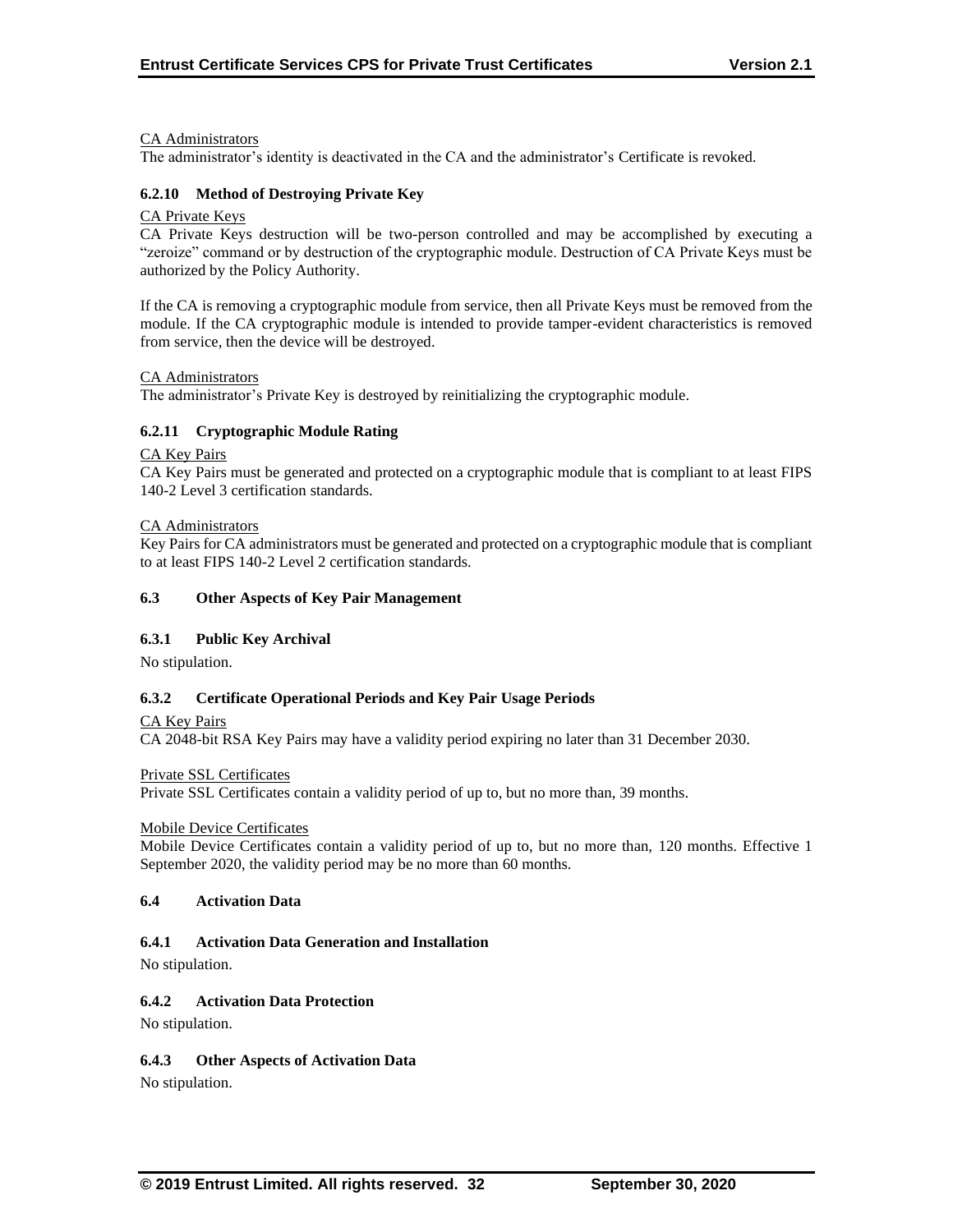## **6.5 Computer Security Controls**

## **6.5.1 Specific Computer Security Technical Requirements**

The workstations on which the CAs operate are physically secured as described in §5.1. The operating systems on the workstations on which the CAs operate enforce identification and authentication of users. Access to CA software databases and audit trails is restricted as described in this CPS. All operational personnel that are authorized to have access to the CAs are required to use hardware tokens in conjunction with a PIN to gain access to the physical room that contains the CA software being used for such CAs.

The CA enforces multi-factor authentication for all accounts capable of directly causing Certificate issuance.

## **6.5.2 Computer Security Rating**

No stipulation.

## **6.6 Life Cycle Security Controls**

#### **6.6.1 System Development Controls**

The CA makes use of commercial products for the hardware, software, and network components. Systems developed by the CA are deployed in accordance with Entrust software lifecycle development standards.

## **6.6.2 Security Management Controls**

The configuration of the CA system as well as any modifications and upgrades are documented and controlled. Methods of detecting unauthorized modifications to the CA equipment and configuration are in place to ensure the integrity of the security software, firmware, and hardware for correct operation. A formal configuration management methodology is used for installation and ongoing maintenance of the CA system.

When first loaded, the CA software is verified as being that supplied from the vendor, with no modifications, and be the version intended for use.

#### **6.6.3 Life Cycle Security Controls**

No stipulation.

## **6.7 Network Security Controls Security Controls**

Remote access to CA application via the Administration software interface is secured.

#### **6.8 Time-stamping**

No stipulation.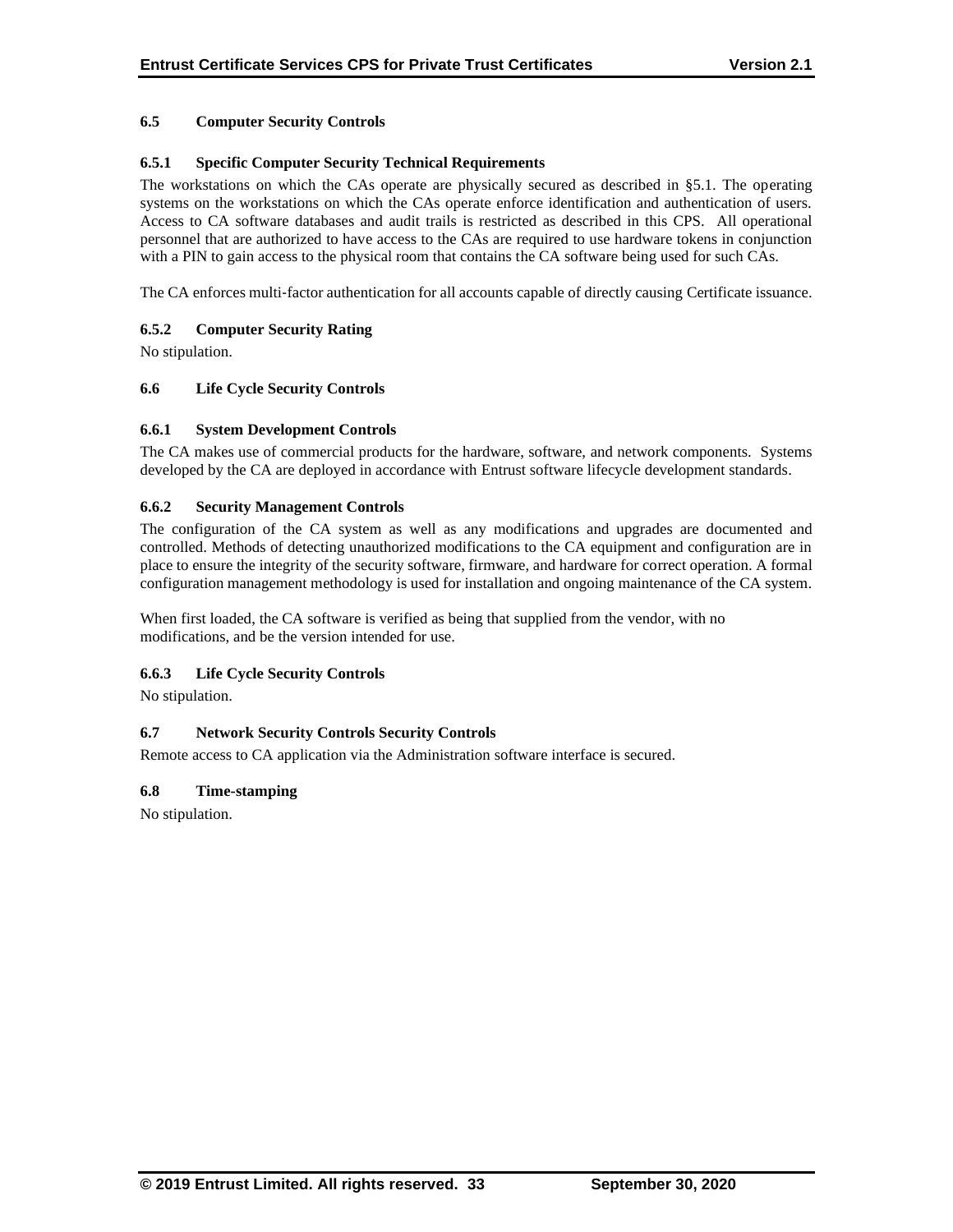## **7. Certificate, CRL and OCSP Profiles**

The profile for the Certificates and Certificate Revocation List (CRL) issued by a CA conform to the specifications contained in the IETF RFC 5280 Internet X.509 PKI Certificate and Certificate Revocation List (CRL) Profile.

## **7.1 Certificate Profile**

CAs issue Certificates in accordance with the X.509 version 3. Certificate profiles for Root CA, Subordinate CA, and Subscriber Certificates are described in the sections below.

Certificates have a serial number greater than zero (0) that contains at least 64 unpredictable bits.

## **7.1.1 Version Number**

All Certificates issued by the CAs are X.509 version 3 certificates.

## **7.1.2 Certificate Extensions**

Certificate extensions are as set as stipulated in IETF RFC 5280.

## **7.1.2.1 Root CA Certificate**

| <b>Extension</b>    | <b>Critical</b> | <b>Description</b>                                |
|---------------------|-----------------|---------------------------------------------------|
| basicConstraints    | Yes             | CA field is set to be true                        |
|                     |                 | pathLenConstraint field not present               |
| keyUsage            | Yes             | Bit positions for keyCertSign and cRLSign are set |
| certificatePolicies |                 | Not present                                       |
| extendedKeyUsage    |                 | Not present                                       |

#### **7.1.2.2 Subordinate CA Certificate**

| <b>Extension</b>           | Critical       | <b>Description</b>                                                                                                                                                              |
|----------------------------|----------------|---------------------------------------------------------------------------------------------------------------------------------------------------------------------------------|
| basicConstraints           | <b>Yes</b>     | CA field is set to be true<br>pathLenConstraint field not present                                                                                                               |
| keyUsage                   | <b>Yes</b>     | Bit positions for keyCertSign and cRLSign are set                                                                                                                               |
| certificatePolicies        | N <sub>0</sub> | Policy Identifier, Qualifier ID of CPS and URI for CPS<br>are required                                                                                                          |
| extendedKeyUsage           | N <sub>0</sub> | As applicable from the following:<br>None present<br>Server Authentication (1.3.6.1.5.5.7.3.1)<br>Client Authentication (1.3.6.1.5.5.7.3.2)<br>Secure Email (1.3.6.1.5.5.7.3.4) |
| cRLDistributionPoints      | N <sub>0</sub> | HTTP URL of the CA's CRL service                                                                                                                                                |
| authorityInformationAccess | N <sub>0</sub> | HTTP URL of the Issuing CA's OCSP responder                                                                                                                                     |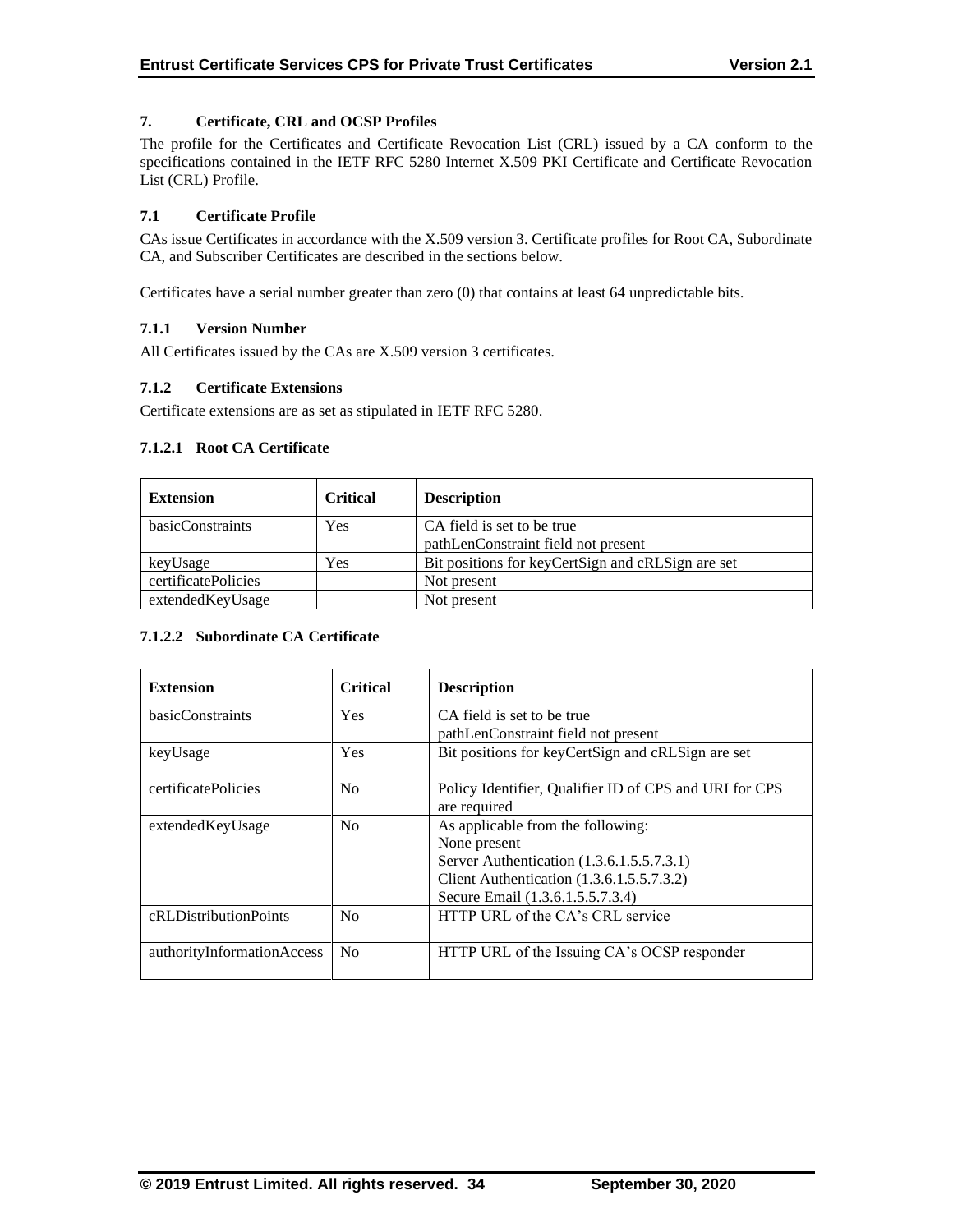## **7.1.2.3 Subscriber Certificate**

| <b>Extension</b>           | <b>Critical</b> | <b>Description</b>                                     |
|----------------------------|-----------------|--------------------------------------------------------|
| basicConstraints           |                 | Not present                                            |
| keyUsage                   | Yes             | As applicable from the following:                      |
|                            |                 | Digital Signature                                      |
|                            |                 | Key Encipherment                                       |
| certificatePolicies        | No              | Policy Identifier, Qualifier ID of CPS and URI for CPS |
|                            |                 | are required                                           |
| extendedKeyUsage           | N <sub>o</sub>  | As applicable from the following:                      |
|                            |                 | None present                                           |
|                            |                 | Server Authentication (1.3.6.1.5.5.7.3.1)              |
|                            |                 | Client Authentication (1.3.6.1.5.5.7.3.2)              |
|                            |                 | Secure Email (1.3.6.1.5.5.7.3.4)                       |
| cRLDistributionPoints      | No              | HTTP URL of the CA's CRL service                       |
|                            |                 |                                                        |
| authorityInformationAccess | N <sub>0</sub>  | HTTP URL of the Issuing CA's OCSP responder            |
|                            |                 | HTTP URL of the Issuing CA's certificate               |

## **7.1.2.4 All Certificates**

All other fields and extensions MUST be set in accordance with RFC 5280.

## **7.1.2.5 Application of RFC 5280**

No stipulation.

#### **7.1.3 Algorithm Object Identifiers**

Algorithm object identifiers are as specified in IETF RFC 3279 and RFC 4005.

The following signature algorithms may be used: SHA-256, SHA-384 or SHA-512.

#### **7.1.4 Name Forms**

#### **7.1.4.1 Issuer Information**

The content of the certificate issuer DN field will match the subject DN of the issuing CA to support name chaining as specified in RFC 5280, section 4.1.2.4.

## **7.1.4.2 Subject Information – Subscriber Certificates**

Name forms for Subscriber Certificates are as stipulated in §3.1.1. All other optional attributes must contain information that has been verified by the CA or RA. Optional attributes will not contain only metadata such as '.', '‐', and ' ' (i.e. space) characters, and/or any other indication that the value is absent, incomplete, or not applicable.

## **7.1.4.3 Subject Information – Root Certificates and Subordinate CA Certificates**

No stipulation.

## **7.1.5 Name Constraints**

No stipulation.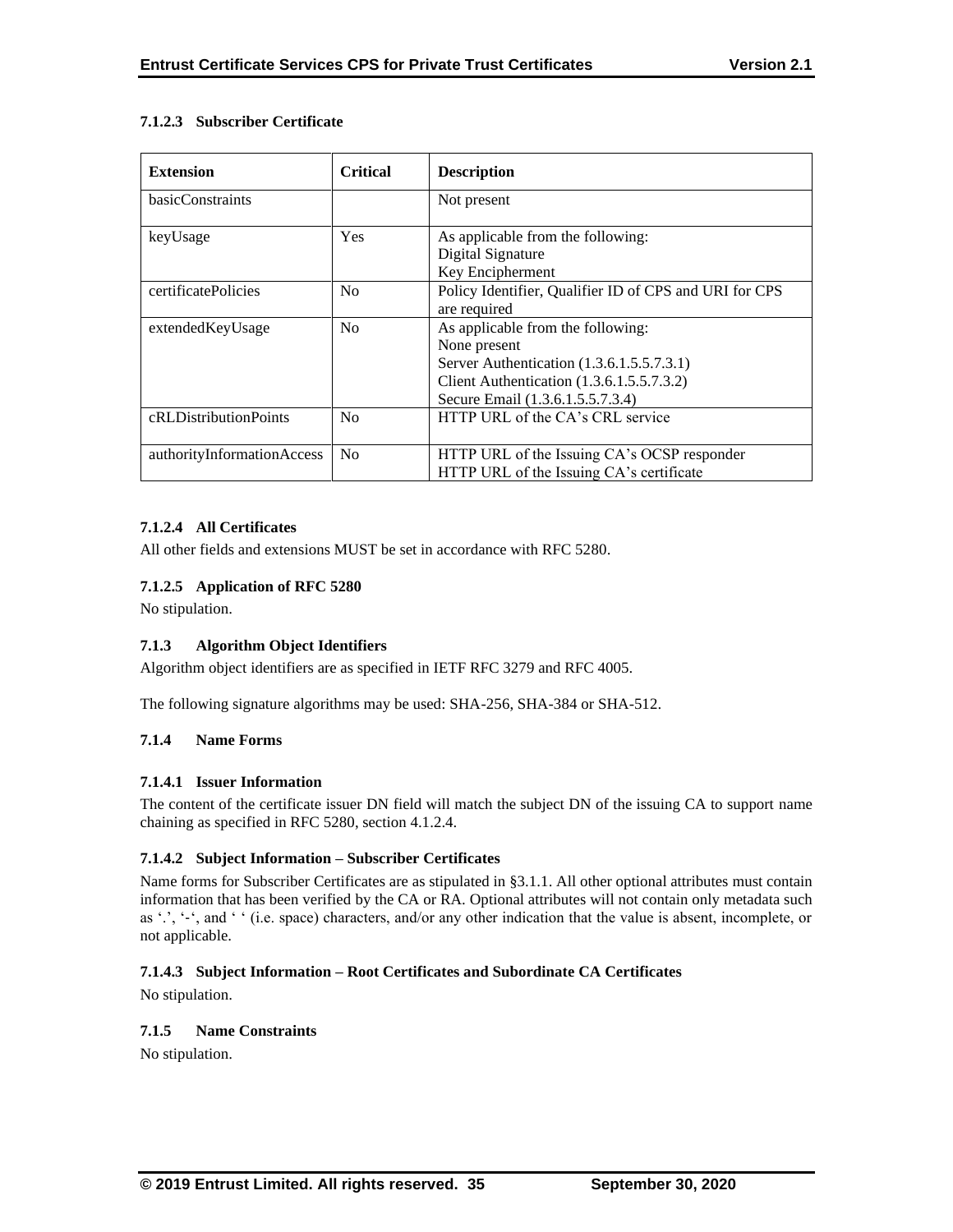## **7.1.6 Certificate Policy Object Identifier**

#### **7.1.6.1 Reserved Certificate Policy Identifiers**

No stipulation.

## **7.1.6.2 Root CA Certificates**

Root CA Certificates do not contain the certificate policy object identifiers.

#### **7.1.6.3 Subordinate CA Certificates**

Subordinate CA Certificates must include either the "any policy" certificate policy object identifier or one or more explicit certificate policy object identifiers that indicates compliance with a specific certificate policy. Certificate policy object identifiers are listed in §7.1.6.4.

## **7.1.6.4 Subscriber Certificates**

Certificates include one of the following certificate policy identifiers:

| Private SSL Certificates (Shared CA):    | 2.16.840.1.114028.10.1.9.1 |
|------------------------------------------|----------------------------|
| Private SSL Certificates (Dedicated CA): | 2.16.840.1.114028.10.1.9.5 |
| Mobile Device Certificates:              | 2.16.840.1.114028.10.1.9.4 |

## **7.1.7 Usage of Policy Constraints Extension**

No stipulation.

## **7.1.8 Policy Qualifiers Syntax and Semantics**

No stipulation.

## **7.1.9 Processing Semantics for the Critical Certificate Policies Extension**

Certificate policies extension is marked Not Critical.

#### **7.2 CRL Profile**

The following fields of the X.509 version 2 CRL format are used by the CAs:

- version: set to v2
- signature: identifier of the algorithm used to sign the CRL
- issuer: the full Distinguished Name of the CA issuing the CRL
- this update: time of CRL issuance
- next update: time of next expected CRL update
- revoked Certificates: list of revoked Certificate information

## **7.2.1 Version Number**

No stipulation.

#### **7.2.2 CRL and CRL Entry Extensions**

#### reasonCode (OID 2.5.29.21)

The CRLReason code extension is used for all revoked Certificates. The CRLReason indicated must not be unspecified (0) or certificateHold (6). This extension must not be marked critical. The most appropriate reason must be selected by the Subscriber or the CA from one the following:

- (i) keyCompromise (1), if the key to the certificate has been or is suspected to be compromised
- (ii) cACompromise (2), if the CA has been or is suspected to be compromised
- (iii) affiliationChanged (3), if verified information in the Certificate has changed and as such the Relying Parties should no longer trust the Certificate
- (iv) superseded (4), if the Certificate has been reissued, rekeys or renewed by another Certificate
- (v) cessationOfOperation (5), if the application or device is no longer in service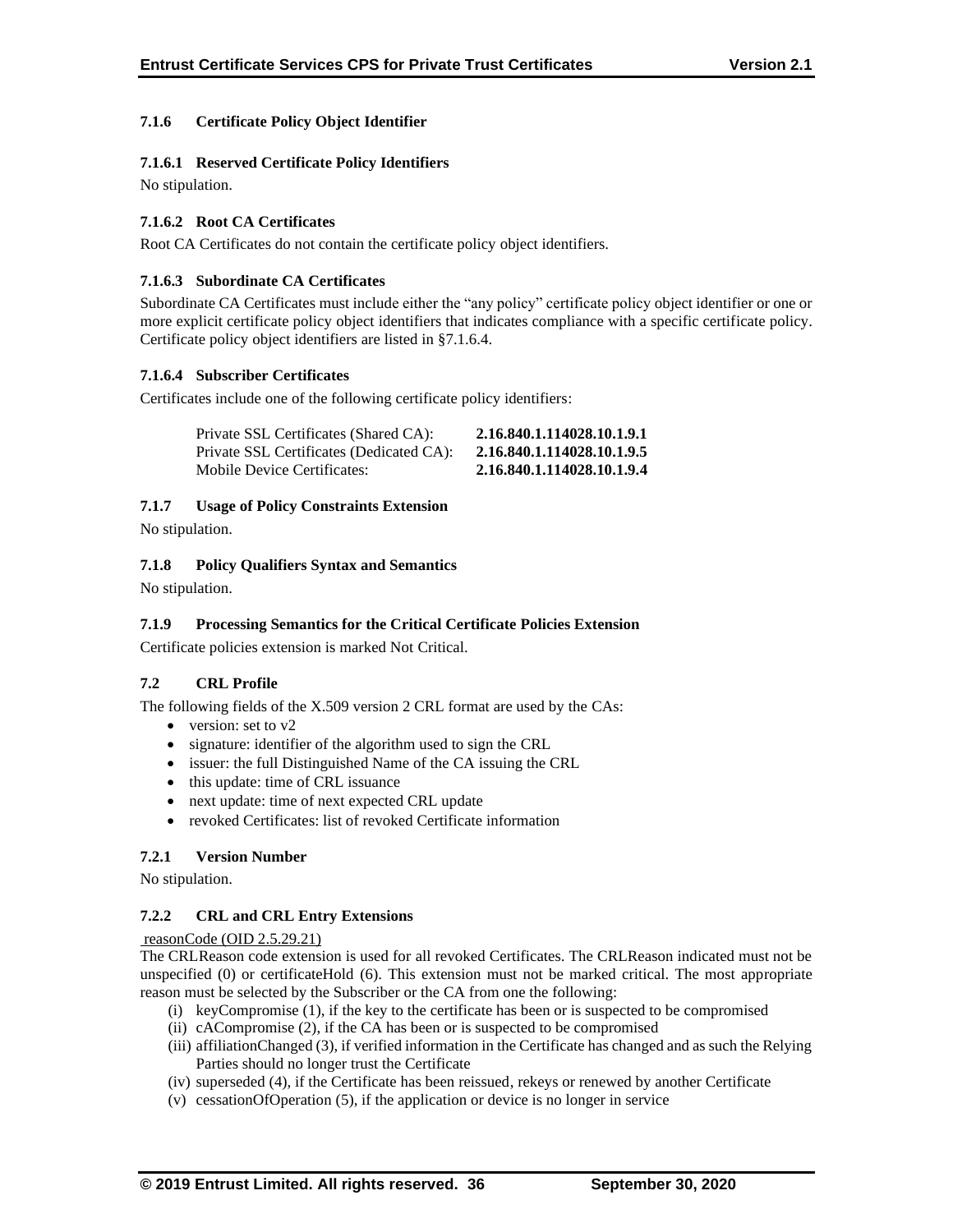## **7.3 OCSP Profile**

The profile for the Online Certificate Status Protocol (OCSP) messages issued by a CA conform to the specifications contained in the IETF RFC 6960 Internet X.509 PKI Online Certificate Status Protocol (OCSP) Profile.

The CRLReason indicated shall contain a value permitted for CRLs, as specified in §7.2.2.

## **7.3.1 Version Number**

No stipulation.

## **7.3.2 OCSP Extensions**

The singleExtensions of an OCSP response shall not contain the reasonCode (OID 2.5.29.21) CRL entry extension.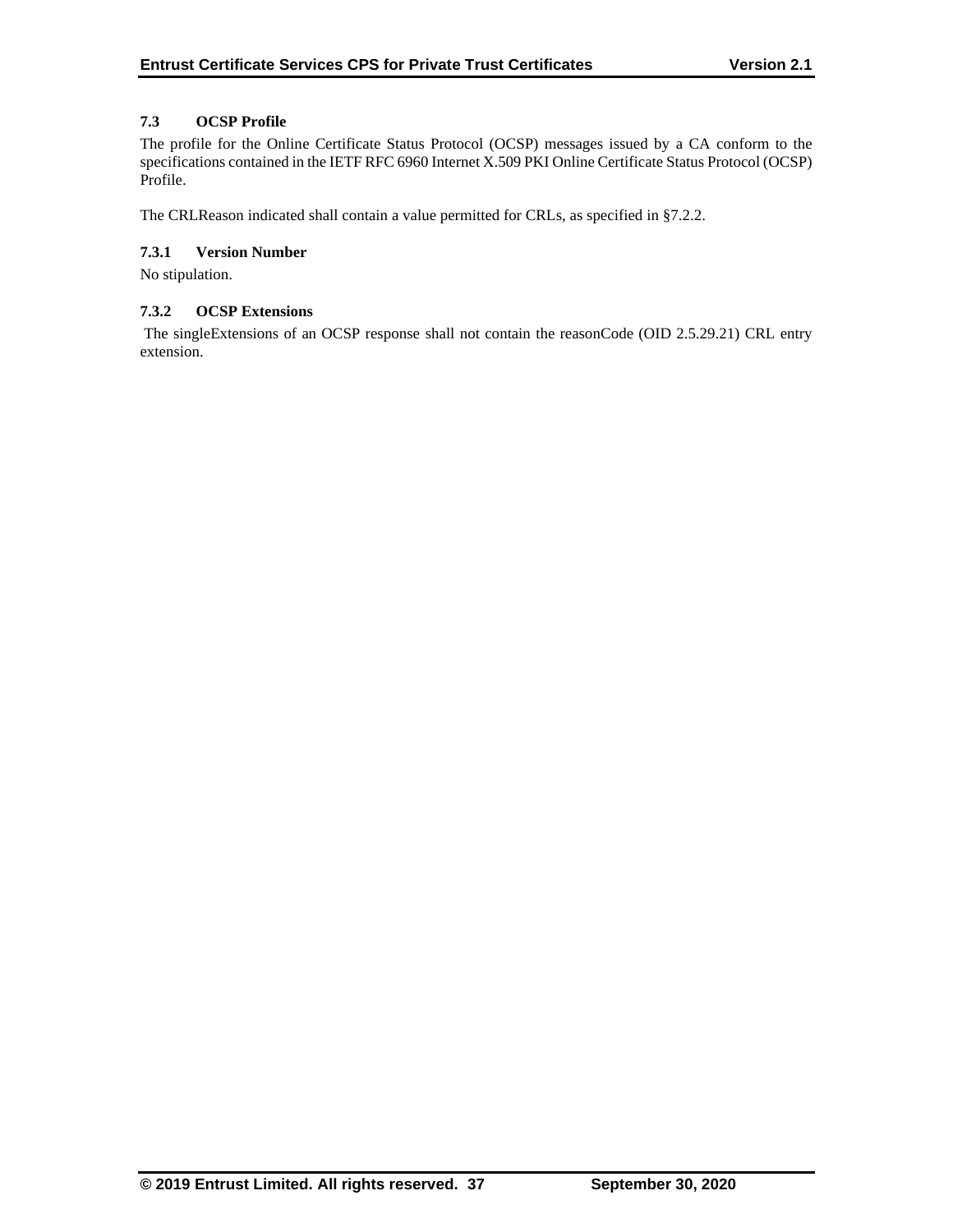## **8. Compliance Audit and Other Assessment**

#### **8.1 Frequency or Circumstances of Assessment**

Compliance audits will be performed on Shared CAs. Compliance audits may be performed on Dedicated CAs.

The period during which the CA issues Certificates will be divided into an unbroken sequence of audit periods. An audit period will not exceed one year in duration.

#### **8.2 Identity/Qualifications of Assessor**

The compliance audit of the CAs shall be performed by an auditor which possesses the following qualifications and skills:

- i. Independence from the subject of the audit;
- ii. Ability to conduct an audit that addresses the criteria of the audit schemes specified in §8.4;
- iii. Employs individuals who have proficiency in examining PKI technology, information security tools and techniques, information technology and security auditing, and the third-party attestation function; and
- iv. Bound by law, government regulation, or professional code of ethics.

## **8.3 Assessor's Relationship to Assessed Entity**

The certified public accounting firm selected to perform the compliance audit for the CAs and RAs shall be independent from the entity being audited.

## **8.4 Topics Covered by Assessment**

The compliance audit shall test compliance of the CAs and RAs against the policies and procedures set forth, as applicable in:

- i. This CPS; and
- ii. WebTrust Program for Certification Authorities;

#### **8.5 Actions Taken as a Result of Deficiency**

Upon receipt of a compliance audit that identifies any deficiencies, the audited CA or RA shall use commercially reasonable efforts to correct any such deficiencies in an expeditious manner.

#### **8.6 Communication of Results**

The results of all compliance audits shall be communicated to the Policy Authority and to any third party entities which are entitled by law or regulation to receive a copy of the audit results.

#### **8.7 Self-audits**

No stipulation.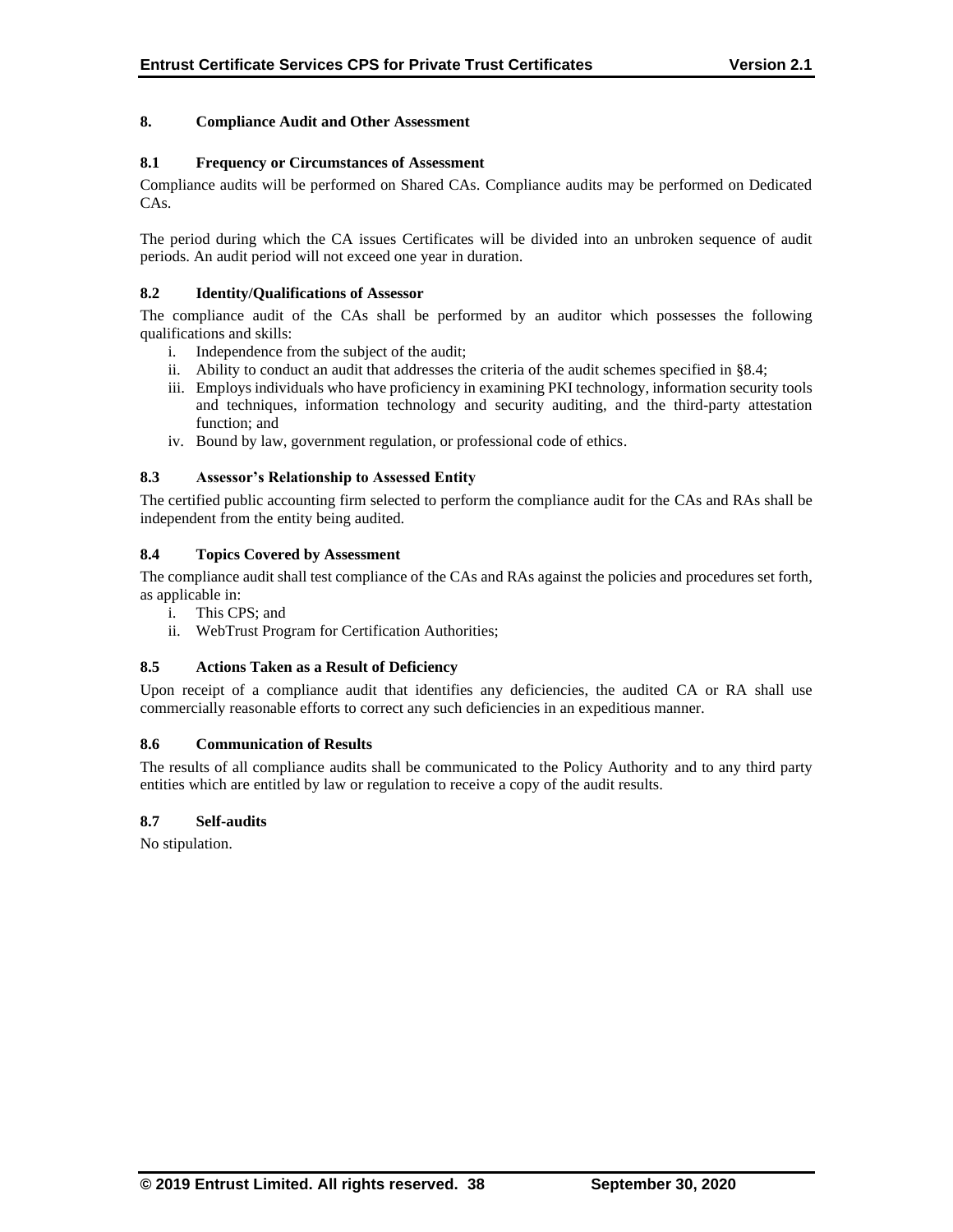## **9. Other Business and Legal Matters**

## **9.1 Fees**

Unless otherwise set out in a Subscription Agreement, the fees for services provided by Entrust with respect to Certificates are set forth on the websites operated by Entrust. Unless otherwise set out in a Subscription Agreement, these fees are subject to change, and any such changes shall become effective immediately after posting on such websites. The fees for services provided by independent third-party RAs, Resellers and Comarketers in respect to Certificates are set forth on the web sites operated by such RAs, Resellers and Comarketers. These fees are subject to change, and any such changes shall become effective immediately after posting on such web sites.

## **9.1.1 Certificate Issuance or Renewal Fees**

No stipulation.

## **9.1.2 Certificate Access Fees**

No stipulation.

## **9.1.3 Revocation or Status Information Access Fees**

No stipulation.

## **9.1.4 Fees for Other Services**

No stipulation.

## **9.1.5 Refund Policy**

Except for a formal written Entrust refund policy, if any, neither Entrust nor any RAs operating under the CAs nor any Resellers or Co-Marketers provide any refunds for Certificates or services provided in respect to Certificates.

#### **9.2 Financial Responsibility**

Subscribers and Relying Parties shall be responsible for the financial consequences to such Subscribers, Relying Parties, and to any other persons, entities, or organizations for any transactions in which such Subscribers or Relying Parties participate and which use Certificates or any services provided in respect to Certificates. Entrust makes no representations and gives no warranties or conditions regarding the financial efficacy of any transaction completed utilizing a Certificate or any services provided in respect to Certificates and the Entrust Group shall have no liability except as explicitly set forth herein in respect to the use of or reliance on a Certificate or any services provided in respect to Certificates.

#### **9.2.1 Insurance Coverage**

Entrust maintains (a) Commercial General Liability insurance with policy limits of at least two million US dollars (US\$2,000,000.00) in coverage; and (b) Professional Liability/Errors and Omissions insurance, with policy limits of at least five million US dollars (US\$5,000,000.00) in coverage. Such insurance policies will be carried with companies rated no less than A- as to Policy Holder's Rating in the current edition of Best's Insurance Guide.

#### **9.2.2 Other Assets**

No stipulation.

#### **9.2.3 Insurance or Warranty Coverage for End-entities**

No stipulation.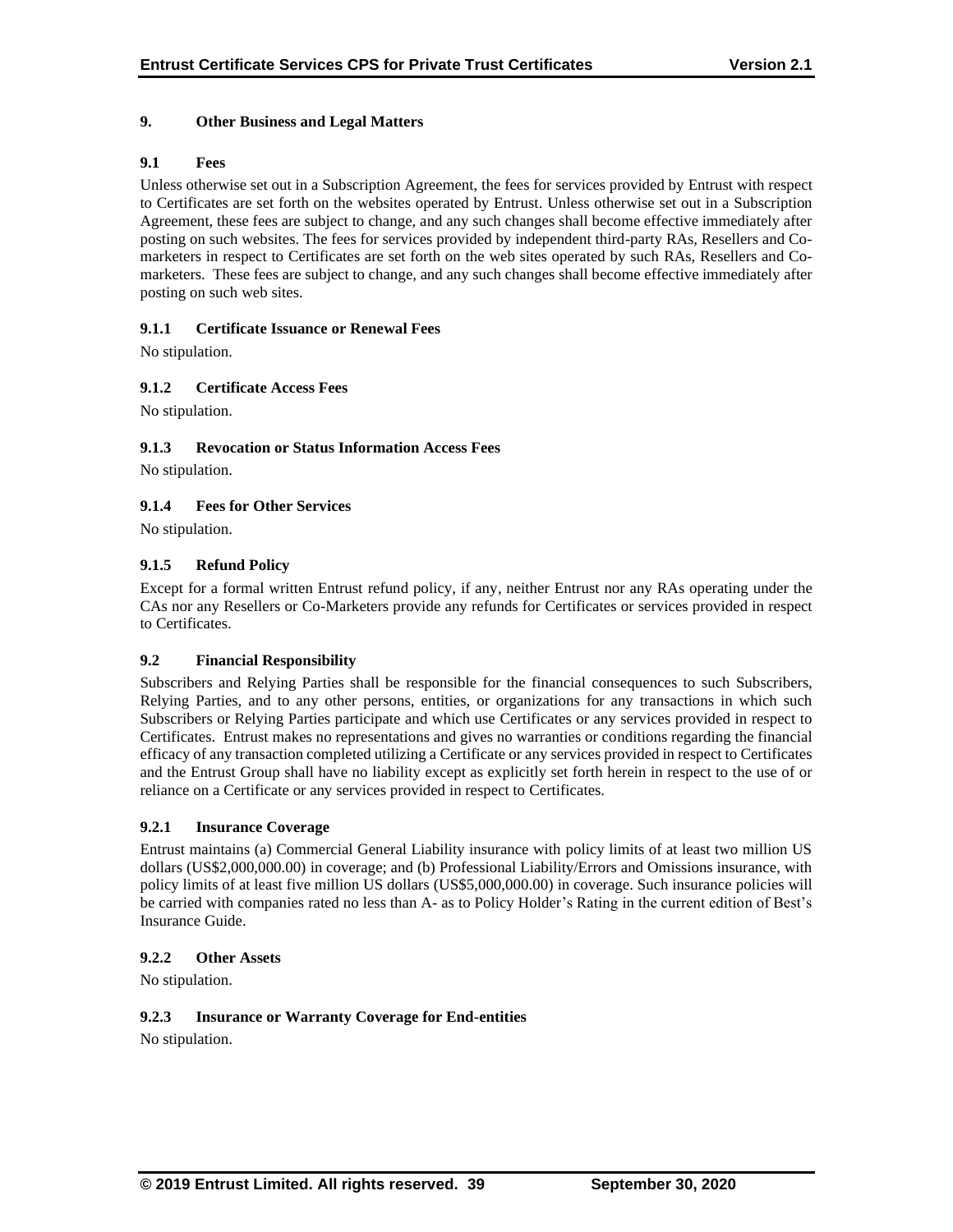## **9.3 Confidentiality of Business Information**

Neither Entrust nor any independent third-party RAs operating under the CAs, nor any Resellers or Co-Marketers shall disclose or sell Applicant or Subscriber names (or other information submitted by an Applicant or Subscriber when applying for a Certificate), except in accordance with this CPS, a Subscription Agreement, or a Relying Party Agreement. Entrust and all independent third-party RAs operating under the CAs, and all Resellers and Co-Marketers shall use a commercially reasonable degree of care to prevent such information from being used or disclosed for purposes other than those set forth in the CPS, a Subscription Agreement, or a Relying Party Agreement. Notwithstanding the foregoing, Applicants and Subscribers acknowledge that some of the information supplied with a Certificate Application is incorporated into Certificates and that Entrust and all independent third-party RAs operating under the CAs, and all Resellers and Co-Marketers shall be entitled to make such information publicly available.

## **9.3.1 Scope of Confidential Information**

Information that is supplied by Applicants, Subscribers, or Relying Parties for the subscription for, use of, or reliance upon a Certificate, and which is not included in the information described in §9.3.2 below, shall be considered to be confidential. Entrust and RAs shall be entitled to disclose such information to any subcontractors or agents that are assisting in the verification of information supplied in Certificate Applications or that are assisting in the operation of the CAs or Entrust RAs. Information considered to be confidential shall not be disclosed unless compelled pursuant to legal, judicial, or administrative proceedings, or otherwise required by law. Entrust and independent third-party RAs shall be entitled to disclose information that is considered to be confidential to legal and financial advisors assisting in connection with any such legal, judicial, administrative, or other proceedings required by law, and to potential acquirors, legal counsel, accountants, banks and financing sources and their advisors in connection with mergers, acquisitions, or reorganizations.

## **9.3.2 Information not with the Scope of Confidential Information**

Information that is included in a Certificate or a Certificate Revocation List, including without limitation personal information, shall not be considered confidential. Information contained in the CPS shall not be considered confidential. Without limiting the foregoing, information that (i) was or becomes known through no fault of Entrust, an independent third-party RA under a CA, a Reseller, or a Co-marketer, (ii) was rightfully known or becomes rightfully known to Entrust, an independent third-party RA under the CA, a Reseller, or a Co-marketer without confidential or proprietary restriction from a source other than the Subscriber, (iii) is independently developed by Entrust, an independent third-party RA under a CA, a Reseller, or a Co-marketer, or (iv) is approved by a Subscriber for disclosure, shall not be considered confidential.

## **9.3.3 Responsibility to Protect Confidential Information**

Entrust's employees, agents, and contractors are responsible for protecting confidential information and are contractually obligated to do so. Entrust systems are configured to protect confidential information.

## **9.4 Privacy or Personal Information**

## **9.4.1 Privacy Plan**

Entrust follows the policies, statements and practices available at https://www.entrust.com/legalcompliance/privacy ("Privacy Plan") when handling personal information.

## **9.4.2 Information Treated as Private**

Entrust treats all personal information about an individual that is not publicly available in the contents of a Certificate, CRL or OCSP as personal information in accordance with the Privacy Plan.

## **9.4.3 Information not Deemed Private**

Subject to applicable law, Certificates, CRLs, and OCSP and the personal or corporate information appearing in them are not considered personal or private information.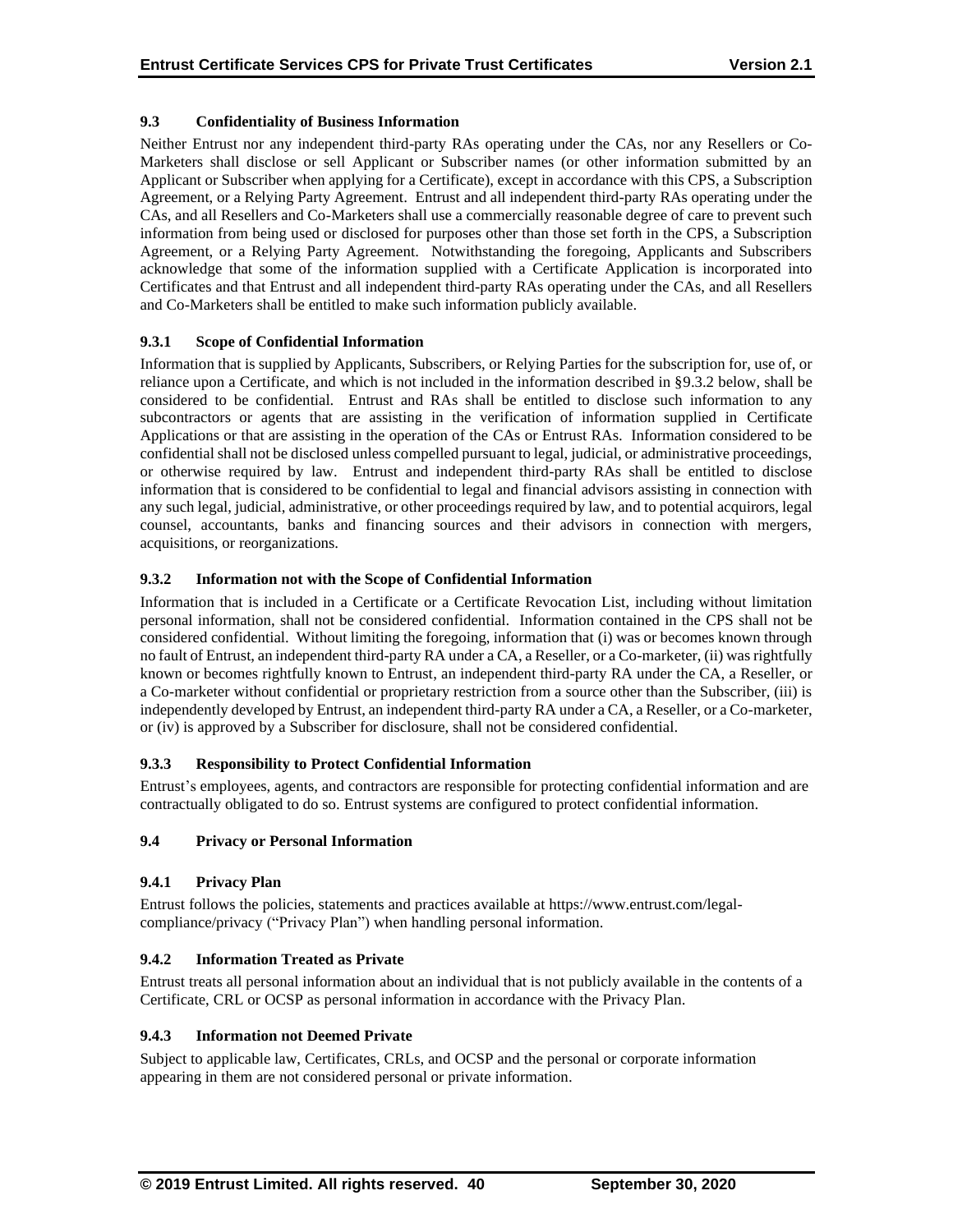## **9.4.4 Responsibility to Protect Private Information**

Entrust personnel are required to protect personal information in accordance with the Privacy Plan.

## **9.4.5 Notice and Consent to Use Private Information**

Unless otherwise stated in the CPS, Privacy Plan or other agreement (such as a Subscription Agreement or Relying Party Agreement), personal information will not be used without the consent of the subject of such personal information. Notwithstanding the foregoing, personal information contained in a Certificate may be published in online public repositories and all Subscribers consent to the global transfer of any personal data contained in the Certificate.

## **9.4.6 Disclosure Pursuant to Judicial or Administrative Process**

Entrust, independent third-party RAs under a CA, Resellers, and Co-marketers shall have the right to release information that is considered to be personal or confidential to law enforcement officials in compliance with applicable law.

Entrust, independent third-party RAs under a CA, Resellers, and Co-marketers may disclose information that is considered confidential during the course of any arbitration, litigation, or any other legal, judicial, or administrative proceeding relating to such information. Any such disclosures shall be permissible provided that Entrust, the independent third-party RA, Reseller, or Co-marketer uses commercially reasonable efforts to obtain a court-entered protective order restricting the use and disclosure of any such information to the extent reasonably required for the purposes of such arbitration, litigation, or any other legal, judicial, or administrative proceeding.

## **9.4.7 Other Information Disclosure Circumstances**

Entrust, independent third-party RAs under a CA, Resellers, and Co-marketers may disclose information provided to Entrust, such RA, Reseller or Co-marketer, by an Applicant, a Subscriber, or a Relying Party upon request of such Applicant, Subscriber, or Relying Party.

If a Certificate is revoked by a CA, a serial number will be included in the Certificate Revocation List entry for the revoked Certificate.

## **9.5 Intellectual Property Rights**

Entrust retains all right, title, and interest (including all intellectual property rights), in, to and under all Certificates, except for any information that is supplied by an Applicant or a Subscriber and that is included in a Certificate, which information shall remain the property of the Applicant or Subscriber. All Applicants and Subscribers grant to Entrust and any RAs operating under the CAs a non-exclusive, worldwide, paid-up, royalty-free license to use, copy, modify, publicly display, and distribute such information, by any and all means and through any and all media whether now known or hereafter devised for the purposes contemplated under the CPS, the Subscriber's Subscription Agreement, and any Relying Party Agreements. Entrust and any RAs operating under the CAs shall be entitled to transfer, convey, or assign this license in conjunction with any transfer, conveyance, or assignment as contemplated in §9.16.2. Entrust grants to Subscribers and Relying Parties a non-exclusive, non-transferable license to use, copy, and distribute Certificates, subject to such Certificates being used as contemplated under the CPS, the Subscriber's Subscription Agreement, and any Relying Party Agreements, and further provided that such Certificates are reproduced fully and accurately and are not published in any publicly available database, repository, or directory without the express written permission of Entrust. Except as expressly set forth herein, no other right is or shall be deemed to be granted, whether by implication, estoppel, inference or otherwise. Subject to availability, Entrust may in its discretion make copies of one or more Subordinate CA Certificate(s) available to Subscribers for use solely with the Certificate issued to such Subscribers. Entrust retains all right, title, and interest (including all intellectual property rights), in, to and under the Subordinate CA Certificate(s).

Entrust grants permission to reproduce the CPS provided that (i) the copyright notice on the first page of this CPS is retained on any copies of the CPS, and (ii) the CPS is reproduced fully and accurately. Entrust retains all right, title, and interest (including all intellectual property rights), in, to and under the CPS.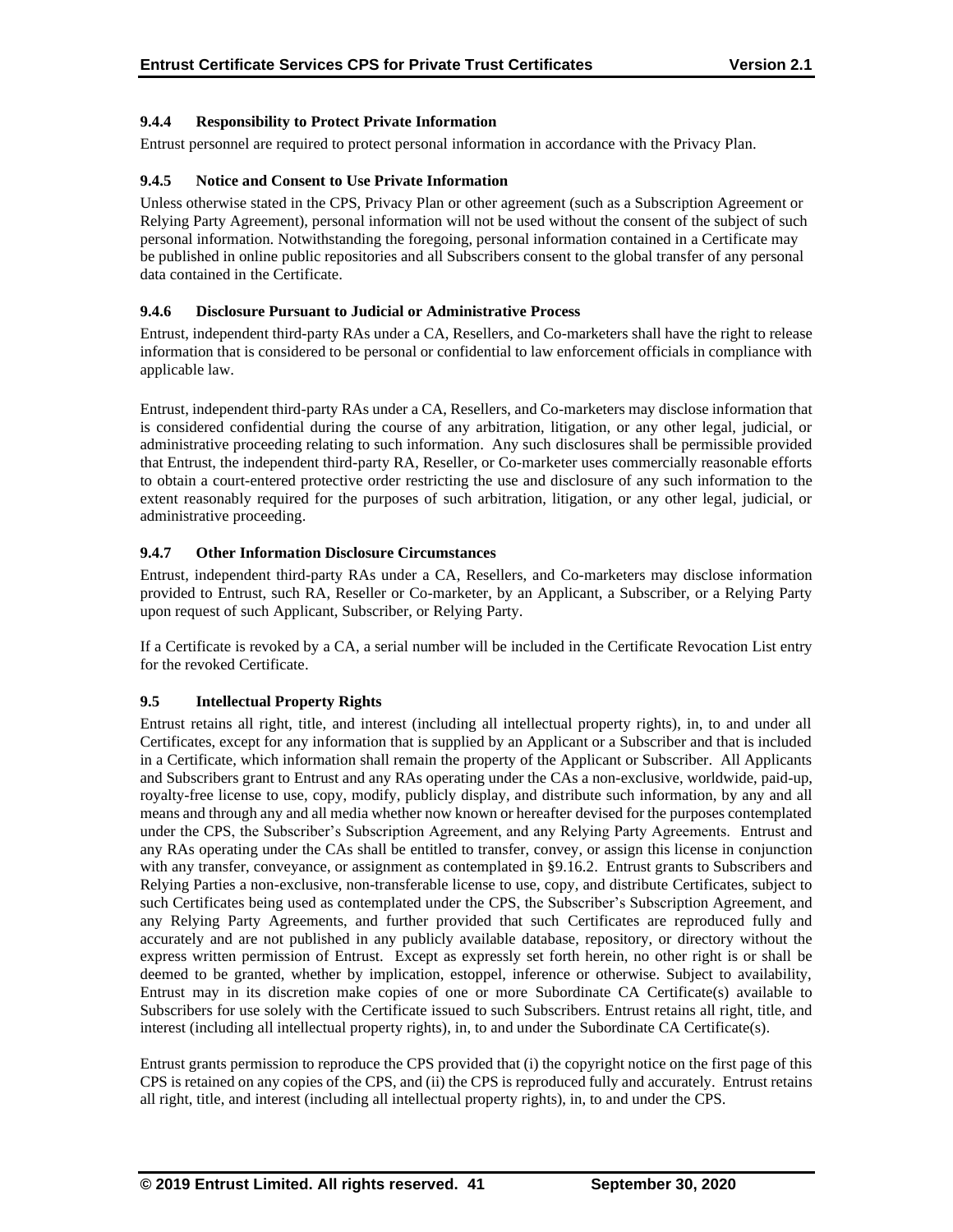Unless otherwise set out in a Subscription Agreement, in no event shall the Entrust Group be liable to any Applicants, Subscribers, or Relying Parties or any other third parties for any losses, costs, liabilities, expenses, damages, claims, or settlement amounts arising from or relating to claims of infringement, misappropriation, dilution, unfair competition, or any other violation of any patent, trademark, copyright, trade secret, or any other intellectual property or any other right of person, entity, or organization in any jurisdiction arising from or relating to any Certificate or arising from or relating to any services provided in relation to any Certificate.

## **9.6 Representation and Warranties**

#### **9.6.1 CA Representations and Warranties**

A CA shall:

- (i) provide CA services in accordance with the terms and conditions of the CPS;
- (ii) upon receipt of a request from an RA operating under such CA, issue a Certificate in accordance with the terms and conditions of the CPS;
- (iii) make available Certificate revocation information by issuing Certificates and by issuing and making available Certificate CRLs in a Repository in accordance with the terms and conditions of the CPS;
- (iv) issue and publish Certificate CRLs on a regular schedule in accordance with the terms and conditions of the CPS; and
- (v) upon receipt of a revocation request from an RA operating under such CA, revoke the specified Certificate in accordance with the terms and conditions of the CPS.

In operating the CAs, Entrust may use one or more representatives or agents to perform its obligations under the CPS, any Subscription Agreements, or any Relying Party Agreements, provided that Entrust shall remain responsible for its performance.

#### **9.6.1.1 Warranties and Limitations on Warranties**

Entrust makes the following limited warranties to Subscribers with respect to the operation of the CAs:

- (i) CAs shall provide Repository services consistent with the practices and procedures set forth in this CPS;
- (ii) CAs shall perform Certificate issuance consistent with the procedures set forth in this CPS; and
- (iii) CAs shall provide revocation services consistent with the procedures set forth in this CPS.

Notwithstanding the foregoing, in no event does the Entrust Group make any representations, or provide any warranties, or conditions to any Applicants, Subscribers, Relying Parties, or any other persons, entities, or organizations with respect to (i) the techniques used in the generation and storage of the Private Key corresponding to the Public Key in a Certificate, including, whether such Private Key has been Compromised or was generated using sound cryptographic techniques, (ii) the reliability of any cryptographic techniques or methods used in conducting any act, transaction, or process involving or utilizing a Certificate, (iii) any software whatsoever, or (iv) non-repudiation of any Certificate or any transaction facilitated through the use of a Certificate, since such determination is a matter of applicable law.

Applicants, Subscribers, and Relying Parties acknowledge and agree that operations in relation to Certificates and Certificate Applications are dependent on the transmission of information over communication infrastructures such as, without limitation, the Internet, telephone and telecommunications lines and networks, servers, firewalls, proxies, routers, switches, and bridges ("Telecommunication Equipment") and that this Telecommunication Equipment is not under the control of Entrust. The Entrust Group shall not be liable for any error, failure, delay, interruption, defect, or corruption in relation to a Certificate, a Certificate CRL, OCSP message, or a Certificate Application to the extent that such error, failure, delay, interruption, defect, or corruption is caused by such Telecommunication Equipment.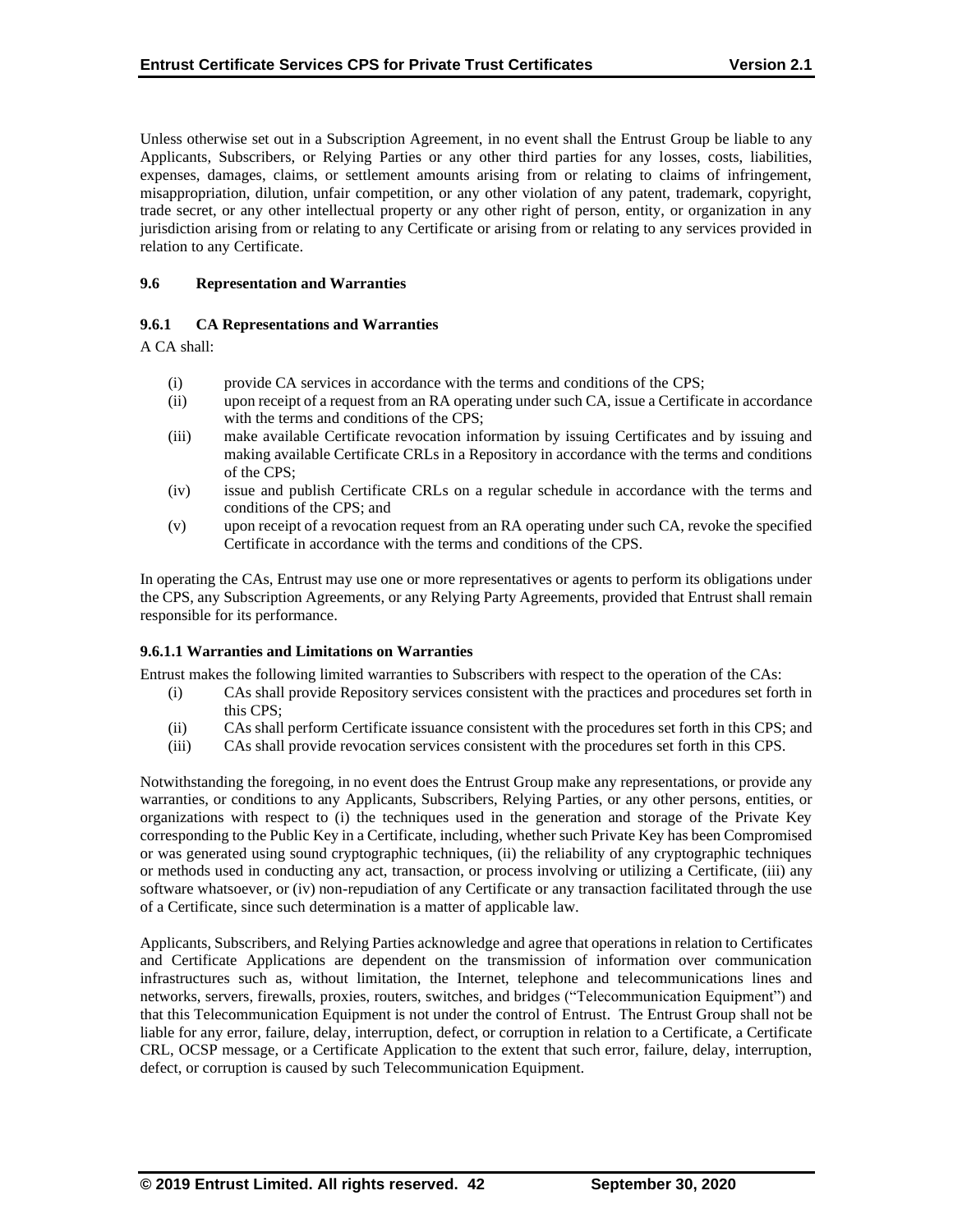## **9.6.2 RA Representations and Warranties**

RAs operating under a CA shall:

- (i) receive Certificate Applications in accordance with the terms and conditions of the CPS;
- (ii) perform, log and secure verification of information submitted by Applicants when applying for Certificates, and if such verification is successful, submit a request to a CA for the issuance of a Certificate, all in accordance with the terms and conditions of the CPS;
- (iii) receive and verify requests from Subscribers for the revocation of Certificates, and if the verification of a revocation request is successful, submit a request to a CA for the revocation of such Certificate, all in accordance with the terms and conditions of the CPS;
- (iv) notify Subscribers, in accordance with the terms and conditions of the CPS, that a Certificate has been issued to them; and
- (v) notify Subscribers, in accordance with the terms and conditions of the CPS that and Certificate issued to them has been revoked or will soon expire.

Entrust may use one or more representatives or agents to perform its obligations in respect of an Entrust RA under the CPS, any Subscription Agreements, or any Relying Party Agreements, provided that Entrust shall remain responsible for the performance of such representatives or agents under the CPS, any Subscription Agreements, or any Relying Party Agreements. Entrust may appoint independent third parties to act as RAs under a CA. Such independent third-party RAs shall be responsible for their performance under the CPS, any Subscription Agreements, or any Relying Party Agreements. Entrust shall not be responsible for the performance of such independent third-party RAs. Independent third-party RAs may use one or more representatives or agents to perform their obligations when acting as an RA under a CA. Independent thirdparty RAs shall remain responsible for the performance of such representatives or agents under the CPS, any Subscription Agreements, or any Relying Party Agreements. Entrust may appoint Resellers and Comarketers for (i) Certificates, and (ii) services provided in respect to Certificates. Such Resellers and Comarketers shall be responsible for their performance under the CPS, any Subscription Agreements, or any Relying Party Agreements. Entrust shall not be responsible for the performance of any such Resellers and Co-marketers. Resellers and Co-marketers may use one or more representatives or agents to perform their obligations under the CPS, any Subscription Agreements, or any Relying Party Agreements. Resellers and Co-marketers shall remain responsible for the performance of such representatives or agents under the CPS, any Subscription Agreements, or any Relying Party Agreements. Independent third-party RAs, Resellers, and Co-marketers shall be entitled to receive all of the benefit of all (i) disclaimers of representations, warranties, and conditions, (ii) limitations of liability, (iii) representations and warranties from Applicants, Subscribers, and Relying Parties, and (iv) indemnities from Applicants, Subscribers, and Relying Parties, set forth in this CPS, any Subscription Agreements, and any Relying Party Agreements.

The same liability provisions that apply in §9.6.1 with respect to the CAs shall apply with respect to RAs.

#### **9.6.3 Subscriber representations and Warranties**

As a condition of having any Certificate issued to or for Subscriber, each Subscriber (in this section, "Subscriber" includes "Applicant" when referring to any time prior to issuance of the Certificate) makes, on its own behalf and if applicable on behalf of its principal or agent under a subcontractor or hosting service relationship, the following representations, commitments, affirmations and warranties for the benefit of Certificate Beneficiaries, Entrust and any of Entrust's Affiliates that will issue Certificates to or for Subscriber:

9.6.3.1 If Subscriber is applying for a Certificate to be issued to or for another Person, such Person has authorized Subscriber to act on its behalf, including to request Certificates on behalf of such Person, and to make the representations, commitments, affirmations and warranties in this Exhibit on behalf of such Person as well as on Subscriber's own behalf.

9.6.3.2 Subscriber will generate (in a cryptographic module if and as required in the CPS) a new, secure, and cryptographically sound key pair to be used in association with the Certificate.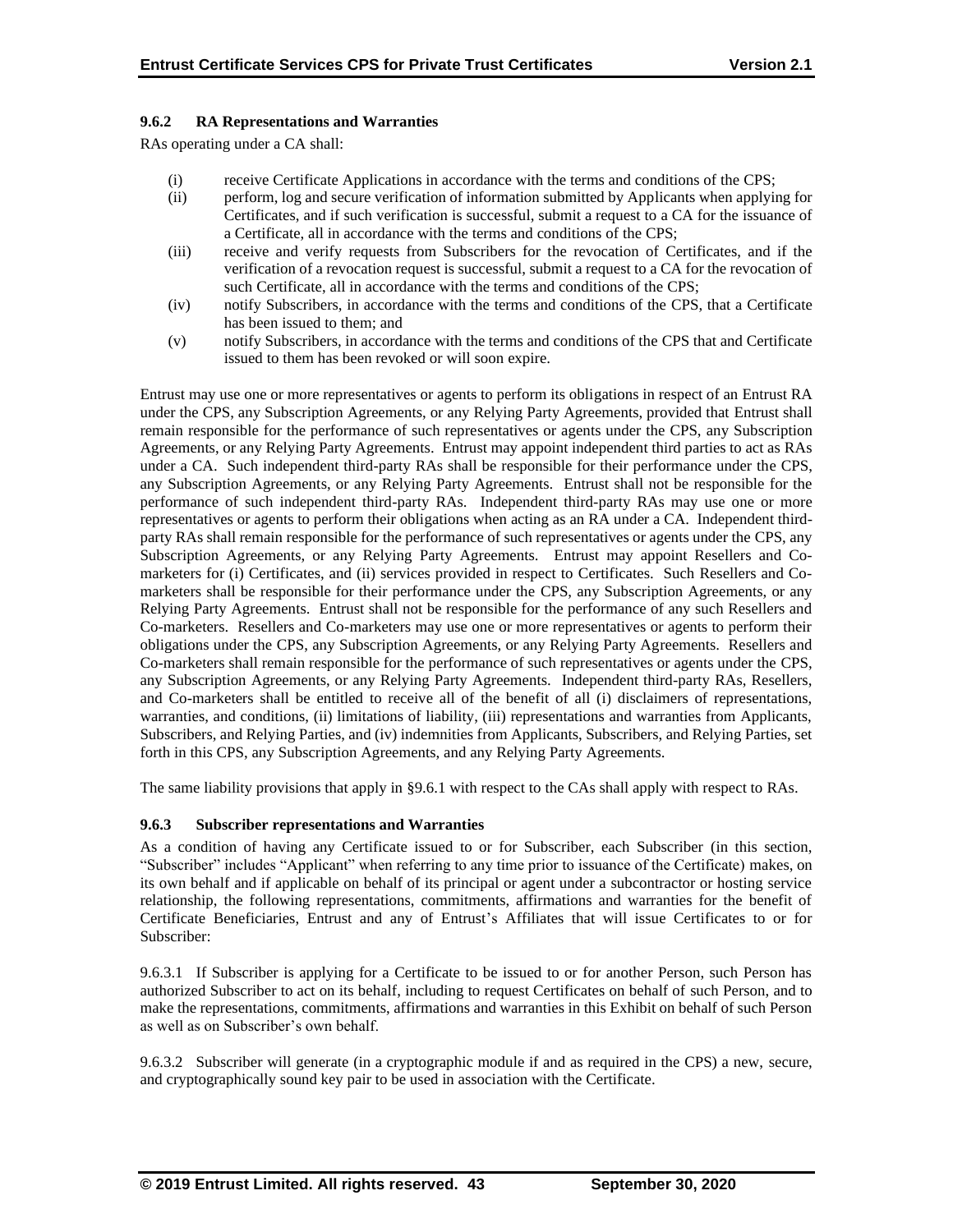9.6.3.3 All information provided, and all representations made, at all times, by Subscriber in relation to any Certificate Services, including in the Certificate request and otherwise in connection with Certificate issuance, are and will be complete, correct and accurate, including that any legal entity Subject legally exists as a valid entity in the jurisdiction of incorporation or registration specified in the Certificate (and such information and representations will be promptly updated from time to time as necessary to maintain such completeness, correctness and accuracy), and does not infringe, misappropriate, dilute, unfairly compete with, or otherwise violate the intellectual property, or other rights of any person, entity, or organization in any jurisdiction. For clarity, in submitting any request for a Certificate using pre-qualified information, a Subscriber is deemed to be making anew the representations, commitments, affirmations and warranties set out in this Exhibit B, and Entrust will have no obligation to issue any Certificate containing pre-qualified information if such information is subsequently found to have changed or to be in any way inaccurate, incorrect, or misleading.

9.6.3.4 The private key corresponding to the public key submitted to Entrust with the Certificate request was created using sound cryptographic techniques and all reasonable measures have been taken to, at all times, assure control of, keep confidential, properly protect, and prohibit unauthorized use of, the private key (and any associated access or activation data or device, e.g., password or token).

9.6.3.5 Any device storing private keys will be operated and maintained in a secure manner.

9.6.3.6 A Certificate will not be installed or used until Subscriber has reviewed and verified that the content of the Certificate is accurate and correct.

9.6.3.7 In the case of all Entrust SSL Certificates, EV SSL Certificates and Private SSL Certificates, the Certificate will be installed only on servers that are accessible at the domain name (subjectAltName(s)) listed in the Certificate.

9.6.3.8 Certificates and the private key corresponding to the public key listed in such Certificate will only be used in compliance with all applicable laws and solely for authorized company business in accordance with the Subscription Agreement, and will only be used on behalf of the organization listed as the Subject in such Certificates.

9.6.3.9 The contents of Certificates will not be improperly modified.

9.6.3.10 Subscriber will notify Entrust, cease all use of the Certificate and the private key corresponding to the public key in the Certificate, and request the revocation of the Certificate,

9.6.3.10.1 promptly, if any information included in the Certificate or the application for a Certificate changes, is or becomes incorrect or inaccurate, or if any change in any circumstances would make the information in the Certificate misleading.

9.6.3.10.2 immediately, if there is any actual or suspected loss, theft, misuse or compromise of the private key (or key activation data) corresponding to the public key in the Certificate, including if the value of the private key has been disclosed to an unauthorized person or an unauthorized person has had access to it ("Key Compromise"), or if control over the private key has been lost for other reasons.

9.6.3.10.3 [Intentionally Omitted].

9.6.3.11 Subscriber will promptly cease all use of the Certificate and the private key corresponding to the public key in such Certificate, and will remove such Certificate from the device(s) and/or software in which it was installed, upon expiration or revocation of such Certificate.

9.6.3.12 Subscriber will immediately respond to Entrust's instructions concerning any Key Compromise or misuse or suspected misuse of a Certificate.

9.6.3.13 Subscriber acknowledges and agrees that Entrust is entitled to revoke a Certificate immediately if: 9.6.3.13.1 Customer breaches the Subscription Agreement.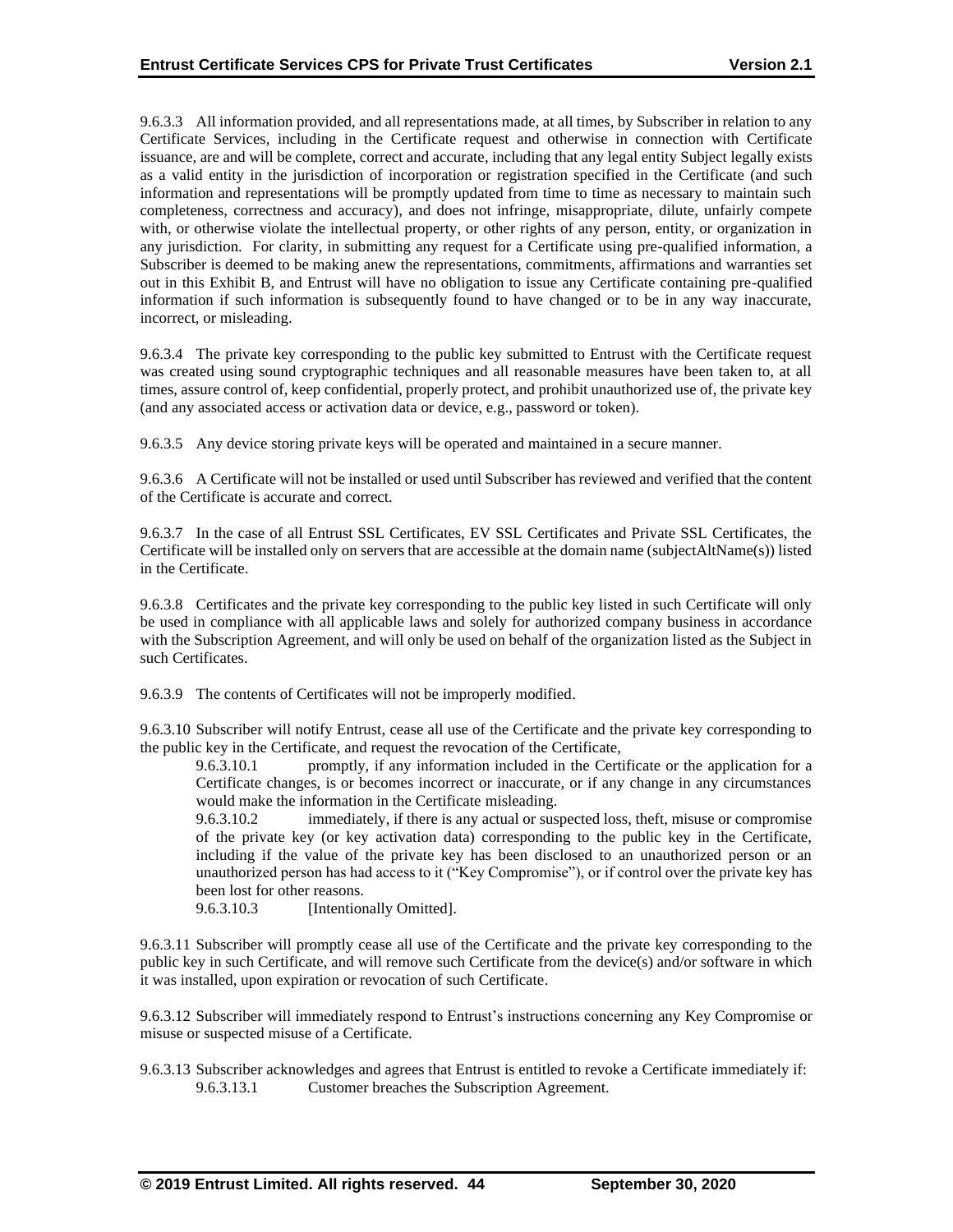9.6.3.13.2 Entrust discovers that there has been a Key Compromise of the Certificate's private key.

9.6.3.13.3 Entrust discovers that a Certificate is being used to enable criminal activities, including phishing attacks, fraud and/or the distribution of Suspect Code (as defined in the Subscription Agreement).

9.6.3.13.4 Entrust discovers that a Certificate or the private key corresponding to the public key in the Certificate has been used to digitally sign Suspect Code.

9.6.3.14 Where the Subject named in the Certificate(s) is a separate entity from the Subscriber, the Subject has authorized the inclusion of the Subject's information in the Certificate.

9.6.3.15 Subscriber owns, controls, or has the exclusive right to use the domain name or email address listed in Certificate.

9.6.3.16 Subscriber acknowledges and agrees that Entrust is entitled to modify the Subscription Agreement when necessary to comply with any changes in Industry Standards (as defined in the Subscription Agreement).

9.6.3.17 Subscriber will use appropriate judgment about whether it is appropriate, given the level of security and trust provided by Certificate, to use the Certificate in any given circumstance.

9.6.3.18 [Intentionally Omitted]

9.6.3.19 [Intentionally Omitted]

9.6.3.20 [Intentionally Omitted]

9.6.3.21 [Intentionally Omitted]

## **9.6.4 Relying Parties Representations and Warranties**

Each Relying Party makes the following representations, commitments, affirmations and warranties:

9.6.4.1 The Relying Party shall understand and, if necessary, receive proper education in the use of Public-Key cryptography and Certificates including Certificates.

9.6.4.2 The Relying Party shall read and agree to all terms and conditions of the CPS and the Relying Party Agreement.

9.6.4.3 The Relying Party shall verify Certificates, including use of CRLs, in accordance with the certification path validation procedure specified in ITU-T Rec. X.509:2005 | ISO/IEC 9594-8 (2005), taking into account any critical extensions and approved technical corrigenda as appropriate.

9.6.4.4 The Relying Party shall trust and make use of a Certificate only if the Certificate has not expired or been revoked and if a proper chain of trust can be established to a trustworthy Root.

9.6.4.5 The Relying Party shall properly validate a Certificate before making a determination about whether to rely on such Certificate, including confirmation that the Certificate has not expired or been revoked and that a proper chain of trust can be established to a trustworthy root.

9.6.4.6 The Relying Party shall not rely on a Certificate that cannot be validated back to a trustworthy root.

9.6.4.7 The Relying Party shall make its own judgment and rely on a Certificate only if such reliance is reasonable in the circumstances, including determining whether such reliance is reasonable given the nature of the security and trust provided by a Certificate and the value of any transaction that may involve the use of a Certificate.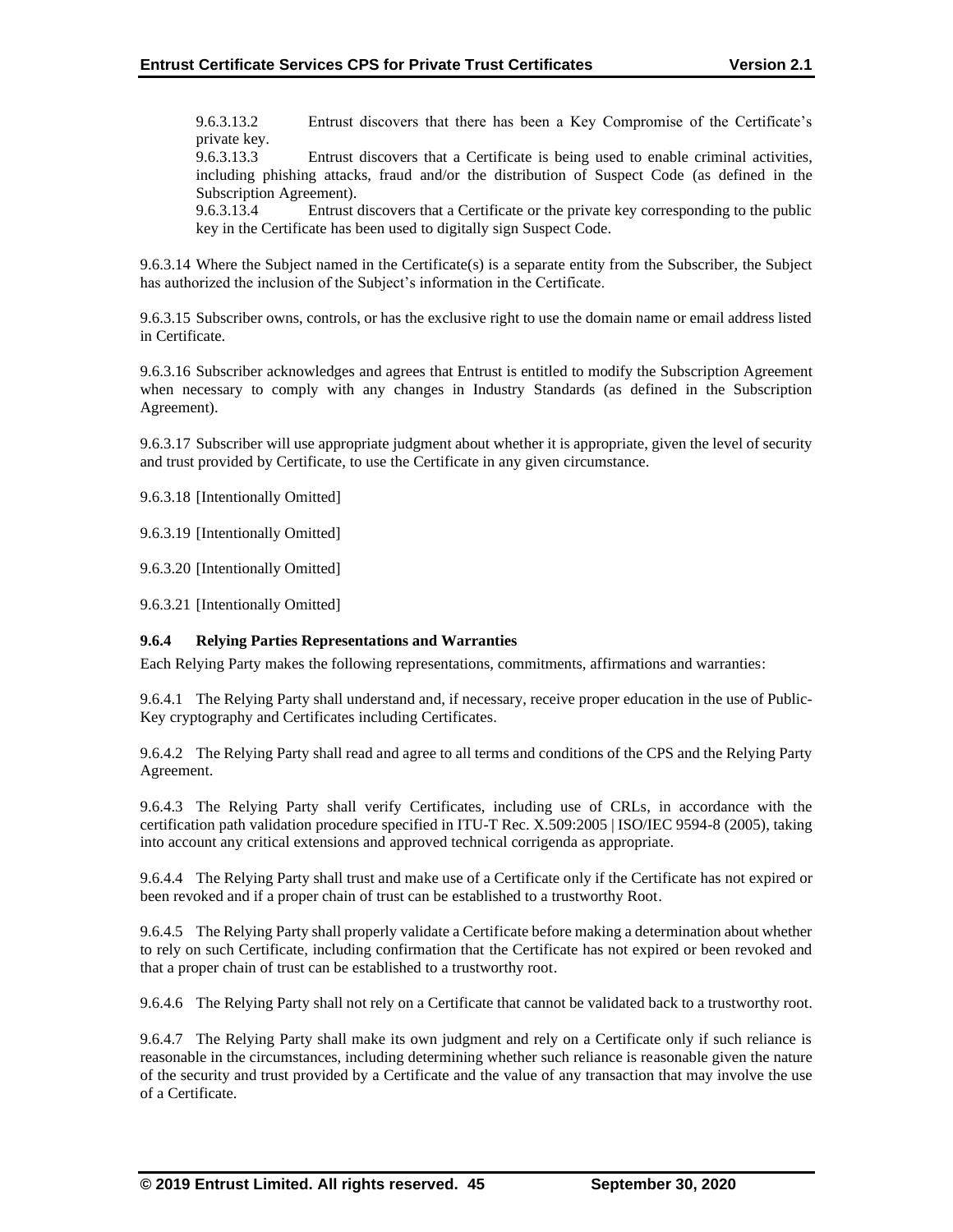9.6.4.8 The Relying Party shall exercise its own judgment in determining whether it is reasonable under the circumstances to rely on a Certificate, including determining whether such reliance is reasonable given the nature of the security and trust provided by an Certificate and the value of any transaction that may involve the use of a Certificate.

9.6.4.9 The Relying Party shall not use a Certificate for any hazardous or unlawful (including tortious) activities.

9.6.4.10 The Relying Party shall not rely on a revoked or expired Certificate.

## **9.6.5 Representations and Warranties of Other Participants**

No stipulation.

#### **9.7 Disclaimers of Warranties**

EXCEPT FOR THE LIMITED WARRANTY DESCRIBED IN §9.6.1 AND §9.6.1.1 ABOVE, EXCEPT AS OTHERWISE PROVIDED IN THE SUBSCRIPTION AGREEMENT, ENTRUST AND ENTRUST GROUP AFFILIATES EXPRESSLY DISCLAIMS AND MAKES NO REPRESENTATION, WARRANTY OR COVENANT OF ANY KIND, WHETHER EXPRESS OR IMPLIED, EITHER IN FACT OR BY OPERATION OF LAW, WITH RESPECT TO THIS CPS OR ANY CERTIFICATE ISSUED HEREUNDER, INCLUDING WITHOUT LIMITATION, ALL WARRANTIES OF QUALITY, MERCHANTABILITY, NON-INFRINGEMENT, TITLE AND FITNESS FOR A PARTICULAR PURPOSE, AND ALL WARRANTIES, REPRESENTATIONS, CONDITIONS, UNDERTAKINGS, TERMS AND OBLIGATIONS IMPLIED BY STATUTE OR COMMON LAW, TRADE USAGE, COURSE OF DEALING OR OTHERWISE ARE HEREBY EXCLUDED TO THE FULLEST EXTENT PERMITTED BY LAW. EXCEPT FOR THE LIMITED WARRANTY DESCRIBED ABOVE, ENTRUST AND ENTRUST GROUP AFFILIATES FURTHER DISCLAIM AND MAKES NO REPRESENTATION, WARRANTY OR COVENANT OF ANY KIND, WHETHER EXPRESS OR IMPLIED, EITHER IN FACT OR BY OPERATION OF LAW, TO ANY APPLICANT, SUBSCRIBER OR ANY RELYING PARTY THAT (A) THE SUBSCRIBER TO WHICH IT HAS ISSUED A CERTIFICATE IS IN THE FACT THE PERSON, ENTITY OR ORGANIZATION IT CLAIMS TO HAVE BEEN (B) A SUBSCRIBER IS IN FACT THE PERSON, ENTITY OR ORGANIZATION LISTED IN THE CERTIFICATE, OR (C) THAT THE INFORMATION CONTAINED IN THE CERTIFICATES OR IN ANY CERTIFICATE STATUS MECHANISM COMPILED, PUBLISHED OR OTHERWISE DISSEMINATED BY ENTRUST, OR THE RESULTS OF ANY CRYPTOGRAPHIC METHOD IMPLEMENTED IN CONNECTION WITH THE CERTIFICATES IS ACCURATE, AUTHENTIC, COMPLETE OR RELIABLE.

IT IS AGREED AND ACKNOWLEDGED THAT APPLICANTS AND SUBSCRIBERS ARE LIABLE FOR ANY MISREPRESENTATIONS MADE TO ENTRUST AND RELIED UPON BY A RELYING PARTY. ENTRUST AND ENTRUST GROUP AFFILIATES DO NOT WARRANT OR GUARANTEE UNDER ANY CIRCUMSTANCES THE "NON-REPUDIATION" BY A SUBSCRIBER AND/OR RELYING PARTY OF ANY TRANSACTION ENTERED INTO BY THE SUBSCRIBER AND/OR RELYING PARTY INVOLVING THE USE OF OR RELIANCE UPON A CERTIFICATE.

IT IS UNDERSTOOD AND AGREED UPON BY SUBSCRIBERS AND RELYING PARTIES THAT IN USING AND/OR RELYING UPON A CERTIFICATE THEY ARE SOLELY RESPONSIBLE FOR THEIR RELIANCE UPON THAT CERTIFICATE AND THAT SUCH PARTIES MUST CONSIDER THE FACTS, CIRCUMSTANCES AND CONTEXT SURROUNDING THE TRANSACTION IN WHICH THE CERTIFICATE IS USED IN DETERMINING SUCH RELIANCE.

THE SUBSCRIBERS AND RELYING PARTIES AGREE AND ACKNOWLEDGE THAT CERTIFICATES HAVE A LIMITED OPERATIONAL PERIOD AND MAY BE REVOKED AT ANY TIME. SUBSCRIBERS AND RELYING PARTIES ARE UNDER AN OBLIGATION TO VERIFY WHETHER A CERTIFICATE IS EXPIRED OR HAS BEEN REVOKED. ENTRUST AND ENTRUST GROUP AFFILIATES HEREBY DISCLAIM ANY AND ALL LIABILITY TO SUBSCRIBERS AND RELYING PARTIES WHO DO NOT FOLLOW SUCH PROCEDURES. MORE INFORMATION ABOUT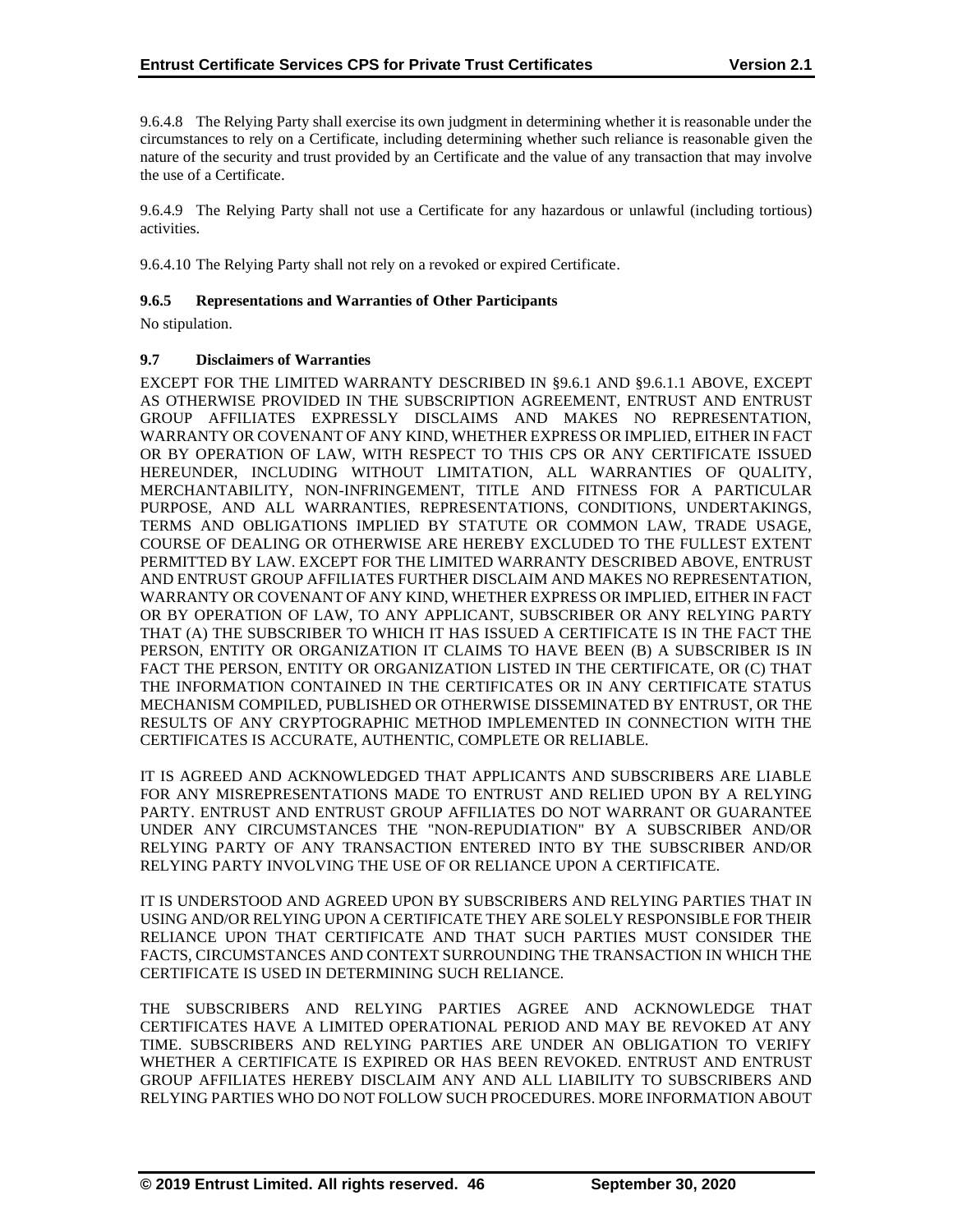THE SITUATIONS IN WHICH A CERTIFICATE MAY BE REVOKED CAN BE FOUND IN §4.9.3 OF THIS CPS.

## **9.8 Limitations of Liability**

9.8.1 IN RESPECT TO APPLICANT'S, SUBSCRIBERS AND RELYING PARTIES, THE ENTRUST GROUP'S ENTIRE LIABILITY UNDER THE CPS IS SET FORTH IN THE APPLICABLE SUBSCRIPTION AGREEMENT(S) AND/OR RELYING PARTY AGREEMENT(S). THE ENTRUST GROUP'S ENTIRE LIABILITY TO ANY OTHER PARTY IS SET OUT IN THE AGREEMENT(S) BETWEEN ENTRUST AND SUCH OTHER PARTY. TO THE EXTENT ENTRUST HAS ISSUED THE CERTIFICATE IN COMPLIANCE WITH THE CPS, THE ENTRUST GROUP SHALL HAVE NO LIABILITY TO THE SUBSCRIBER, RELYING PARTY OR ANY OTHER PARTY FOR ANY CLAIMS, DAMAGES OR LOSSES SUFFERED AS THE RESULT OF THE USE OF OR RELIANCE ON SUCH CERTIFICATE.

FOR GREATER CERTAINTY, ENTRUST GROUP'S ENTIRE LIABILITY UNDER THIS CPS TO: (I) AN APPLICANT OR SUBSCRIBER IS SET OUT IN THE SUBSCRIPTION AGREEMENT BETWEEN ENTRUST (OR AN AFFILIATE OF ENTRUST) AND SUCH SUBSCRIBER; AND (II) A RELYING PARTY IS SET OUT IN THE RELYING PARTY AGREEMENT POSTED IN THE REPOSITORY ON THE DATE THE RELYING PARTY RELIES ON SUCH CERTIFICATE.

9.8.2 TO THE EXTENT ENTRUST HAS ISSUED THE CERTIFICATE(S) IN COMPLIANCE WITH THE CPS, THE ENTRUST GROUP SHALL HAVE NO LIABILITY TO THE SUBSCRIBER, RELYING PARTY OR ANY OTHER PARTY FOR ANY CLAIMS, DAMAGES OR LOSSES SUFFERED AS THE RESULT OF THE USE OF OR RELIANCE ON SUCH CERTIFICATE.

SUBJECT TO THE FOREGOING AND IF §9.8.1 ABOVE DOES NOT APPLY:

9.8.2.1 IN NO EVENT WILL ENTRUST GROUP BE LIABLE FOR, AND CUSTOMER WAIVES ANY RIGHT IT MAY HAVE TO, ANY CONSEQUENTIAL, INDIRECT, SPECIAL, INCIDENTAL, PUNITIVE OR EXEMPLARY DAMAGES OR FOR ANY LOSS OF BUSINESS, OPPORTUNITIES, CONTRACTS, REVENUES, PROFITS, SAVINGS, GOODWILL, REPUTATION, USE, OR DATA, OR COSTS OF REPROCUREMENT OR BUSINESS INTERRUPTION, OR ANY LOSS OR DAMAGE THAT IS NOT DIRECTLY ATTRIBUTABLE TO THE USE OR RELIANCE ON A CERTIFICATE OR THE CERTIFICATE SERVICES PROVIDED UNDER THIS AGREEMENT AND THE CPS INCLUDING ANY LOSS OR DAMAGE RESULTING FROM THE COMBINATION OR INTEGRATION OF THE CERTIFICATE OR CERTIFICATE SERVICES WITH ANY SOFTWARE OR HARDWARE NOT PROVIDED BY ENTRUST IF THE LOSS OR DAMAGE WOULD NOT HAVE OCCURRED AS A RESULT OF USE OF THE CERTIFICATE OR CERTIFICATE SERVICES ALONE.

9.8.2.2 IN NO EVENT WILL ENTRUST GROUP'S TOTAL AGGREGATE LIABILITY ARISING OUT OF OR RELATED TO THIS AGREEMENT, THE CPS AND THE USE AND PERFORMANCE OF ANY PRODUCTS AND SERVICES PROVIDED HEREUNDER EXCEED THE GREATER OF ONE THOUSAND UNITED STATES DOLLARS (\$1,000.00 U.S.), OR (2) THE FEES PAID BY SUCH PARTY TO ENTRUST UNDER THIS CPS DURING THE TWELVE MONTHS PRIOR TO THE INITIATION OF THE CLAIM TO A MAXIMUM OF ONE HUNDRED THOUSAND DOLLARS (\$100,000.00) ) (EXCEPT THAT FOR ANY EV CERTIFICATES ISSUED UNDER THIS CPS, ENTRUST AND ITS ENTITIES' AGGREGATE LIABILITY TO ANY SUBSCRIBER OR RELYING PARTY IS LIMITED TO TWO THOUSAND U.S. DOLLARS (US\$2,000.00) PER EV CERTIFICATE, UP TO A MAXIMUM OF ONE HUNDRED THOUSAND U.S. DOLLARS (US\$100,000.00).

9.8.2.4 THE EXCLUSIONS AND LIMITS IN THIS SECTION (LIMITATIONS OF LIABILITY) APPLY: (A) REGARDLESS OF THE FORM OF ACTION, WHETHER IN CONTRACT (INCLUDING FUNDAMENTAL BREACH), TORT (INCLUDING NEGLIGENCE), WARRANTY, BREACH OF STATUTORY DUTY, MISREPRESENTATION, STRICT LIABILITY, STRICT PRODUCT LIABILITY, OR OTHERWISE; (B) ON AN AGGREGATE BASIS, REGARDLESS OF THE NUMBER OF CLAIMS, TRANSACTIONS, DIGITAL SIGNATURES OR CERTIFICATES; (C) EVEN IF THE POSSIBILITY OF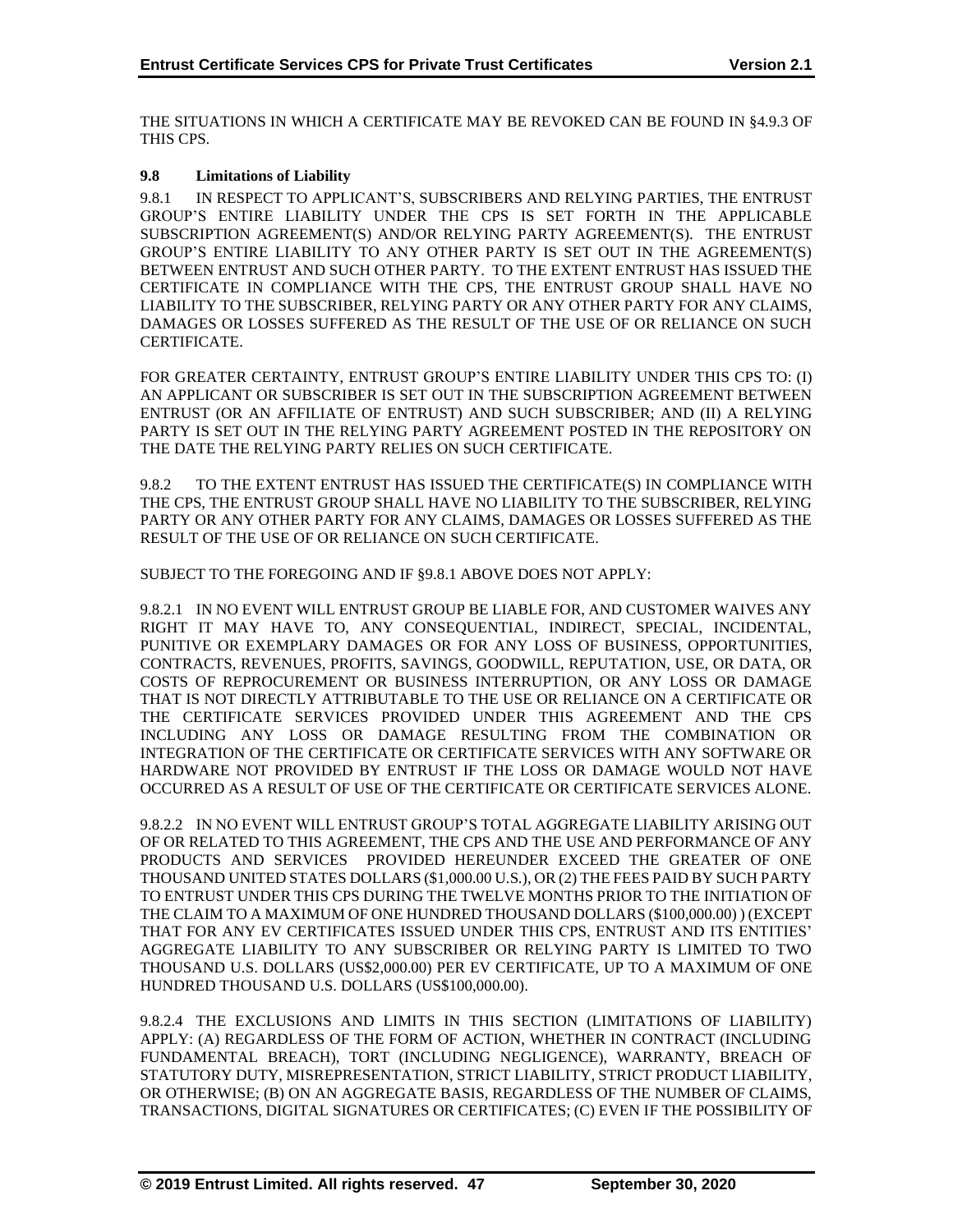THE DAMAGES IN QUESTION WAS KNOWN OR COMMUNICATED IN ADVANCE AND EVEN IF SUCH DAMAGES WERE FORESEEABLE; AND (D) EVEN IF THE REMEDIES FAIL OF THEIR ESSENTIAL PURPOSE. ENTRUST HAS SET ITS PRICES AND PROVIDES CERTIFICATES IN RELIANCE ON THE EXCLUSIONS AND LIMITS IN THIS SECTION (LIMITATIONS OF LIABILITY), WHICH FORM AN ESSENTIAL BASIS OF THE AGREEMENT.

9.8.4.5 In no event will Entrust or its Affiliates be liable to Subscribers, Relying Parties or any other person, entity or organization for any losses, costs, expenses, liabilities, damages, claims, or settlement amounts arising out of or related to the use or misuse of, or reliance on any Certificate issued under this CPS that: (i) has expired or been revoked; (ii) has been used for any purpose other than as set forth in this CPS or an applicable Subscription Agreement; (iii) has been tampered with; (iv) with respect to which the key pair underlying such Certificate or the cryptography algorithm used to generate such Certificate's key pair, has been compromised by the action of any party other than Entrust or its Affiliates (including without limitation the Subscriber or Relying Party); or (v) is the subject of misrepresentations or other misleading acts or omissions of any other party, including but not limited to Subscribers and Relying Parties. Except to the extent expressly provided in this CPS or an applicable Subscription Agreement or Relying Party Agreement, in no event shall Entrust or its Affiliates be liable to the Subscriber, Relying Party or other party for damages arising out of any claim that the content of a Certificate (including any verified marks in a VMC) infringes any patent, trademark, copyright, trade secret or other intellectual property right of any party.

9.8.4.6 Notwithstanding anything to the contrary in this Section (Limitation of Liability) or elsewhere in the Agreement, to the extent required by applicable law Entrust neither excludes nor limits its liability for: (i) death or bodily injury caused by its own negligence; (ii) its own fraud or fraudulent misrepresentation; or (iii) other matters for which liability cannot be excluded or limited under applicable law.

## **9.9 Indemnities**

## **9.9.1 Indemnification by CAs**

No stipulation.

## **9.9.2 Indemnification for Relying Parties**

RELYING PARTIES SHALL INDEMNIFY AND HOLD ENTRUST AND ALL INDEPENDENT THIRD-PARTY REGISTRATION AUTHORITIES OPERATING UNDER A CERTIFICATION AUTHORITY, AND ALL RESELLERS, CO-MARKETERS, AND ALL SUBCONTRACTORS, DISTRIBUTORS, AGENTS, SUPPLIERS, EMPLOYEES, AND DIRECTORS OF ANY OF THE FOREGOING (COLLECTIVELY, THE "INDEMNIFIED PARTIES") HARMLESS FROM AND AGAINST ANY AND ALL LIABILITIES, LOSSES, COSTS, EXPENSES, DAMAGES, CLAIMS, AND SETTLEMENT AMOUNTS (INCLUDING REASONABLE ATTORNEY'S FEES, COURT COSTS, AND EXPERT'S FEES) ARISING OUT OF OR RELATING TO ANY USE OR RELIANCE BY A RELYING PARTY ON ANY CERTIFICATE OR ANY SERVICE PROVIDED IN RESPECT TO CERTIFICATES, INCLUDING (I) LACK OF PROPER VALIDATION OF A CERTIFICATE BY A RELYING PARTY, (II) RELIANCE BY THE RELYING PARTY ON AN EXPIRED OR REVOKED CERTIFICATE, (III) USE OF A CERTIFICATE OTHER THAN AS PERMITTED BY THE CPS, THE SUBSCRIPTION AGREEMENT, ANY RELYING PARTY AGREEMENT, AND APPLICABLE LAW, (IV) FAILURE BY A RELYING PARTY TO EXERCISE REASONABLE JUDGMENT IN THE CIRCUMSTANCES IN RELYING ON A CERTIFICATE, OR (V) ANY CLAIM OR ALLEGATION THAT THE RELIANCE BY A RELYING PARTY ON A CERTIFICATE OR THE INFORMATION CONTAINED IN A CERTIFICATE INFRINGES, MISAPPROPRIATES, DILUTES, UNFAIRLY COMPETES WITH, OR OTHERWISE VIOLATES THE RIGHTS INCLUDING INTELLECTUAL PROPERTY RIGHTS OR ANY OTHER RIGHTS OF ANYONE IN ANY JURISDICTION. NOTWITHSTANDING THE FOREGOING, RELYING PARTIES SHALL NOT BE OBLIGATED TO PROVIDE ANY INDEMNIFICATION TO AN INDEMNIFIED PARTY IN RESPECT TO ANY LIABILITIES, LOSSES, COSTS, EXPENSES, DAMAGES, CLAIMS, AND SETTLEMENT AMOUNTS (INCLUDING REASONABLE ATTORNEY'S FEES, COURT COSTS AND EXPERT'S FEES) TO THE EXTENT THAT SUCH LIABILITIES, LOSSES, COSTS, EXPENSES, DAMAGES, CLAIMS, AND SETTLEMENT AMOUNTS (INCLUDING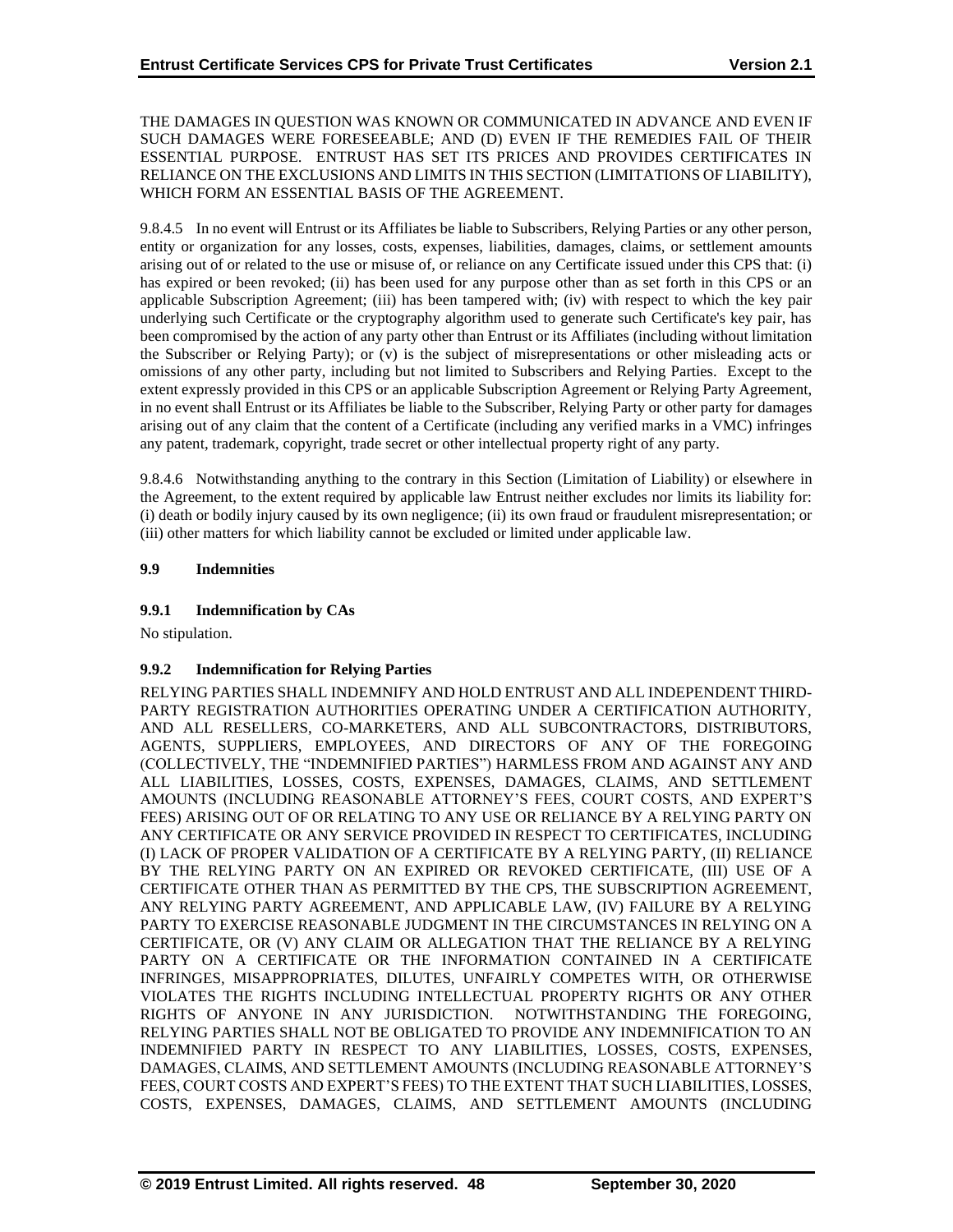REASONABLE ATTORNEY'S FEES, COURT COSTS, AND EXPERT'S FEES) ARISE OUT OF OR RELATE TO ANY WILLFUL MISCONDUCT BY SUCH INDEMNIFIED PARTY.

## **9.9.3 Indemnification by Subscribers**

UNLESS OTHERWISE SET OUT IN IN A SUBSCRIPTION AGREEMENT SUBSCRIBERS SHALL INDEMNIFY AND HOLD ENTRUST AND ALL INDEPENDENT THIRD-PARTY REGISTRATION AUTHORITIES OPERATING UNDER A CERTIFICATION AUTHORITY, AND ALL RESELLERS, CO-MARKETERS, AND ALL SUBCONTRACTORS, DISTRIBUTORS, AGENTS, SUPPLIERS, EMPLOYEES, OR DIRECTORS OF ANY OF THE FOREGOING (COLLECTIVELY, THE "INDEMNIFIED PARTIES") HARMLESS FROM AND AGAINST ANY AND ALL LIABILITIES, LOSSES, COSTS, EXPENSES, DAMAGES, CLAIMS, AND SETTLEMENT AMOUNTS (INCLUDING REASONABLE ATTORNEY'S FEES, COURT COSTS, AND EXPERT'S FEES) ARISING OUT OF OR RELATING TO ANY RELIANCE BY A RELYING PARTY ON ANY CERTIFICATE OR ANY SERVICE PROVIDED IN RESPECT TO CERTIFICATES, INCLUDING ANY (I) ERROR, MISREPRESENTATION OR OMISSION MADE BY A SUBSCRIBER IN USING OR APPLYING FOR A CERTIFICATE, (II) MODIFICATION MADE BY A SUBSCRIBER TO THE INFORMATION CONTAINED IN A CERTIFICATE, (III) USE OF A CERTIFICATE OTHER THAN AS PERMITTED BY THE CPS, THE SUBSCRIPTION AGREEMENT, ANY RELYING PARTY AGREEMENT, AND APPLICABLE LAW, (IV) FAILURE BY A SUBSCRIBER TO TAKE THE NECESSARY PRECAUTIONS TO PREVENT LOSS, DISCLOSURE, COMPROMISE OR UNAUTHORIZED USE OF THE PRIVATE KEY CORRESPONDING TO THE PUBLIC KEY IN SUCH SUBSCRIBER'S CERTIFICATE, OR (V) ALLEGATION THAT THE USE OF A SUBSCRIBER'S CERTIFICATE OR THE INFORMATION CONTAINED IN A SUBSCRIBER'S CERTIFICATE INFRINGES, MISAPPROPRIATES, DILUTES, UNFAIRLY COMPETES WITH, OR OTHERWISE VIOLATES THE RIGHTS INCLUDING INTELLECTUAL PROPERTY RIGHTS OR ANY OTHER RIGHTS OF ANYONE IN ANY JURISDICTION. NOTWITHSTANDING THE FOREGOING, A SUBSCRIBER SHALL NOT BE OBLIGATED TO PROVIDE ANY INDEMNIFICATION TO AN INDEMNIFIED PARTY IN RESPECT TO ANY LIABILITIES, LOSSES, COSTS, EXPENSES, DAMAGES, CLAIMS, AND SETTLEMENT AMOUNTS (INCLUDING REASONABLE ATTORNEY'S FEES, COURT COSTS AND EXPERTS FEES) TO THE EXTENT THAT SUCH LIABILITIES, LOSSES, COSTS, EXPENSES, DAMAGES, CLAIMS, AND SETTLEMENT AMOUNTS (INCLUDING REASONABLE ATTORNEY'S FEES, COURT COSTS, AND EXPERT'S FEES) ARISE OUT OF OR RELATE TO ANY WILLFUL MISCONDUCT BY SUCH INDEMNIFIED PARTY.

## **9.10 Term and Termination**

## **9.10.1 Term**

This CPS will be effective on the date this CPS is published in the Repository and will continue until a newer version of the CPS is published.

## **9.10.2 Termination**

This CPS will remain in effect until replaced by a newer version.

#### **9.10.3 Effect of Termination and Survival**

The provisions of sections 1.6, 3.1.6, 5.5, 9.1, 9.3, 9.4, 9.5, 9.7, 9.8, 9.9.2, 9.9.3, 9.10.3, 9.13, 9.14 and 9.16 shall survive termination or expiration of the CPS, any Subscription Agreements, and any Relying Party Agreements. All references to sections that survive termination of the CPS, any Subscription Agreements, and any Relying Party Agreements, shall include all sub-sections of such sections. All payment obligations shall survive any termination or expiration of the CPS, any Subscription Agreements, and any Relying Party Agreements.

## **9.11 Individual Notices and Communications with Participants**

Unless otherwise set out in in a Subscription Agreement or Relying Party Agreement, any notice to be given to Entrust under this CPS, a Subscription Agreement, or a Relying Party Agreement shall be given in writing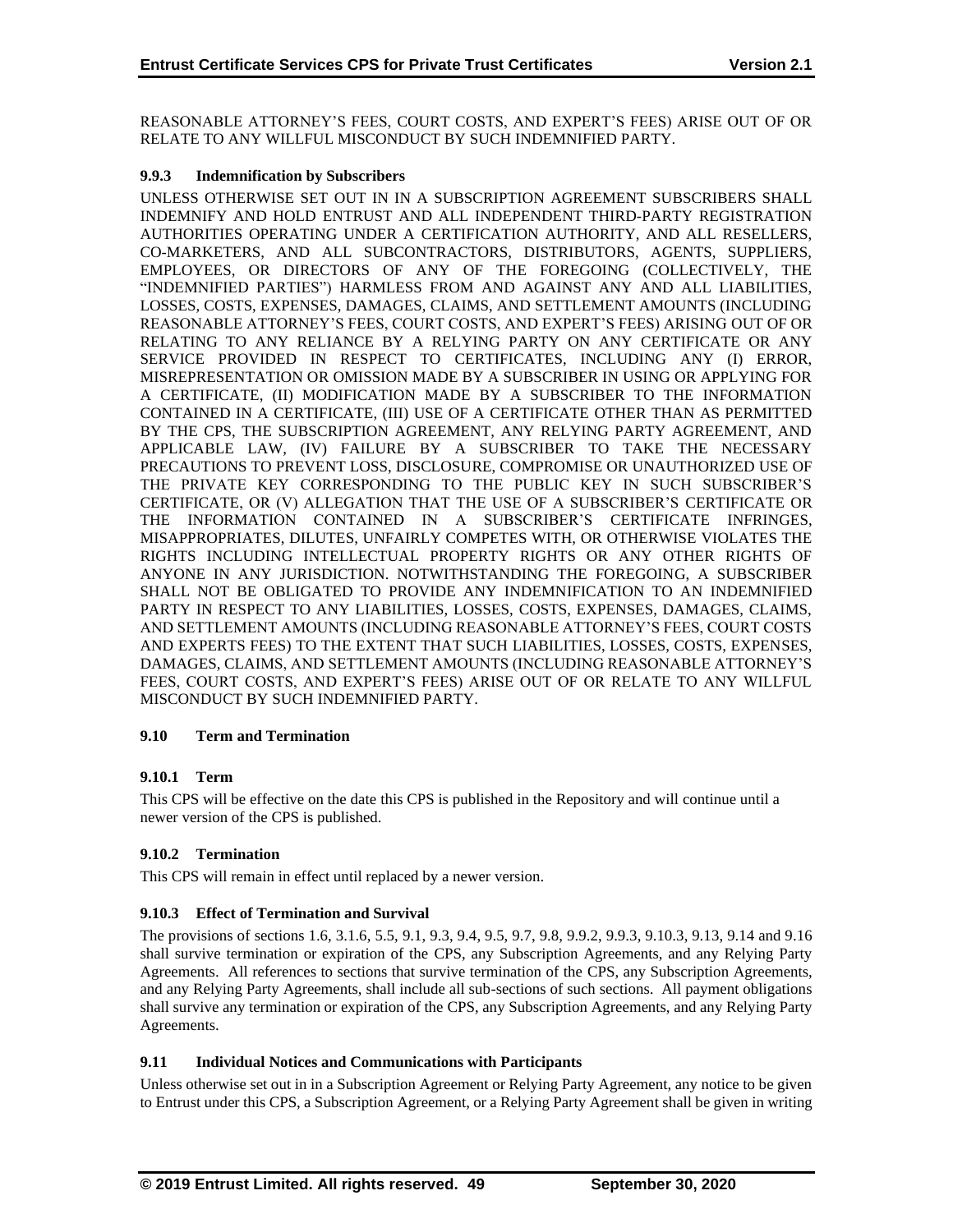to the address specified in §1.5.2 by prepaid receipted mail, facsimile, or overnight courier, and shall be effective as follows (i) in the case of facsimile or courier, on the next Business Day, and (ii) in the case of receipted mail, five (5) Business Days following the date of deposit in the mail. Any notice to be given by Entrust under the CPS, any Subscription Agreement, or any Relying Party Agreement shall be given by email or by facsimile or courier to the last address, email address or facsimile number for the Subscriber on file with Entrust. In the event of notice by email, the notice shall become effective on the next Business Day. In the event of notice by prepaid receipted mail, facsimile, or overnight courier, notice shall become effective as specified in (i) or (ii), depending on the means of notice utilized.

## **9.12 Amendments**

## **9.12.1 Procedure for Amendment**

Entrust may, in its discretion, modify the CPS and the terms and conditions contained herein from time to time.

## **9.12.2 Notification Mechanism and Period**

Modifications to the CPS shall be published in the Repository and shall become effective fifteen (15) days after publication in the Repository unless Entrust withdraws such modified CPS prior to such effective date. In the event that Entrust makes a significant modification to CPS, the version number of the CPS shall be updated accordingly. Unless a Subscriber ceases to use, removes, and requests revocation of such Subscriber's Certificate(s) prior to the date on which an updated version of the CPS becomes effective, such Subscriber shall be deemed to have consented to the terms and conditions of such updated version of the CPS and shall be bound by the terms and conditions of such updated version of the CPS.

## **9.12.3 Circumstances Under which OID must be Changed**

No stipulation.

## **9.13 Dispute Resolution Provisions**

Unless otherwise set out in in a Subscription Agreement or Relying Party Agreement, any disputes between a Subscriber or an Applicant and Entrust or any third-party RAs operating under the CAs, or a Relying Party and Entrust or any third-party RAs operating under the CAs, shall be submitted to mediation in accordance with the Commercial Mediation Rules of the American Arbitration Association which shall take place in English in Ottawa, Ontario. In the event that a resolution to such dispute cannot be achieved through mediation within thirty (30) days, the dispute shall be submitted to binding arbitration. The arbitrator shall have the right to decide all questions of arbitrability. The dispute shall be finally settled by arbitration in accordance with the rules of the American Arbitration Association, as modified by this provision. Such arbitration shall take place in English in Ottawa, Ontario, before a sole arbitrator appointed by the American Arbitration Association (AAA) who shall be appointed by the AAA from its Technology Panel and shall be reasonably knowledgeable in electronic commerce disputes. The arbitrator shall apply the laws of the Province of Ontario, without regard to its conflict of laws provisions, and shall render a written decision within thirty (30) days from the date of close of the arbitration hearing, but no more than one (1) year from the date that the matter was submitted for arbitration. The decision of the arbitrator shall be binding and conclusive and may be entered in any court of competent jurisdiction. In each arbitration, the prevailing party shall be entitled to an award of all or a portion of its costs in such arbitration, including reasonable attorney's fees actually incurred. Nothing in the CPS, or in any Subscription Agreement, or any Relying Party Agreement shall preclude Entrust or any third-party RAs operating under the CAs from applying to any court of competent jurisdiction for temporary or permanent injunctive relief, without breach of this §9.13 and without any abridgment of the powers of the arbitrator, with respect to any (i) alleged Compromise that affects the integrity of a Certificate, or (ii) alleged breach of the terms and conditions of the CPS, any Subscription Agreement, or any Relying Party Agreement. The institution of any arbitration or any action shall not relieve an Applicant, Subscriber or Relying Party of its obligations under the CPS, any Subscription Agreement, or any Relying Party Agreement.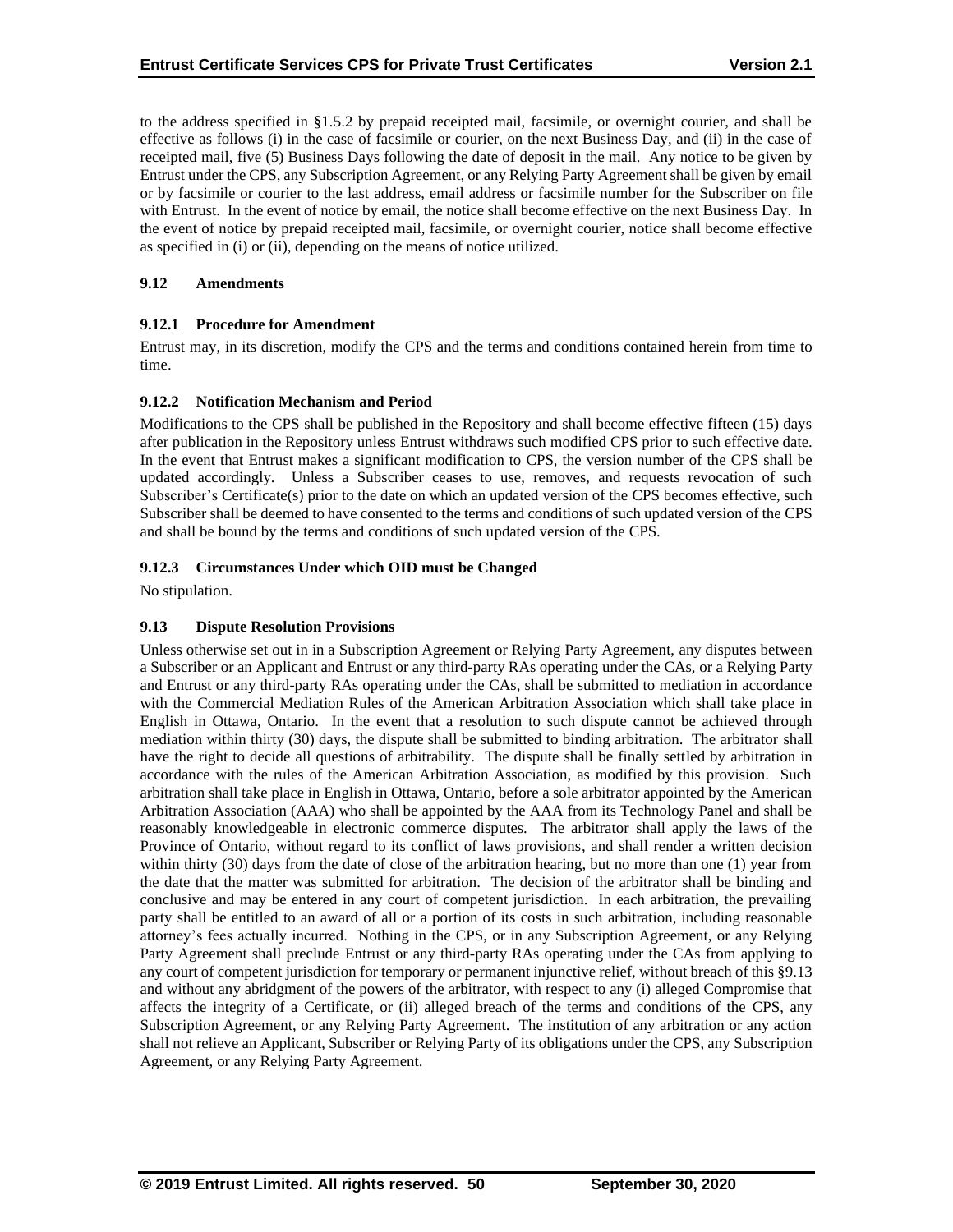Any and all arbitrations or legal actions in respect to a dispute that is related to a Certificate or any services provided in respect to a Certificate shall be commenced prior to the end of one (1) year after (i) the expiration or revocation of the Certificate in dispute, or (ii) the date of provision of the disputed service or services in respect to the Certificate in dispute, whichever is sooner. If any arbitration or action in respect to a dispute that is related to a Certificate or any service or services provided in respect to a Certificate is not commenced prior to such time, any party seeking to institute such an arbitration or action shall be barred from commencing or proceeding with such arbitration or action.

## **9.14 Governing Law**

Unless otherwise set out in in a Subscription Agreement or Relying Party Agreement, the laws of the Province of Ontario, Canada, excluding its conflict of laws rules, shall govern the construction, validity, interpretation, enforceability and performance of the CPS, all Subscription Agreements and all Relying Party Agreements. The application of the United Nations Convention on Contracts for the International Sale of Goods to the CPS, any Subscription Agreements, and any Relying Party Agreements is expressly excluded. Any dispute arising out of or in respect to the CPS, any Subscription Agreement, any Relying Party Agreement, or in respect to any Certificates or any services provided in respect to any Certificates that is not resolved by alternative dispute resolution, shall be brought in the provincial or federal courts sitting in Ottawa, Ontario, and each person, entity, or organization hereby agrees that such courts shall have personal and exclusive jurisdiction over such disputes. In the event that any matter is brought in a provincial or federal court, Applicants, Subscribers, and Relying Parties waive any right that such Applicants, Subscribers, and Relying Parties may have to a jury trial.

## **9.15 Compliance with Applicable Law**

Certificates and related information may be subject to export, import, and/or use restrictions. Subscribers and Relying Parties acknowledge and agree to use Certificates in compliance with all applicable laws and regulations, including without limitation all applicable export laws and regulations, and all laws and regulations in respect to nuclear, chemical or biological weapons proliferation. Entrust may refuse to issue or may revoke Certificates if in the reasonable opinion of Entrust such issuance or the continued use of such Certificates would violate applicable laws and regulations. Subscribers and Relying Parties shall be responsible for procuring all required licenses and permissions for any export, import, and/or use of Certificates and/or related information. Certain cryptographic techniques, software, hardware, and firmware ("Technology") that may be used in processing or in conjunction with Certificates may be subject to export, import, and/or use restrictions. Subscribers and Relying Parties shall comply with all laws and regulations applicable to a Subscriber's or Relying Party's right to export, import, and/or use such Technology or related information. Subscribers and Relying Parties shall be responsible for procuring all required licenses and permissions for any export, import, and/or use of such Technology or related information.

#### **9.16 Miscellaneous Provisions**

## **9.16.1 Entire Agreement**

No stipulation.

## **9.16.2 Assignment**

Certificates and the rights granted under the CPS, any Subscription Agreement, or any Relying Party Agreement are personal to the Applicant, Subscriber, or Relying Party that entered into the Subscription Agreement or Relying Party Agreement and cannot be assigned, sold, transferred, or otherwise disposed of, whether voluntarily, involuntarily, by operation of law, or otherwise, without the prior written consent of Entrust or the RA under a CA with which such Applicant, Subscriber, or Relying Party has contracted. Any attempted assignment or transfer without such consent shall be void and shall automatically terminate such Applicant's, Subscriber's or Relying Party's rights under the CPS, any Subscription Agreement, or any Relying Party Agreement. Entrust may assign, sell, transfer, or otherwise dispose of the CPS, any Subscription Agreements, or any Relying Party Agreements together with all of its rights and obligations under the CPS, any Subscription Agreements, and any Relying Party Agreements (i) to an Affiliate, or (ii) as part of a sale, merger, or other transfer of all or substantially all the assets or stock of the business of Entrust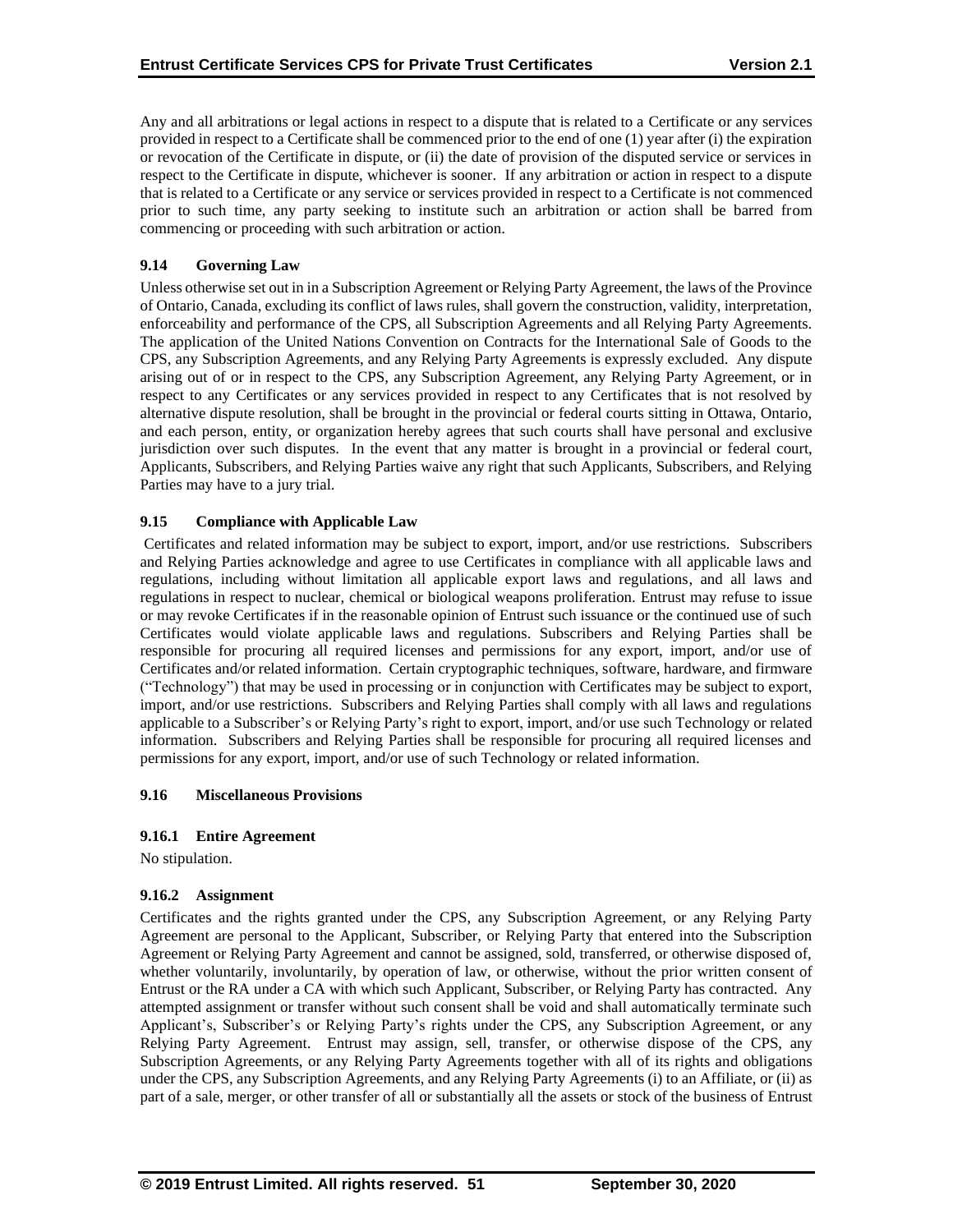to which the CPS, the Subscription Agreements, and Relying Party Agreements relate. Subject to the foregoing limits, this Agreement shall be binding upon and shall inure to the benefit of permitted successors and assigns of Entrust, any third-party RAs operating under the CAs, Applicants, Subscribers, and Relying Parties, as the case may be.

The CPS, the Subscription Agreements, and the Relying Party Agreements state all of the rights and obligations of the Entrust Group, any Applicant, Subscriber, or Relying Party and any other persons, entities, or organizations in respect to the subject matter hereof and thereof and such rights and obligations shall not be augmented or derogated by any prior agreements, communications, or understandings of any nature whatsoever whether oral or written. The rights and obligations of the Entrust Group may not be modified or waived orally and may be modified only in a writing signed or authenticated by a duly authorized representative of Entrust.

## **9.16.3 Severability**

Whenever possible, each provision of the CPS, any Subscription Agreements, and any Relying Party Agreements shall be interpreted in such a manner as to be effective and valid under applicable law. If the application of any provision of the CPS, any Subscription Agreements, or any Relying Party Agreements or any portion thereof to any particular facts or circumstances shall be held to be invalid or unenforceable by an arbitrator or court of competent jurisdiction, then (i) the validity and enforceability of such provision as applied to any other particular facts or circumstances and the validity of other provisions of the CPS, any Subscription Agreements, or any Relying Party Agreements shall not in any way be affected or impaired thereby, and (ii) such provision shall be enforced to the maximum extent possible so as to effect its intent and it shall be reformed without further action to the extent necessary to make such provision valid and enforceable.

#### **9.16.4 Enforcement**

No stipulation.

## **9.16.5 Force Majeure**

In no event shall the Entrust Group be deemed in default or liable for any loss or damage resulting from the failure or delay in the performance of its obligations under the CPS, any Subscription Agreement, or any Relying Party Agreement, arising out of or caused by, directly or indirectly, a Force Majeure Event. "Force Majeure Event" means any event or circumstance beyond Entrust Group's reasonable control, including but not limited to, floods, fires, hurricanes, earthquakes, tornados, epidemics, pandemics, other acts of God or nature, strikes and other labor disputes, failure of utility, transportation or communications infrastructures, riots or other acts of civil disorder, acts of war, terrorism (including cyber terrorism), malicious damage, judicial action, lack of or inability to obtain export permits or approvals, acts of government such as expropriation, condemnation, embargo, changes in applicable laws or regulations, and shelter-in-place or similar orders, and acts or defaults of third party suppliers or service providers.

#### **9.17 Other Provisions**

#### **9.17.1 Conflict of Provisions**

In the event of any inconsistency between the provisions of this CPS and the provisions of any Subscription Agreement or any Relying Party Agreement, the terms and conditions of this CPS shall govern.

#### **9.17.2 Fiduciary Relationships**

Nothing contained in this CPS, or in any Subscription Agreement, or any Relying Party Agreement shall be deemed to constitute the Entrust Group as the fiduciary, partner, agent, trustee, or legal representative of any Applicant, Subscriber, Relying Party or any other person, entity, or organization or to create any fiduciary relationship between the Entrust Group and any Subscriber, Applicant, Relying Party or any other person, entity, or organization, for any purpose whatsoever. Nothing in the CPS, or in any Subscription Agreement or any Relying Party Agreement shall confer on any Subscriber, Applicant, Relying Party, or any other third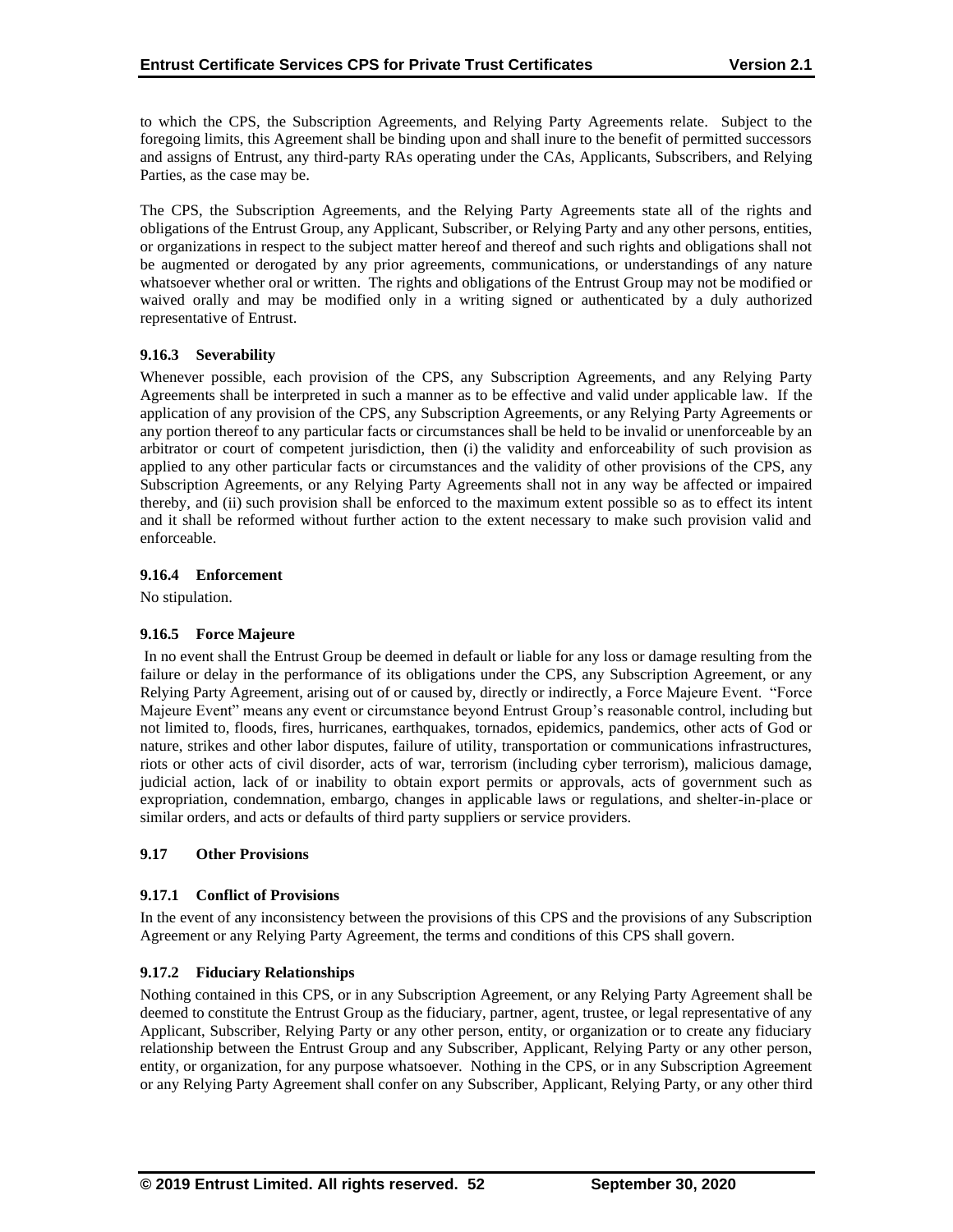party, any authority to act for, bind, or create or assume any obligation or responsibility, or make any representation on behalf of the Entrust Group.

## **9.17.3 Waiver**

The failure of Entrust to enforce, at any time, any of the provisions of this CPS, a Subscription Agreement with Entrust, or a Relying Party Agreement with Entrust or the failure of Entrust to require, at any time, performance by any Applicant, Subscriber, Relying Party or any other person, entity, or organization of any of the provisions of this CPS, a Subscription Agreement with Entrust, or a Relying Party Agreement with Entrust, shall in no way be construed to be a present or future waiver of such provisions, nor in any way affect the ability of Entrust to enforce each and every such provision thereafter. The express waiver by Entrust of any provision, condition, or requirement of this CPS, a Subscription Agreement with Entrust, or a Relying Party Agreement with Entrust shall not constitute a waiver of any future obligation to comply with such provision, condition, or requirement. The failure of an independent third-party RA or Reseller operating under a CA to enforce, at any time, any of the provisions of a this CPS, any Subscription Agreement with such RA, or any Relying Party Agreement with such RA or the failure to require by such RA, at any time, performance by any Applicant, Subscriber, Relying Party or any other person, entity, or organization of this CPS, any Subscription Agreement with such RA, or any Relying Party Agreement with such RA shall in no way be construed to be a present or future waiver of such provisions, nor in any way affect the ability of such RA to enforce each and every such provision thereafter. The express waiver by a RA of any provision, condition, or requirement of a Subscription Agreement with such RA or a Relying Party Agreement with such RA shall not constitute a waiver of any future obligation to comply with such provision, condition, or requirement.

## **9.17.4 Interpretation**

All references in this CPS to "section" or "§" refer to the sections of this CPS unless otherwise stated. As used in this CPS, neutral pronouns and any variations thereof shall be deemed to include the feminine and masculine and all terms used in the singular shall be deemed to include the plural, and vice versa, as the context may require. The words "hereof", "herein", and "hereunder" and other words of similar import refer to this CPS as a whole, as the same may from time to time be amended or supplemented, and not to any subdivision contained in this CPS. The word "including" when used herein is not intended to be exclusive and means "including, without limitation".